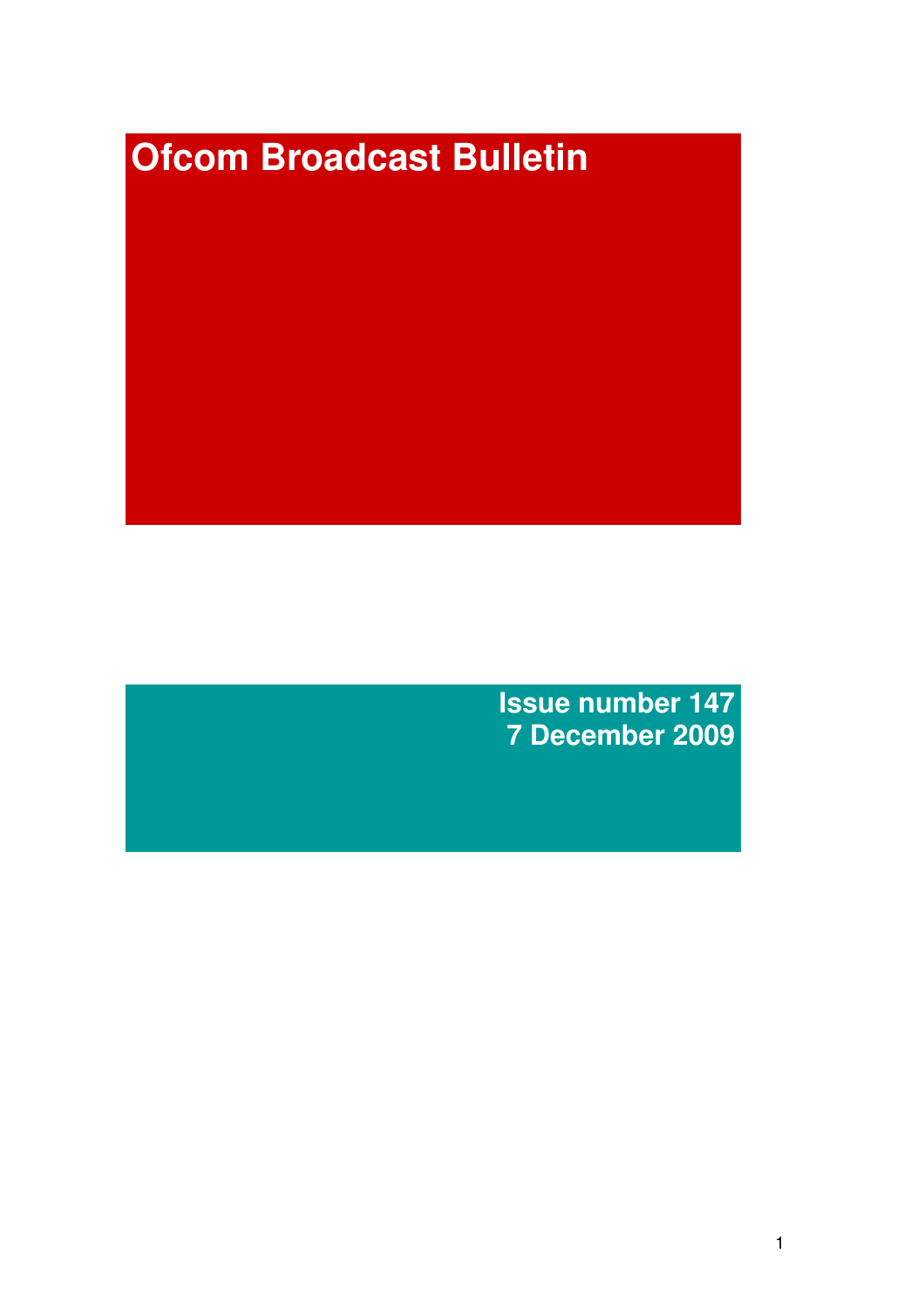# **Contents**

| <b>Standards cases</b>                                                                                                                           |    |
|--------------------------------------------------------------------------------------------------------------------------------------------------|----|
| In Breach                                                                                                                                        |    |
| The Big Top 40 Show<br>Galaxy Manchester 102 FM, 28 June 2009, 16:00                                                                             | 5  |
| <b>Various programmes</b><br>Cartoon Network (Spanish language),<br>27 May 2009 to 4 August 2009<br>Boomerang Spain, 6 June 2009 to 12 July 2009 | 10 |
| Win This Week with Sky<br>Hallam FM (South Yorkshire), 28 September 2009, 07:05                                                                  | 14 |
| <b>STV Business Briefing</b><br>STV, May to August 2009, 22:30                                                                                   | 17 |
| <b>Beauty Simplified</b><br>Sunrise TV, 28 July 2009, 11:00                                                                                      | 19 |
| <b>Various programmes</b><br>Ahlebait TV, 23 August 2009, 10:30                                                                                  | 22 |
| La Rixe<br>Shorts TV, 12 September 2009, 13:30                                                                                                   | 24 |
| <b>The Hotmix: Eminem</b><br>4Music, 27 September, 14:00                                                                                         | 26 |
| <b>Drivetime</b><br>OnFM, 9 September, 15:00                                                                                                     | 27 |
| <b>Baba Ji Online</b><br>DM Digital, 13 May 2009, 11:00                                                                                          | 28 |
| Resolved                                                                                                                                         |    |
| Lazzat-e-Iftaar<br>PTV Global, 28 August 2009, 19:40                                                                                             | 29 |

**Introduction** 4

# **Fairness & Privacy cases**

## Partly Upheld

**Complaint by Mr Syed Golam Dastagir** *Bangla TV News, Bangla TV, 8, 9, 10 and 11 August 2008* 32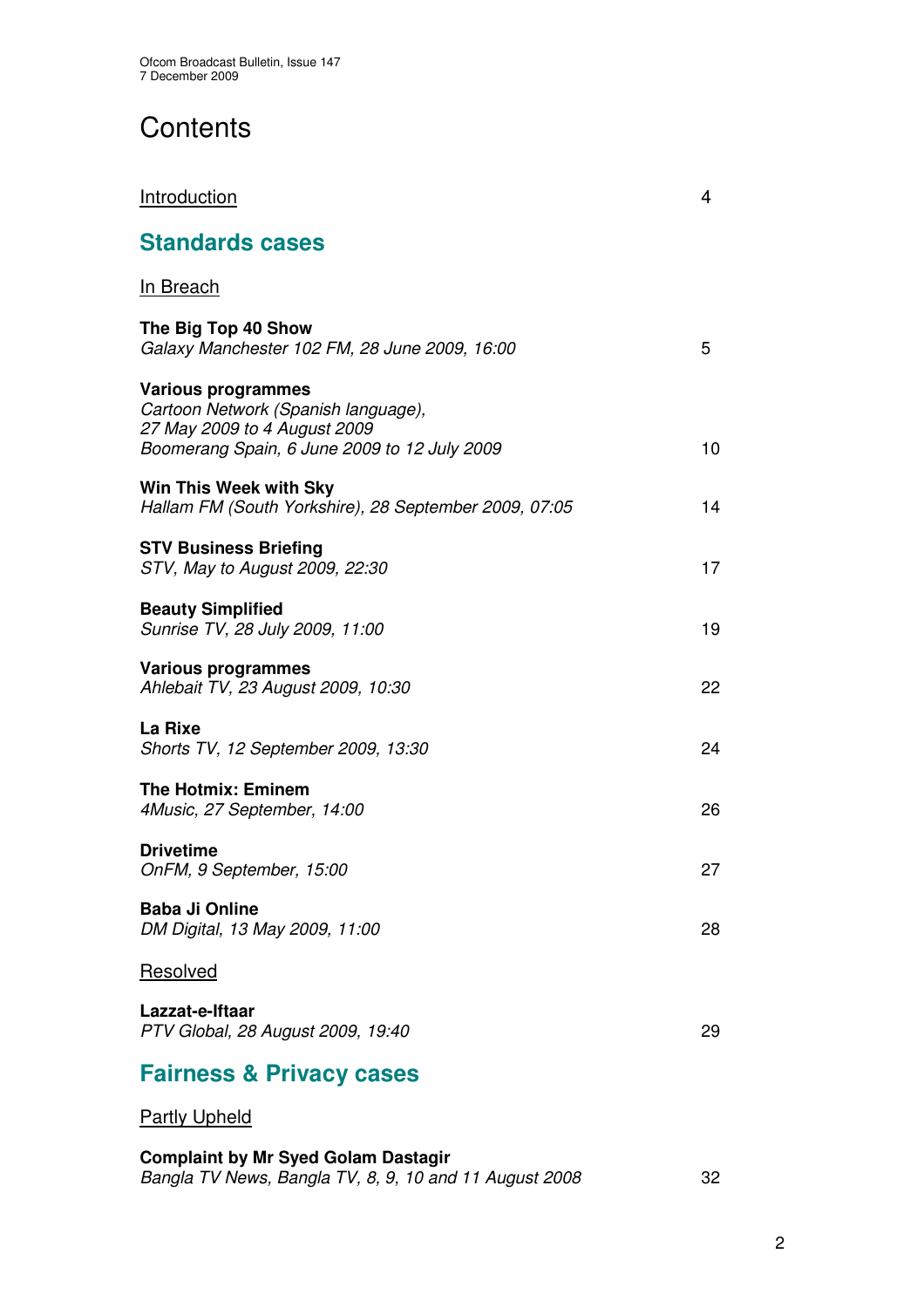| <b>Complaint by Mr Syed Samadul Haque</b><br>Bangla TV News, Bangla TV (Worldwide) Limited,<br>8 and 9 August 2008 | 37 |
|--------------------------------------------------------------------------------------------------------------------|----|
| Not Upheld                                                                                                         |    |
| <b>Complaint by Mr Darren Clarke</b><br>Spotlight, BBC1 Northern Ireland, 5 May 2009                               | 42 |
| <b>Complaint by Ms Martina Keany</b><br>Help! I Need a Wedding Entertainer,<br>Wedding TV, 7 February 2009         | 52 |
| Other programmes not in breach                                                                                     | 58 |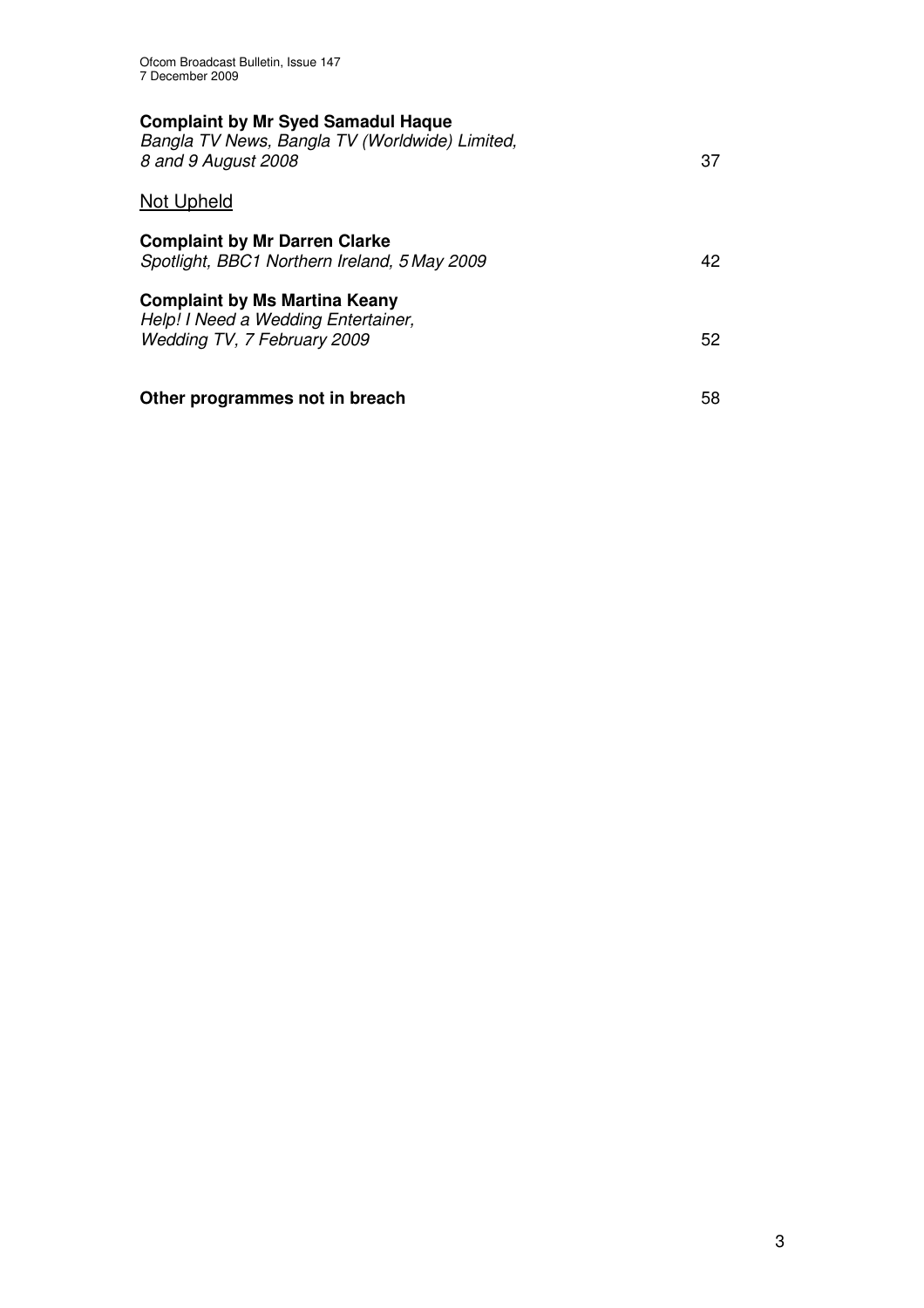## Introduction

The Broadcast Bulletin reports on the outcome of investigations into alleged breaches of those Ofcom codes which broadcasting licensees are required to comply. These include:

- a) Ofcom's Broadcasting Code ("the Code") which took effect on 25 July 2005 (with the exception of Rule 10.17 which came into effect on 1 July 2005). This Code is used to assess the compliance of all programmes broadcast on or after 25 July 2005. The Broadcasting Code can be found at http://www.ofcom.org.uk/tv/ifi/codes/bcode/
- b) the Code on the Scheduling of Television Advertising ("COSTA") which came into effect on 1 September 2008 and contains rules on how much advertising and teleshopping may be scheduled in programmes, how many breaks are allowed and when they may be taken. COSTA can be found at http://www.ofcom.org.uk/tv/ifi/codes/code\_adv/tacode.pdf.
- c) other codes and requirements that may also apply to broadcasters, depending on their circumstances. These include the Code on Television Access Services (which sets out how much subtitling, signing and audio description relevant licensees must provide), the Code on Electronic Programme Guides, the Code on Listed Events, and the Cross Promotion Code. Links to all these codes can be found at http://www.ofcom.org.uk/tv/ifi/codes/

From time to time adjudications relating to advertising content may appear in the Bulletin in relation to areas of advertising regulation which remain with Ofcom (including the application of statutory sanctions by Ofcom).

It is Ofcom policy to state the full language used on air by broadcasters who are the subject of a complaint where it is relevant to the case. Some of the language used in Ofcom Broadcast Bulletins may therefore cause offence.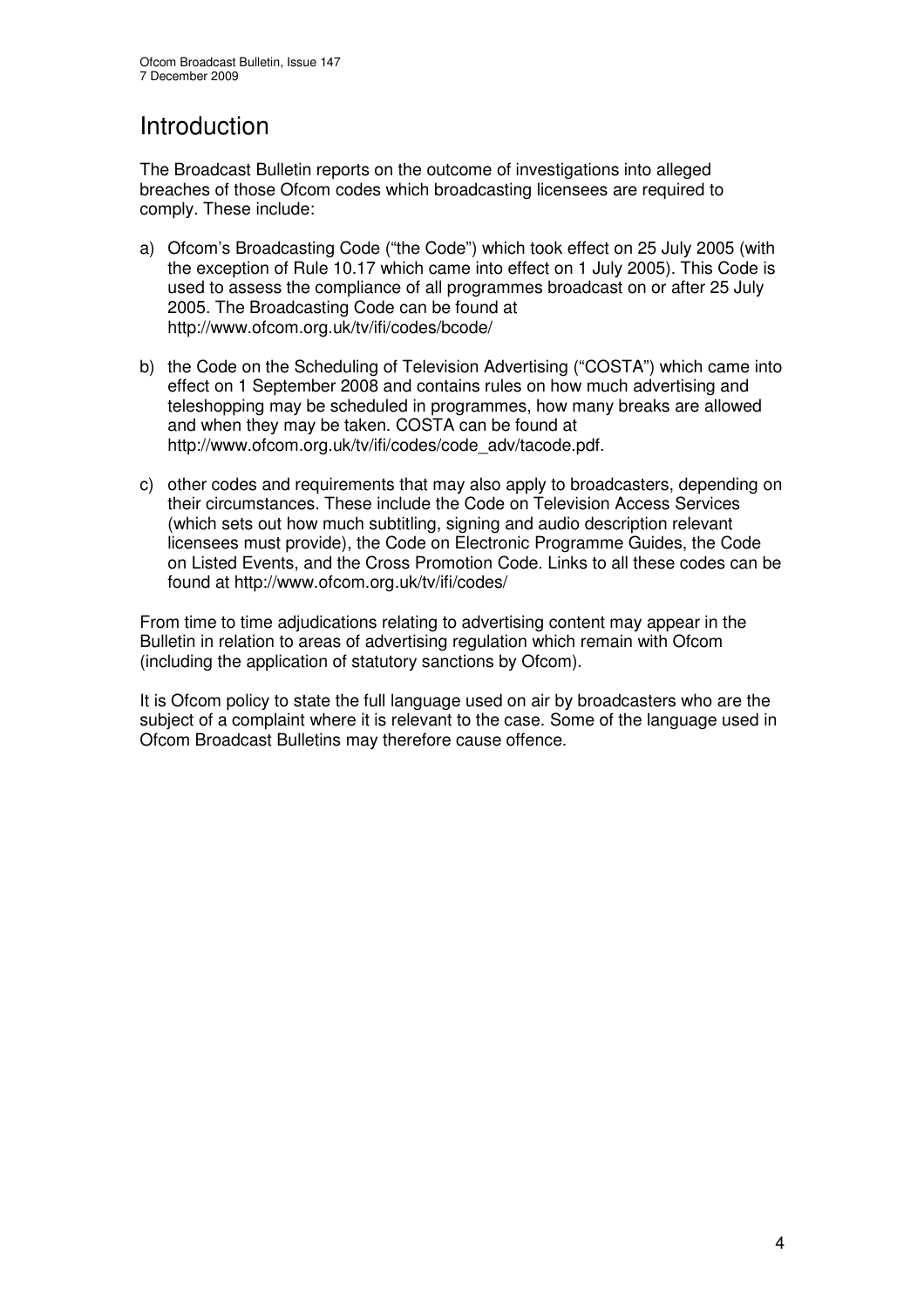## **Standards cases**

## **In Breach**

## **The Big Top 40 Show**

*Galaxy Manchester 102 FM, 28 June 2009, 16:00*

## **Introduction**

*The Big Top 40 Show* is the current UK commercial radio network weekly chart show, featuring the Big Top 40 chart. The three hour programme is produced by Global Radio and broadcast on over 140 stations (owned by various radio groups) across the network.

Throughout the programme the Big Top 40 chart is regularly referred to as *"the chart you can change"*. Listeners are told that they may influence the top ten (known as *"the iTunes top ten"*) during the programme, by visiting the show's website, bigtop40.com. The website features weblinks to the iTunes online store for the purchase of listed downloads before *"lock down"* (a little before 18:00) to influence the new top ten, which is played from  $18:00^1$ .

A Galaxy Manchester 102 FM listener was concerned about the number of references to iTunes made throughout the programme.

Ofcom noted repeated references throughout the broadcast to:

- iTunes;
- listeners' ability to influence the chart; and
- invitations (including direct calls to action) to download tracks via the show's website (before 18:00).

## For example:

- *"…The Big Top 40 Show … the chart you can change … you decide in real time … the Big Top 40 is the only chart powered by iTunes … this is the Big Top 40 – the only chart you can influence as we count it down. Get online right now to Big Top 40 dot com. When you download from our website, it directly affects the top ten … at five minutes past four, let's check out the chart. This is the iTunes top ten … The Big Top 40 show. Download now at The Big Top 40 Show dot com"*;
- *"…powered by iTunes, the chart you can change…"* ;
- *"let's check out the chart. This is the iTunes top ten…"*;
- *"You can download that now at Big Top 40 dot com"*;
- *"…you can help make that happen by downloading it now…"*

<sup>&</sup>lt;sup>1</sup> While the top ten of the Big Top 40 chart reflect iTunes' top singles download sales. positions 11 to 40 in the chart are informed by iTunes sales data but ultimately decided by Global Radio.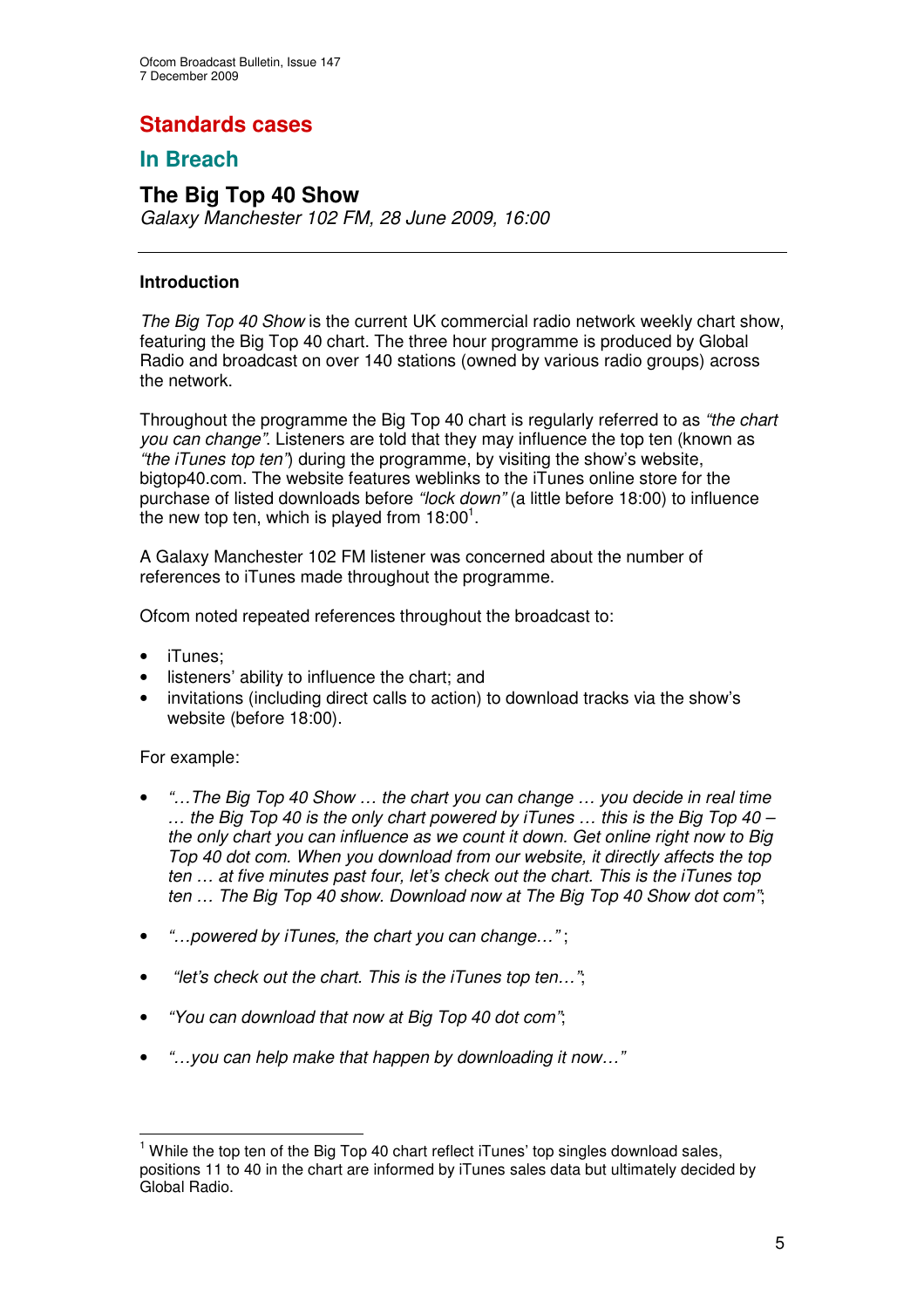We therefore asked Global Radio ("Global"), which owns Galaxy Manchester, for details of any commercial arrangement it had with any third party concerning the broadcast, together with its comments with regard to the following Code rules:

- 10.1 Broadcasters must maintain the independence of editorial control over programme content;
- 10.3 Products and services must not be promoted in programmes. This rule does not apply to programme-related material. (See Rule 10.6); and
- 10.4 No undue prominence may be given in any programme to a product or service.

## **Response**

Global provided Ofcom with evidence to demonstrate that the agreement it had in place with iTunes involved no financial arrangement concerning the production of *The Big Top 40 Show*.

Global said that it referred on air to iTunes only to inform listeners that the top ten of the Big Top 40 chart was provided by iTunes (i.e. "*the iTunes top ten*"), as this differentiated it from tracks 11 to 40 in the chart, the positions of which were informed by iTunes but ultimately decided by Global.

The broadcaster assured Ofcom that, while the download service provider enabled it to use iTunes' music download sales data to compile the weekly chart, Global itself retained "absolute editorial control of the programme."

Global added that "at least 95% of single sales are now digital, and … in the UK … 98% of all music downloads are via iTunes" and "given the ubiquitous nature of iTunes … it was the natural choice … from which to source chart data which most accurately reflects consumer behaviour."

It said that *The Big Top 40 Show* was created to reflect the "far more instantaneous movement of the charts in the UK than ever before … and keep up to date with consumer behaviour." By reminding listeners of their opportunity to change the chart in a more instantaneous way than previously possible, Global believed a new concept of the Big Top 40 chart was being made clear to them. In addition, the broadcaster believed that its references to the chart being "*powered by iTunes*" put this new concept into "editorial context for the listener."

Global argued that iTunes data were used to inform the chart programme in the same way as other data providers informed previous radio chart programmes. Similarly, it argued that "calls to influence the chart remind listeners to interact with the programme and impact the chart itself, on an instantaneous basis" and are "no different to someone encouraging listeners to influence the traditional format chart by buying records throughout the week."

The broadcaster said that the Big Top 40 website, to which listeners were referred (to influence the Big Top 40 chart) was directly derived from the programme and allowed listeners to interact with it. Global therefore considered that the Big Top 40 website was programme-related material and the references to it in the programme were editorially justified.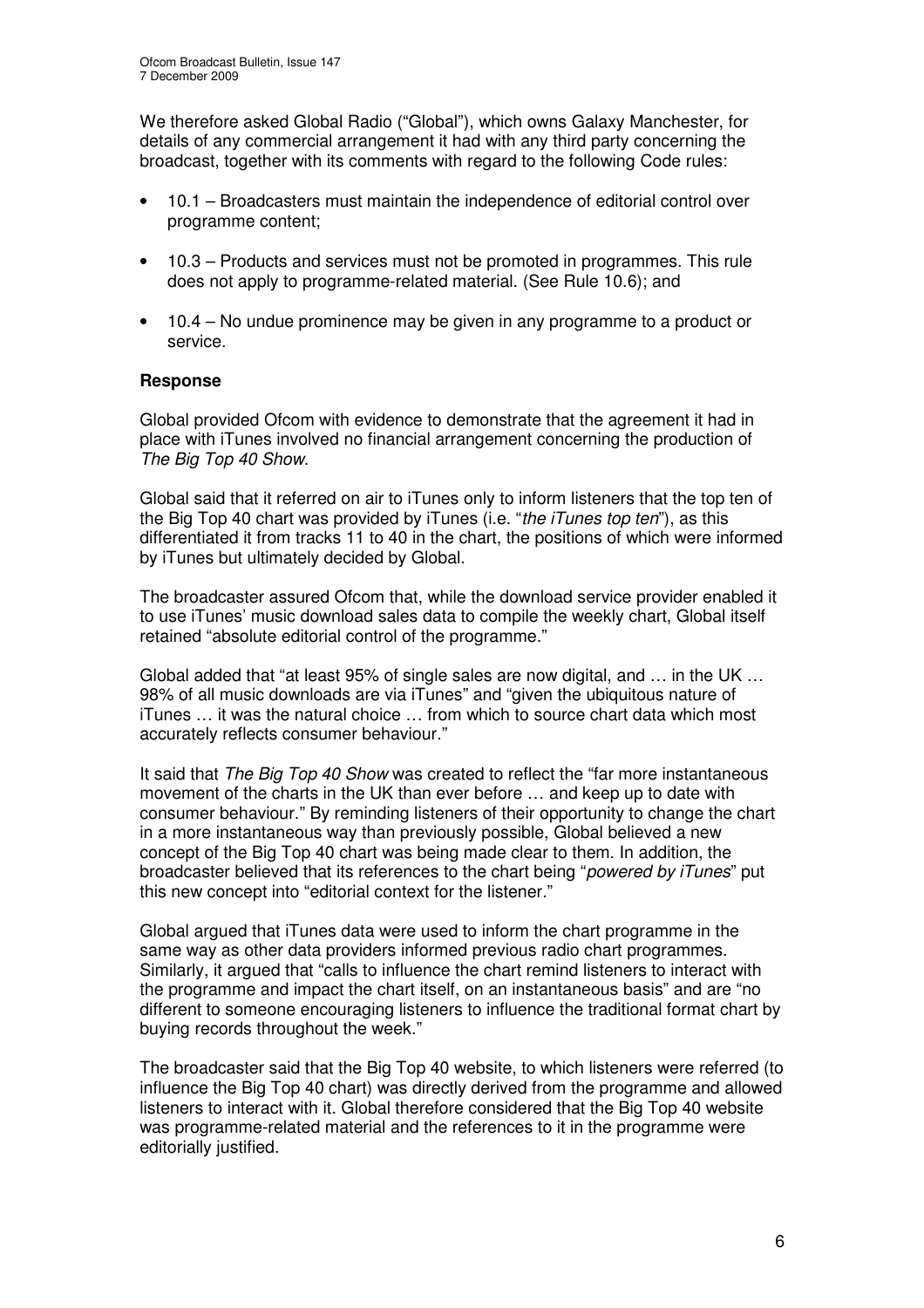In conclusion Global summarised that it believed the aired references to iTunes were editorially justified and duly prominent, as:

- iTunes was the chosen (and most appropriate) data supplier of the chart;
- it was iTunes' "infrastructure" that enabled listeners to affect the outcome of the chart;
- the *"iTunes top ten"* had to be differentiated from the rest of the Big Top 40 chart, which is not solely based on iTunes' data; and
- the chart was "a new concept and must be put into editorial context for the listener."

## **Decision**

Having assessed the evidence available to it, Ofcom was satisfied that the broadcaster had maintained independent editorial control (Rule 10.1).

A radio chart show based on (or influenced by) download data reflects the contemporary singles market. We note Global's point that the principle proprietary download service provider in the UK is iTunes. Ofcom therefore accepts that iTunes was an appropriate source of data from which to compile a download chart.

Ofcom acknowledges that on-air encouragement for listeners to influence the chart "on an instantaneous basis" (by purchasing downloads via the show's website), and therefore interact with the programme, has some parallels with the encouragement historically broadcast to influence previous traditional format radio charts (by purchasing records in the coming week).

However, Ofcom noted three significant differences between this instance and previous radio charts based on record sales. In this case, encouragement to influence the chart:

- was directly solicited (e.g. *"Download now at The Big Top 40 Show dot com"* and *"You can download that now at Big Top 40 dot com"*), as opposed to being implied or referred to in passing;
- had become a central feature of the chart show, as the mechanism by which its editorial format was achieved; and
- involved the sale of products (downloads) and the service supplied by only one provider (iTunes) rather than all retail outlets selling records.

Under Rule 10.3 of the Code, products and services must not be promoted in programmes. However, this rule does not apply to programme-related material, which may be promoted in programmes only where it is editorially justified (Rule 10.6). Programme-related material is defined in the Code as "…products or services that are both directly derived from a specific programme and intended to allow listeners … to benefit fully from, or to interact with, that programme".

In this case, Ofcom noted that Global considered the website, bigtop40.com, to be directly derived from the programming, and that the ability to buy downloads via the site enabled listeners to interact with the programming. In Global's view, on-air references to the website therefore constituted legitimate programme-related material. It was therefore Global's belief that on-air encouragements to listeners to influence the chart by downloading tracks at bigtop40.com amounted to editorially justified promotions.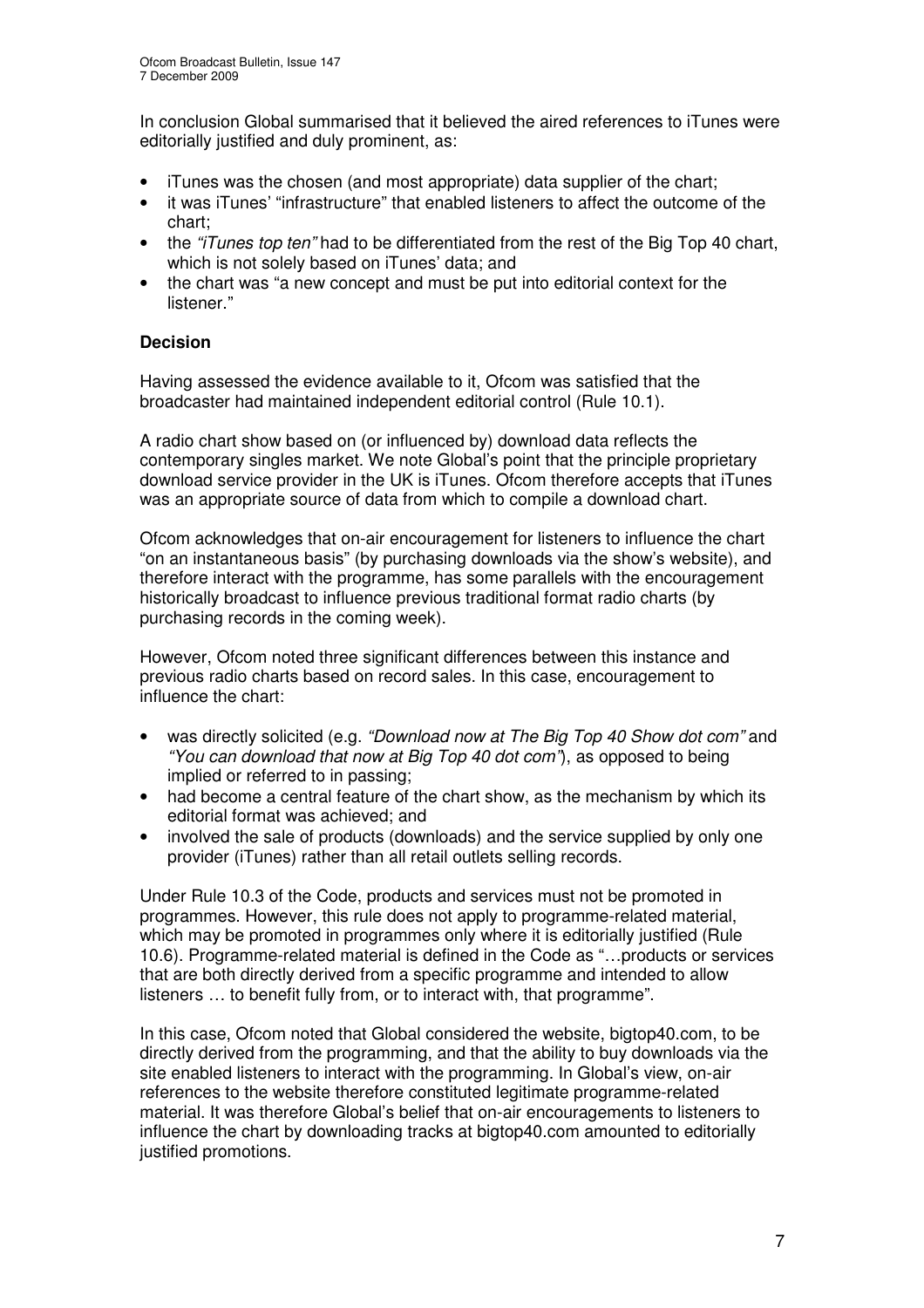Ofcom accepted that the website bigtop40.com was directly derived from *The Big Top 40 Show*. Furthermore, the website allowed listeners a form of interaction with the programme, to the extent that they could follow the weblinks at the website to buy downloads, which then influenced the position of tracks within the Big Top 40 chart, thereby determining the contents of the show. However, Ofcom noted that this was facilitated at bigtop40.com by means of purchasing downloads from iTunes through direct weblinks to the online iTunes Store. It was Ofcom's view that, ultimately, bigtop40.com effectively appeared to be a 'portal' for the purchase of iTunes downloads.

iTunes downloads could not meet the definition of programme-related material under the Code (Rule 10.6). The downloads were iTunes products that could be purchased through the iTunes download service. Both the downloads themselves and the service by which they were acquired existed separately from *The Big Top 40 Show*, and were not therefore directly derived from it.

Section Ten of the Code is based on a range of specific provisions in European television broadcasting legislation – the Television Without Frontiers Directive – such as the separation of advertising and programming, and restrictions on advertising minutage. Although radio licensees must comply with Section Ten of the Code, in reaching a decision in this particular case, Ofcom took into account that the European legislation does not apply to radio broadcasts.

Ofcom also took into account the specific circumstances in this case, namely that Global had updated a traditional approach to radio chart show programming to make it relevant to the contemporary digital "interactive" environment. In addition, it appeared that, for *The Big Top 40 Show*'s target audience (i.e. younger listeners who are most likely to purchase downloads), the fact that a significant majority<sup>2</sup> of all music downloads are via iTunes was likely to have made the brand synonymous with the service it provides. On balance, therefore, Ofcom considered the bigtop40.com website to be programme-related material and the inclusion of references to bigtop40.com and to listeners' ability to influence the chart to be editorially justified, in the circumstances of this particular radio format.

However, Ofcom was concerned by the nature of many of the references to bigtop40.com – in particular, where they directly solicited the purchase of downloads (for example: *"You can download that now at Big Top 40 dot com"*). On some occasions such references were made within clear calls to action to purchase specific downloads (for example: *"Download now at The Big Top 40 Show dot com"*).

As set out above, Ofcom noted that it was, in fact, only possible to download the tracks in question by following the weblinks at bigtop40.com to the iTunes online store. Ofcom also noted that the direct solicits and calls to action did not specify iTunes as the provider of the downloads or the download service. Nevertheless, given that a significant majority of UK singles downloads are made via iTunes, Ofcom considered that the brand itself was likely to have become synonymous with the service it provides. Further, Ofcom considered that as a result of the other information provided about the format in the programming, it was likely to have been obvious to listeners that the downloads were iTunes products, downloaded via the iTunes service. Given that the downloads themselves were not programme-related material, Ofcom concluded that these direct solicits and calls to action amounted to a

<sup>&</sup>lt;sup>2</sup> According to the British Phonographic Industry (BPI) annual Statistical Handbook (18 May 2009), iTunes has a 71.8% unit share of the UK singles market.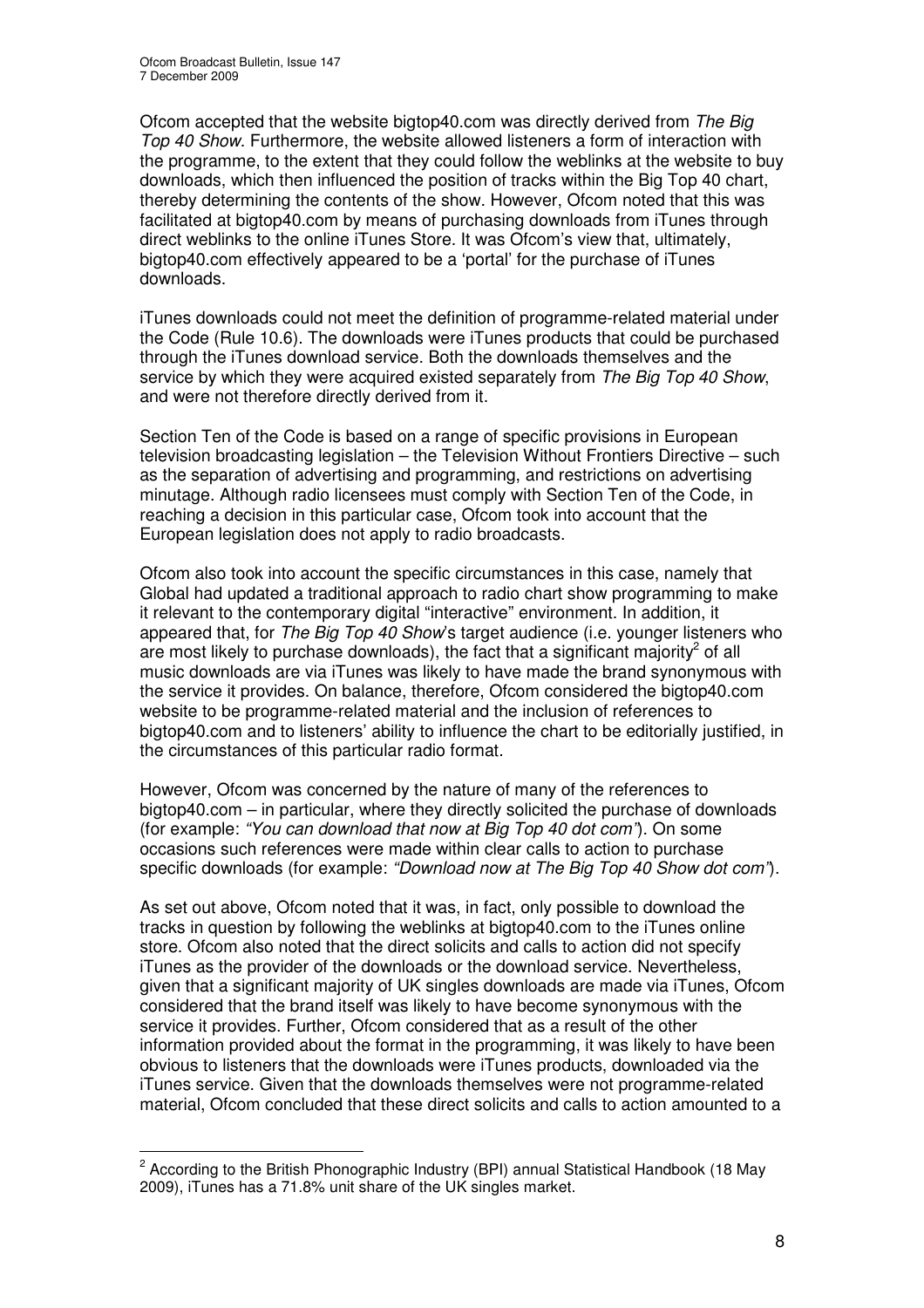promotion of products (i.e. iTunes downloads) and the iTunes download service itself. These references were therefore in breach of Rule 10.3 of the Code.

Ofcom was also concerned about the manner and frequency of references to iTunes made throughout the programme.

Ofcom accepted that reference to *"the iTunes top ten"* was editorially justified as a means to explain the specific source and nature of the Big Top 40 chart's top ten places. Likewise, Ofcom accepted that an occasional reference to the Big Top 40 chart being *"powered by iTunes"* could be editorially justified as a means to explain the nature of the entire chart, which was influenced by iTunes as a data source. However, Ofcom did not consider that the repeated references throughout the programme to iTunes (whether referring to the top ten or the chart more generally) served any further purpose and therefore appeared gratuitous. Ofcom considered there was insufficient editorial justification for the sheer number and frequency of these references. Their inclusion in the broadcast therefore gave undue prominence to iTunes, in breach of Rule 10.4 of the Code.

## **Breaches of Rules 10.3 and 10.4**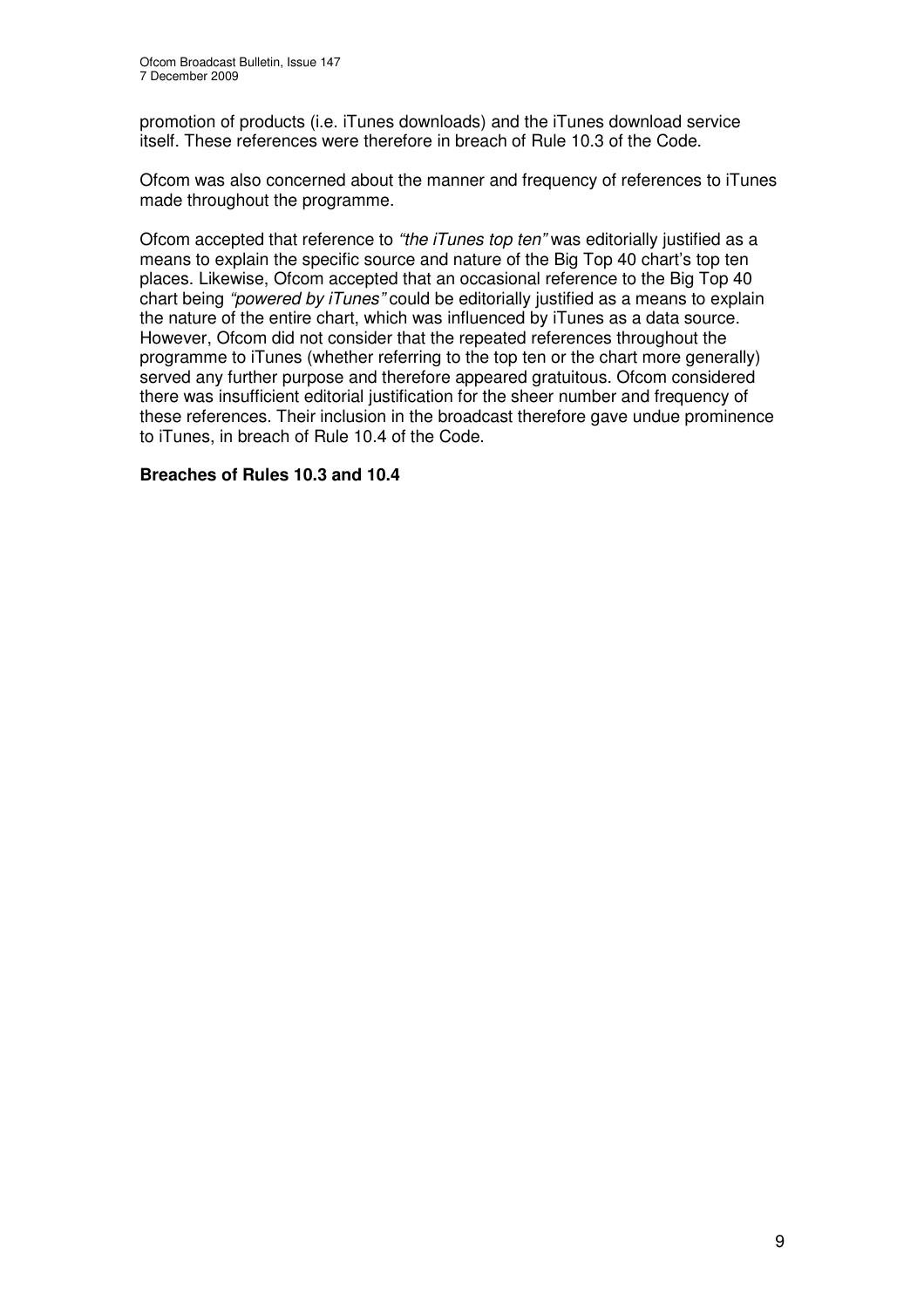## **Various programmes**

*Cartoon Network (Spanish language), 27 May 2009 to 4 August 2009 Boomerang Spain, 6 June 2009 to 12 July 2009*

## **Introduction**

Cartoon Network (Spanish language) and Boomerang Spain are children's channels licensed by Ofcom to Turner Entertainment Networks International Limited ("Turner"), and broadcast in Spain. The compliance department for Turner is based in London.

During a recent monitoring exercise, Ofcom noted that some children's programming on both channels, was sponsored by food products which might be categorised as High in Fat, Salt or Sugar ("HFSS") according to the nutrient profiling scheme of the Food Standards Agency, in particular Haribo (jelly sweets), Choco Krispies (cereal) and Nesquik (milk flavouring powder).

## Regulatory Framework and Guidance

As part of its duties under the Communications Act 2003 ("the 2003 Act") in relation to broadcasting, Ofcom is ultimately responsible for setting broadcast standards for advertising and the sponsorship of programmes. The relevant objectives to be secured by these standards include:

- that persons under the age of 18 are protected (section 319(2)(a) of the 2003 Act);
- to prevent the unsuitable sponsorship of programmes included in television services (section 319(2)(i)).

The Advertising Standards Authority ("the ASA") and Broadcast Committee of Advertising Practice ("BCAP") regulate the content of broadcast advertising, under a Memorandum of Understanding with Ofcom<sup>1</sup>. Specifically, BCAP supervises and reviews the codes that govern the regulation of broadcast advertising.

The regulation of broadcast sponsorship remains with Ofcom because of its intrinsic connection with broadcasters' editorial content. It is dealt with in Section Nine of Ofcom's Broadcasting Code ("the Code").

Rule 9.3 of the Code states:

"Sponsorship on radio and television must comply with both the advertising content and scheduling rules that apply to that medium."

In February 2007 Ofcom published its Final Statement on Television Advertising of Food and Drink Products to Children. This amended the BCAP Rules on the Scheduling of Television Advertisements to specify in Rule 4.2.1(b) that:

<sup>&</sup>lt;sup>1</sup> This arrangement operates on a formal footing sanctioned by Parliament. The Memorandum of Understanding between the parties can be found at:

http://www.ofcom.org.uk/consult/condocs/reg\_broad\_ad/update/mou/.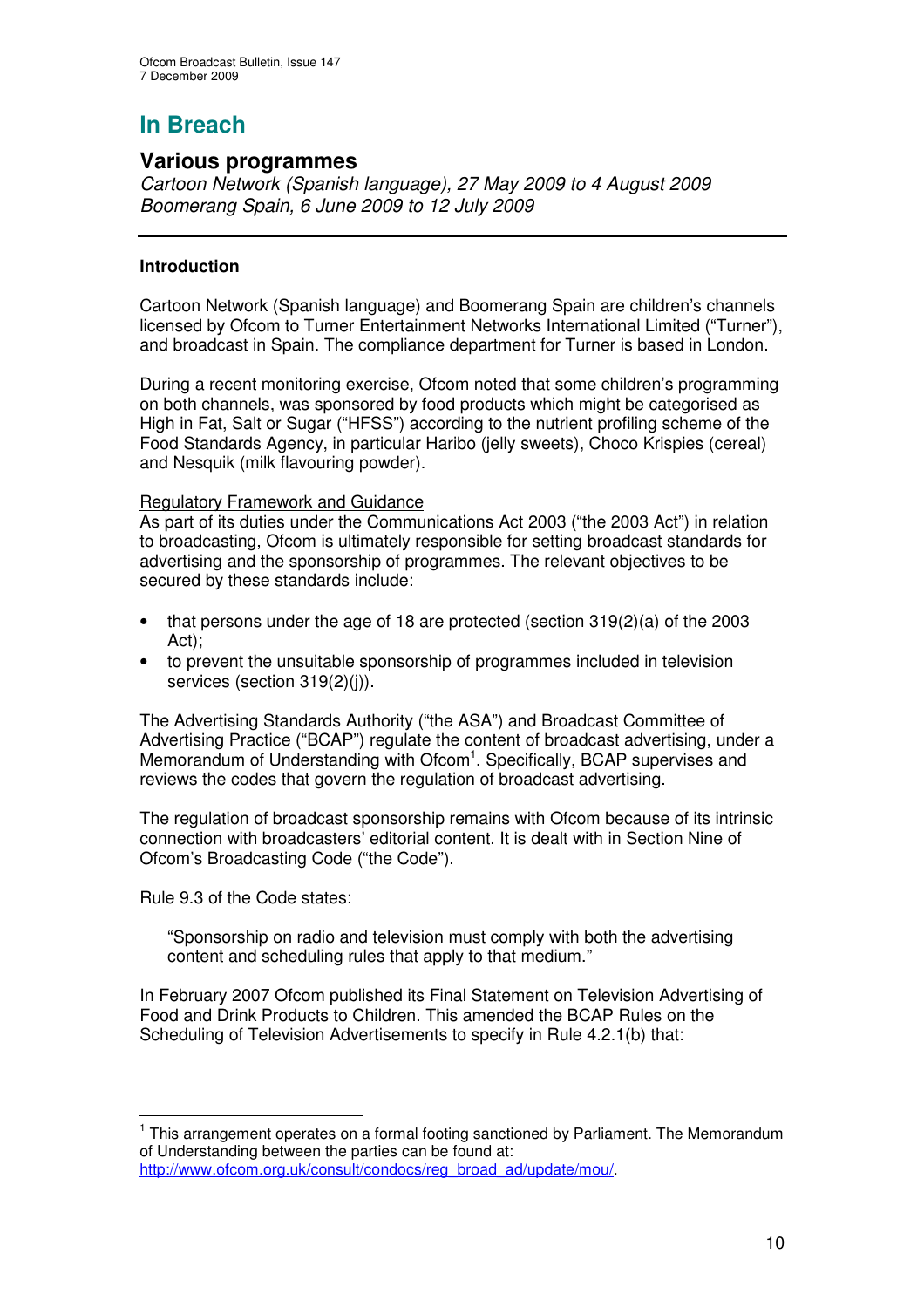"The following may not be advertised in or adjacent to children's programmes or programmes commissioned for, principally directed at or likely to appeal particularly to audiences below the age of 16:

...(vi) food or drink products that are assessed as high in fat, salt or sugar in accordance with the nutrient profiling scheme published by the Food Standards Agency (FSA) on 6 December 2005."<sup>2</sup>

BCAP has issued specific guidance ("Guidance") in order to help advertisers and broadcaster differentiate between HFSS and non-HFSS products in advertisements (and therefore by extension in sponsorship). This Guidance aims to give greater certainty about when the Rules that govern television advertisements (and sponsorship) that promote, directly or indirectly, an HFSS product apply.<sup>3</sup>

Ofcom was also concerned that the Nesquik sponsorship credit contained an advertising message. Rule 9.13 of the Code states:

"Sponsorship must be clearly separated from advertising. Sponsor credits must not contain advertising messages or calls to action. In particular, credits must not encourage the purchase or rental of the products or services of the sponsor or a third party".

The animated credit showed of various pairs of sunglasses. The voiceover stated: *"From now you will see everything with different eyes with the glasses and 'protagafas' design by Kukuxumusu that you will find in every Nesquik box. Nesquik sponsors this show."*

The caption stated*: "www.echale.nesquik.es + Free sunglasses on the Nesquik boxes and accumulating points on the rest of the packages. Promotion limited to 430.000 units. Only national territory."*

Ofcom therefore asked Turner for its comments on the credits with regards to Rules 9.3 of the Code, and Rule 4.2.1(b) of the BCAP Rules on the Scheduling of Television Advertisements. In relation to the Nesquik sponsorship credit, Ofcom also asked Turner for its comments with regards to Rule 9.13 of the Code.

## **Response**

Rule 9.3 of the Code and Rule 4.2.1(b) of the BCAP Rules on the Scheduling of Television Advertisements

Turner confirmed that Cartoon Network (Spanish Language) and Boomerang (Spain) were children's channels. It continued that having reviewed the nutritional profile of the sponsors' products (i.e. Haribo, Choco Krispies and Nesquik), it could confirm that they all fall into the category of HFSS foods. It therefore acknowledged that each of the sponsorship arrangements was in breach of Rule 4.2.1(b) of the BCAP Rules on the Scheduling of Television Advertisements, and therefore also in breach of Rule 9.3 of the Code.

The broadcaster continued that "there are no rules in Spain equivalent to Ofcom's HFSS rules and therefore the classification of these food products has been harder

<sup>&</sup>lt;sup>2</sup> The nutrient profiling scheme scores food and drink products on the basis of selected nutrients to determine whether the product is high in fat, salt or sugar.

<sup>&</sup>lt;sup>3</sup> The Guidance is available at www.asa.org.uk/asa/code/tv\_code/Guidance\_Notes.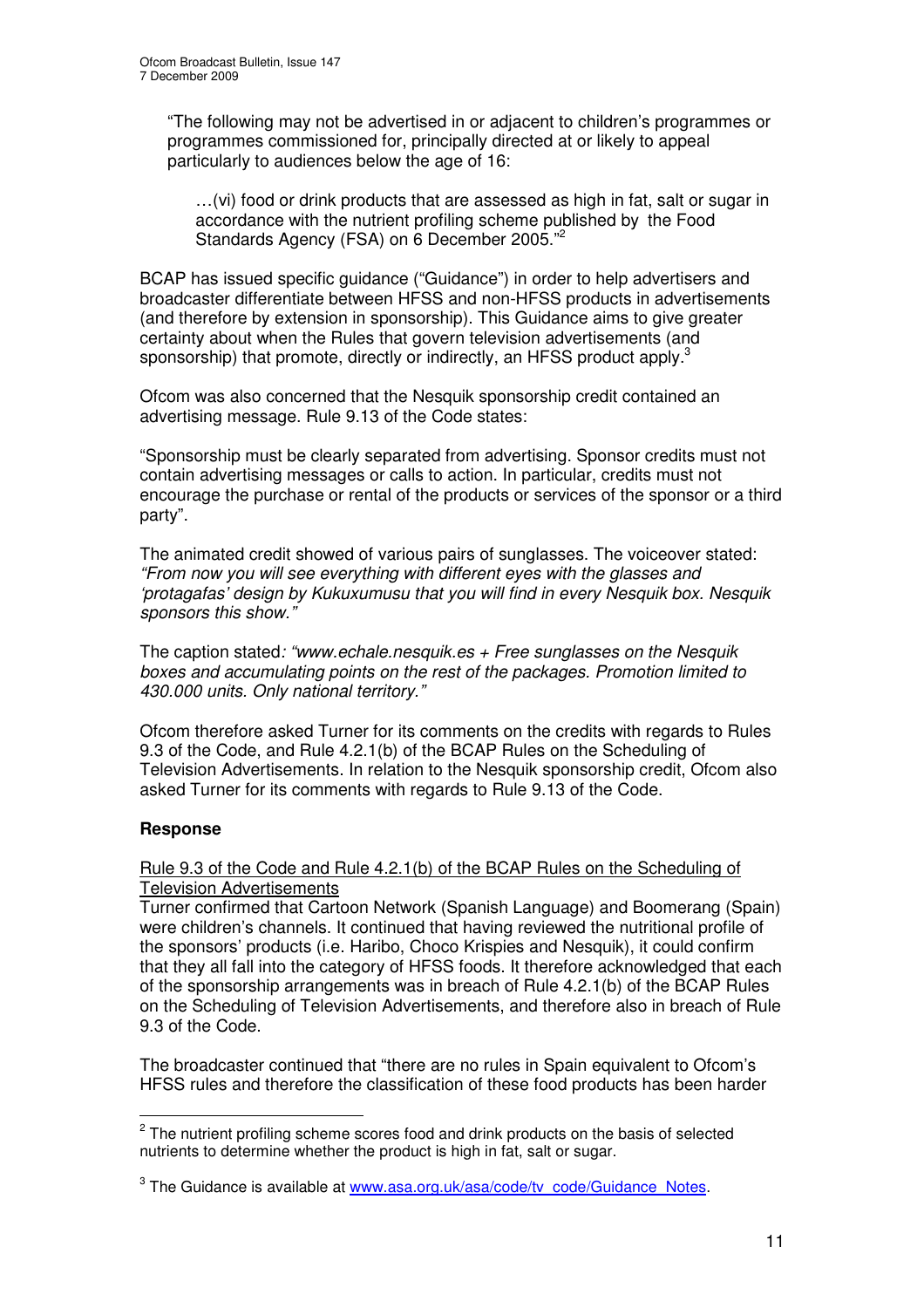to undertake in Spain than in the UK." It added that there had been a "misunderstanding in its Spanish team in respect of more day-to-day food products". Turner said that it is undertaking a training programme as a matter of urgency.

## Rule 9.13

Turner said that having reviewed the credit for Nesquik, it acknowledged that the credit contained a promotional message and therefore went beyond the requirements for sponsorship credits. The broadcaster added that it has implemented training in this area to ensure compliance with Rule 9.13.

## **Decision**

## Rule 9.3 of the Broadcasting Code and Rule 4.2.1(b) of the BCAP Rules on the Scheduling of Television Advertisements

Ofcom noted Turner's point that Spain does not have any rules which are equivalent to Ofcom's HFSS rules and therefore Turner has found classification of HFSS food products harder to undertake in Spain. However, as Turner has chosen to establish itself in the UK and, as such, holds Ofcom licences for the transmission of Cartoon Network (Spanish language) and Boomerang Spain, it must comply with all of the UK's relevant codes and rules in relation to advertising and sponsorship of programmes.

Article 2 of the European legislation the Television Without Frontiers (TWF) Directive, requires all European Member States to ensure that all broadcasts under its jurisdiction comply with "rules of the system of law applicable to broadcast intended for the public in that Member State". In addition, Article 16 of the TWF Directive requires Member States to protect the health of minors from the effects of advertising.

Ofcom has also had regard to the fact that its obligations under the 2003 Act are not limited to protecting children in the UK. Ofcom has responsibilities with regard to advertising transmitted by all Ofcom licensees regardless of the territory in which they choose to broadcast.

A sponsored programme is one which has had some or all of its costs met by a sponsor with a view to promoting its own or another's name, trademark, image, activities, services, products or any other direct or indirect interest<sup>4</sup>. Sponsorship credits inform viewers that a programme is sponsored and let them know the identity of the sponsor, thereby informing the viewer of the sponsorship arrangement. This is part of the editorial environment and the regulation of sponsorship arrangements therefore rests with Ofcom.

Sponsorship credits may include a brief description of the sponsor's brands, products or services provided, but must be clearly separated from advertising. However, in accordance with Rule 9.3 of Ofcom's Broadcasting Code, sponsorship (and the associated credits) must comply with the terms of BCAP's Television Advertising Standards Code and its Rules on the Scheduling of Advertisements.

Turner admitted that Cartoon Network (Spanish Language) and Boomerang Spain were children's channels and the sponsored programmes were therefore children's programmes. Turner also admitted that the nutritional profile of the products featured in the sponsorship credits (i.e. Haribo, Choco Krispies and Nesquik) meant that they fell into the category of HFSS products. The sponsorship was therefore in breach of

<sup>&</sup>lt;sup>4</sup> See Section Nine of the Ofcom Broadcasting Code.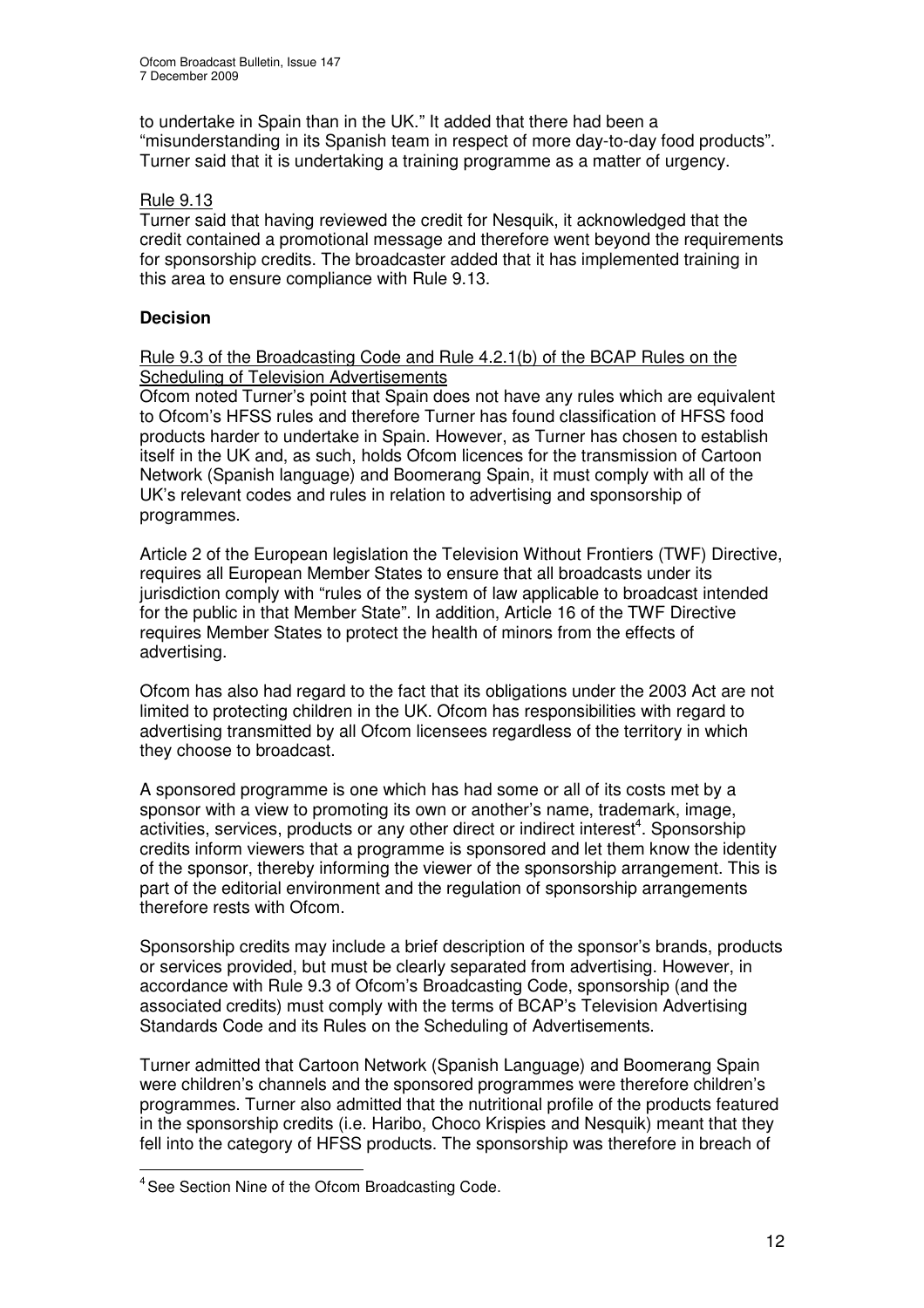Rule 4.2.1(b) of the BCAP Rules on the Scheduling of Television Advertisements and, accordingly, in breach of Rule 9.3 of the Broadcasting Code, which requires that sponsorship must comply with the advertising scheduling rules that apply to the relevant medium, in this case television.

**Sponsorship of various programmes on Cartoon Network (Spanish language) and Boomerang Spain by Choco Krispies – Breach of Rule 9.3 of the Code and Rule 4.2.1(b) of the BCAP Rules on the Scheduling of Television Advertisements**

**Sponsorship of various programmes on Cartoon Network (Spanish language) by Haribo – Breach of Rule 9.3 of the Code and Rule 4.2.1(b) of the BCAP Rules on the Scheduling of Television Advertisements**

#### Rule 9.13

Rule 9.13 of the Code is directly derived from European legislation, the TWF Directive.

The TWF Directive limits the amount of advertising a broadcaster can transmit (Article 18) and requires that advertising is kept separate from other parts of the programme service (Article 10). As sponsorship credits are treated as part of the sponsored content rather than advertising, they do not count towards the amount of airtime a broadcaster is allowed to use for advertising. To prevent credits effectively becoming advertisements, and therefore increasing the amount of advertising transmitted, broadcasters are required to ensure that sponsorship credits do not contain advertising messages.

The sponsorship credit informed the viewer that they would find a free pair of sunglasses inside each box of Nesquik. The credit therefore promoted the sponsor's product in breach of Rule 9.13 of the Code.

#### **Sponsorship of various programmes by Nesquik, Cartoon Network (Spanish language) – Breach of Rule 9.13 and 9.3 of the Broadcasting Code and Rule 4.2.1(b) of the BCAP Rules on the Scheduling of Television Advertisements**

Ofcom is concerned that Turner appears to have had insufficient procedures in place to ensure compliance with Rule 9.3 of the Code and Rule 4.2.1(b) of the Rules on the Scheduling of Television Advertisements. In light of this, Ofcom is requiring the broadcaster to attend a meeting to discuss its compliance processes and procedures. Further, Ofcom is putting the licensee on notice that any further breaches of Rule 9.3 and Rule 4.2.1(b) of the Rules on the Scheduling of Television Advertisements will be taken extremely seriously and in such circumstances Ofcom may consider further regulatory action.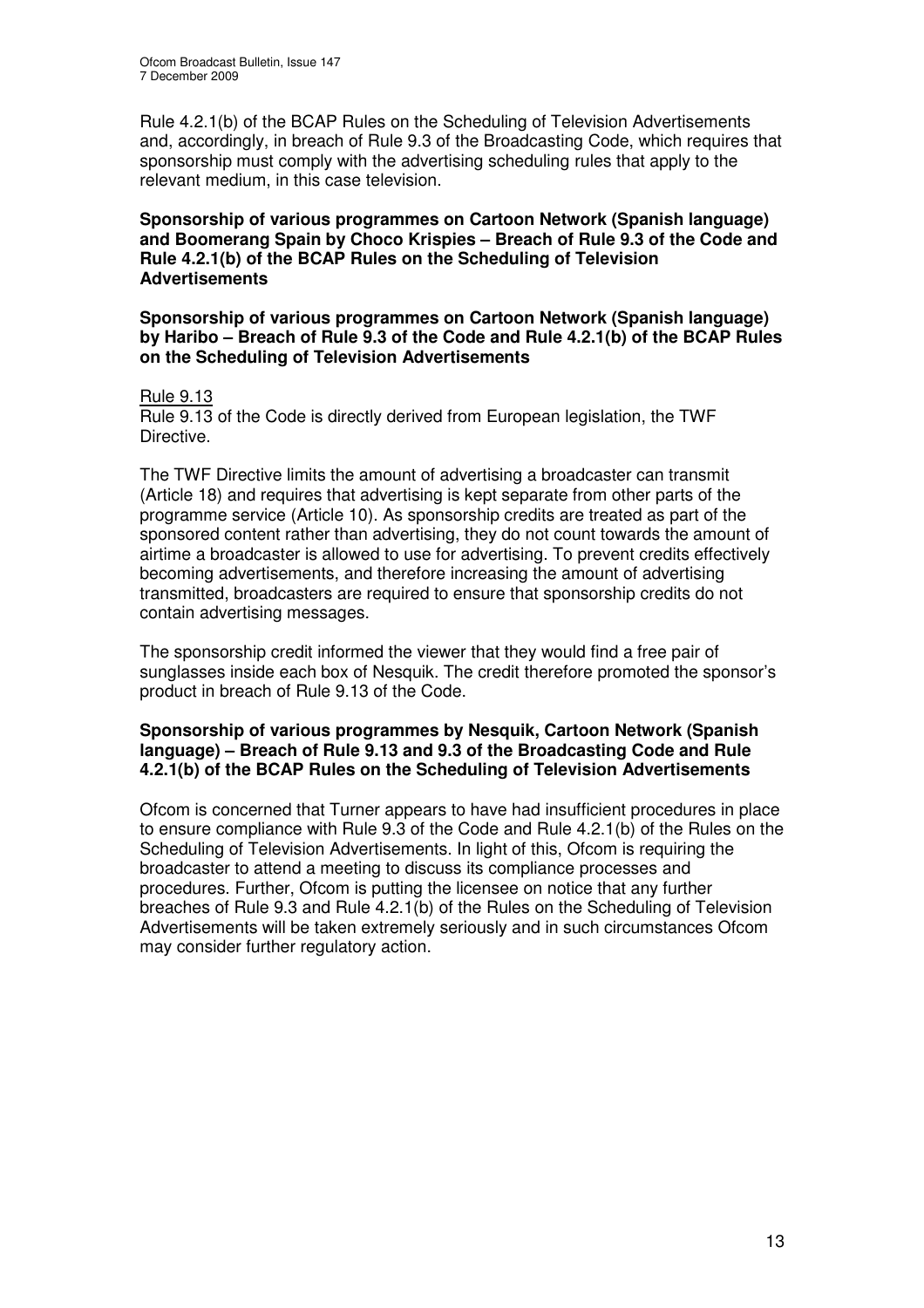## **Win This Week with Sky**

*Hallam FM (South Yorkshire), 28 September 2009, 07:05*

## **Introduction**

*Win This Week with Sky* was a sponsored listener competition feature broadcast in Hallam FM's breakfast show.

In this instance, it opened with the following pre-recorded sponsor credit:

"*Win This Week with Sky; like drama and entertainment; choose the variety pack; Hallam FM.*"

The presenter then said:

"*Every morning this week we're giving away Sky plus an HD box, including a year's subscription to Sky, including the Style and Culture and Knowledge pack, plus the HD pack, and an HD-ready TV as well – a fantastic prize! Sky let you choose the type of TV you want, without paying for stuff you don't, as Sky have six entertainment packs to choose from. Do you want get under the skin of your type of culture? Choose the TV you want with Sky's Style and Culture pack, or for drama and entertainment choose Sky's variety pack. We'll play a game now. Contestant number one is Liz Harrison in Denaby. Hello…*"

A listener questioned the validity of the claim, *"Sky let you choose the type of TV you want, without paying for stuff you don't"*, and referred to Ofcom's recent Finding concerning the competition, *Win with Sky*, when Hallam FM was found in breach of the Code, for failure to gain appropriate approval in advance (in this case, from the Radio Advertising Clearance Centre) for the broadcast of a sponsor credit.<sup>1</sup>

Under the Code, sponsor credits on radio may contain advertising claims. However, as the advertising claim in this case had been made outside the sponsor credit and as part of the programming itself, we sought Hallam FM's comments with regard to Rule 9.5 of the Code, which states:

"There must be no promotional reference to the sponsor, its name, trademark, image, activities, services or products or to any of its other direct or indirect interests. There must be no promotional generic references. Non-promotional references are permitted only where they are editorially justified and incidental."

## **Response**

Bauer Radio, which owns Hallam FM, said that it was "aware of a similar complaint from a listener … for a previous Sky campaign … concerning clarity over the different Sky packs". It added that, "although this read was longer than normal, we wanted to make sure we made it clear to listeners that we were describing the prize accurately."

The broadcaster did not believe it had breached Rule 9.5 of the Code, as it had retained editorial control of the competition, adding that "the mechanic involved a

 $^1$  See Broadcast Bulletin issue number 140 (24 August 2009), which can be found at: http://www.ofcom.org.uk/tv/obb/prog\_cb/obb140/Issue140.pdf.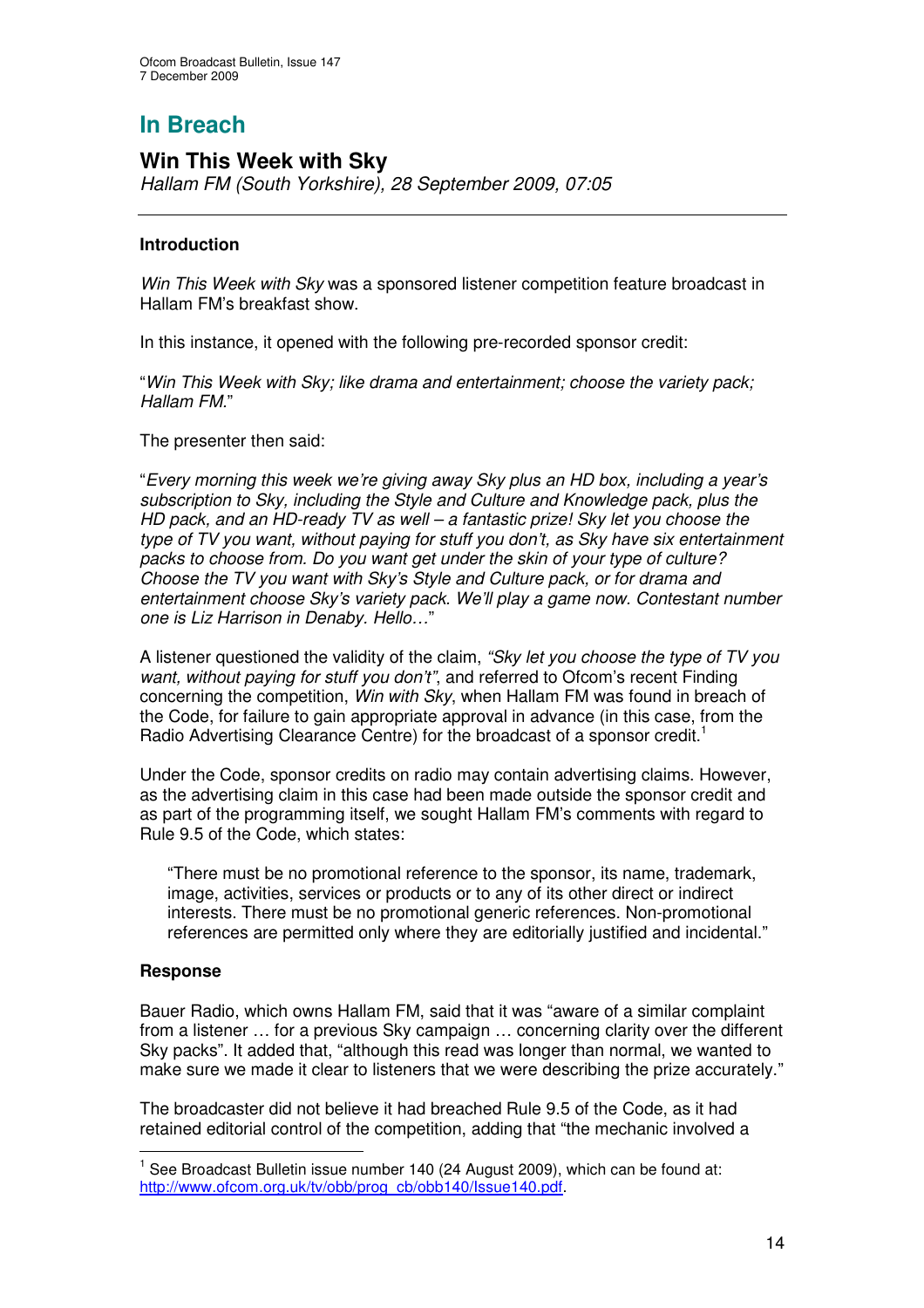listener describing one of their favourite TV programmes, with the participant invited to guess the TV show in question. Before we put this promotion to air we took extreme care to make sure the listener clues covered a full range of shows and not just those available on Sky's channels. On the day in question the clue was for a BBC programme."

## **Decision**

Bauer Radio appeared to believe it had not breached the Code on the grounds that it had maintained editorial independence and avoided giving undue prominence to Sky programmes within the competition itself.

Broadcasters are reminded that only non-promotional references to a sponsor and its products/services are permitted in the programming it has sponsored and such references must be both editorially justified and incidental. Where the sponsor is also providing a broadcast competition prize, its on-air description should therefore be sufficient for listeners to be able to decide whether they wish to enter the competition, but should not generally include advertising messages or other information about the sponsor and/or its products/services.

In this instance, the broadcast competition appeared to comprise four distinct sections:

- a pre-recorded sponsor credit (which had been appropriately cleared for broadcast) – "*Win This Week with Sky; like drama and entertainment; choose the variety pack; Hallam FM*";
- a presenter-read description of the broadcast competition prize available each morning – "*Every morning this week we're giving away Sky plus an HD box, including a year's subscription to Sky, including the Style and Culture and Knowledge pack, plus the HD pack, and an HD-ready TV as well – a fantastic prize!*";
- presenter-read information about the sponsor and its products/services "*Sky let you choose the type of TV you want, without paying for stuff you don't, as Sky have six entertainment packs to choose from. Do you want get under the skin of your type of culture? Choose the TV you want with Sky's Style and Culture pack, or for drama and entertainment choose Sky's variety pack*"; and
- the presenter-led broadcast competition itself "*We'll play a game now. Contestant number one is Liz Harrison in Denaby. Hello…*"

Ofcom considered that the prize description was clear and sufficient to enable listeners to decide whether they would like to enter the competition.

However, Ofcom did not agree with the broadcaster's argument that the additional information about the sponsor's products/services was necessary "to make sure [the broadcaster] made it clear to listeners that [it was] describing the prize accurately". The information clearly promoted the sponsor's products/services and included an advertising claim ("*Sky let you choose the type of TV you want, without paying for stuff you don't...")* and product descriptions. Promotional references to the sponsor and its products/services are prohibited in programming and the feature was therefore in breach of Rule 9.5 of the Code.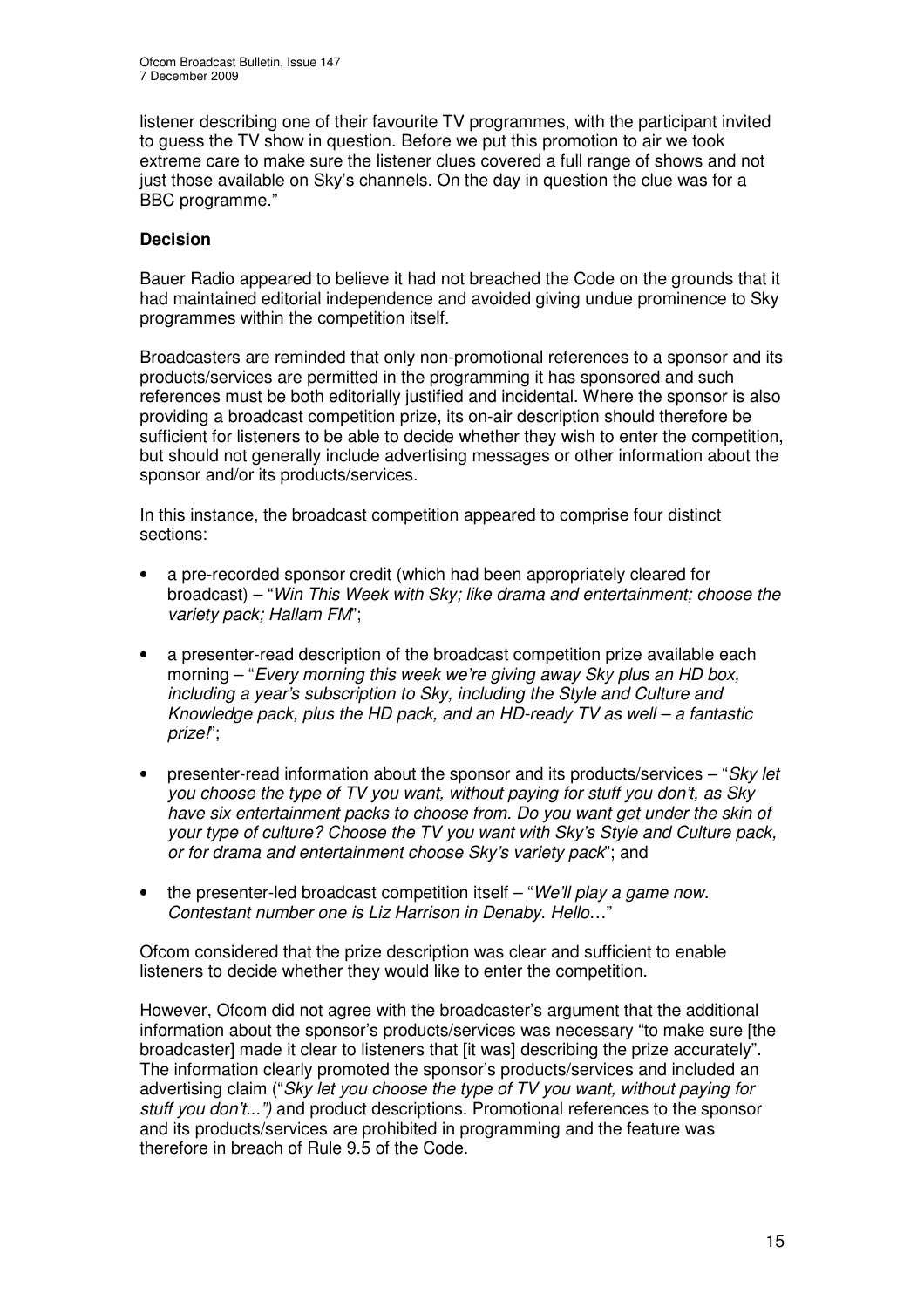In view of Hallam FM's previous breach of Section Nine of the Code, as referred to above, and the breach recorded here, Ofcom intends to discuss Bauer's compliance processes with it in more detail.

## **Breach of Rule 9.5**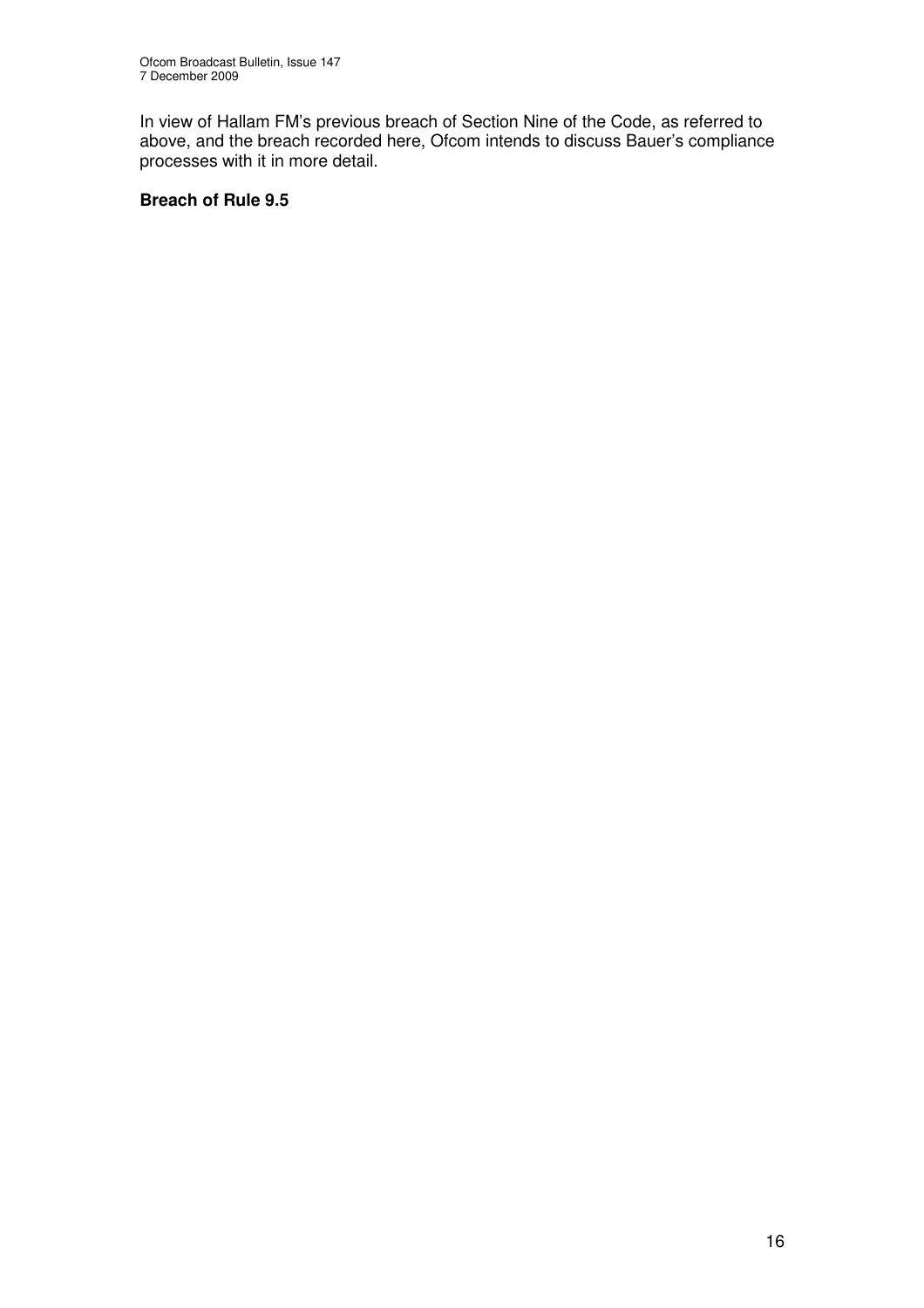## **STV Business Briefing**

*STV, May to August 2009, 22:30*

## **Introduction**

*STV Business Briefing* was a series of short reports that followed STV's evening news programme. It included business news reports relevant to Scotland and market share prices. The programme was sponsored by STV Jobs (a job finding service).

Ofcom asked STV to comment on the sponsorship arrangement under Rule 9.1 (news and current affairs programmes on television may not be sponsored).

## **Response**

STV assured Ofcom that it took compliance with the Code very seriously and was fully aware of the prohibition on the sponsorship of news and current affairs programmes. The broadcaster advised that it had based its sponsorship of the *STV Business Briefing* report on Ofcom's guidance that accompanies the Code. This states that "short specialist reports following a news programme - including sport, travel and weather reports - may be sponsored."

STV took the view, based on Ofcom's guidance, that the report met the criteria of a 'short specialist report' and was therefore open to sponsorship. The broadcaster advised that it treated the *STV Business Briefing* as a short specialist report as the content was restricted to business information only. The format mirrored that of a sports report and it was clearly separated from the main news programme. STV argued that sports reports contain opinion and analysis in the same way as the *STV Business Briefings*. It would therefore be unfair for Ofcom to record a breach finding, when STV had followed the terms of the guidance. STV also advised that it ceased broadcasting this report on 24 August 2009.

## **Decision**

Rule 9.1 of the Code prohibits the sponsorship of news and current affairs programmes. This rule is derived from the requirements of the Television Without Frontiers Directive<sup>1</sup>. It supports the important principle that news must be reported with due accuracy and presented with due impartiality. A broadcaster's editorial control over the content of its news should not be, or appear to be, compromised.

Other information that traditionally accompanies news, such as sports and weather reports, may be sponsored provided this is separated from the news. There is no absolute prohibition on the sponsorship of business features. Reports consisting of factual information, such as stock prices, may be sponsored because it is unlikely that the sponsorship will be seen to compromise the accuracy and impartiality of the information provided. However, sponsorship of reports that contain analysis or opinion on business news is incompatible with the requirements of Rule 9.1.

 $1$  Article 17(4) of the Television Without Frontiers Directive states that: "News and current affairs programmes may not be sponsored".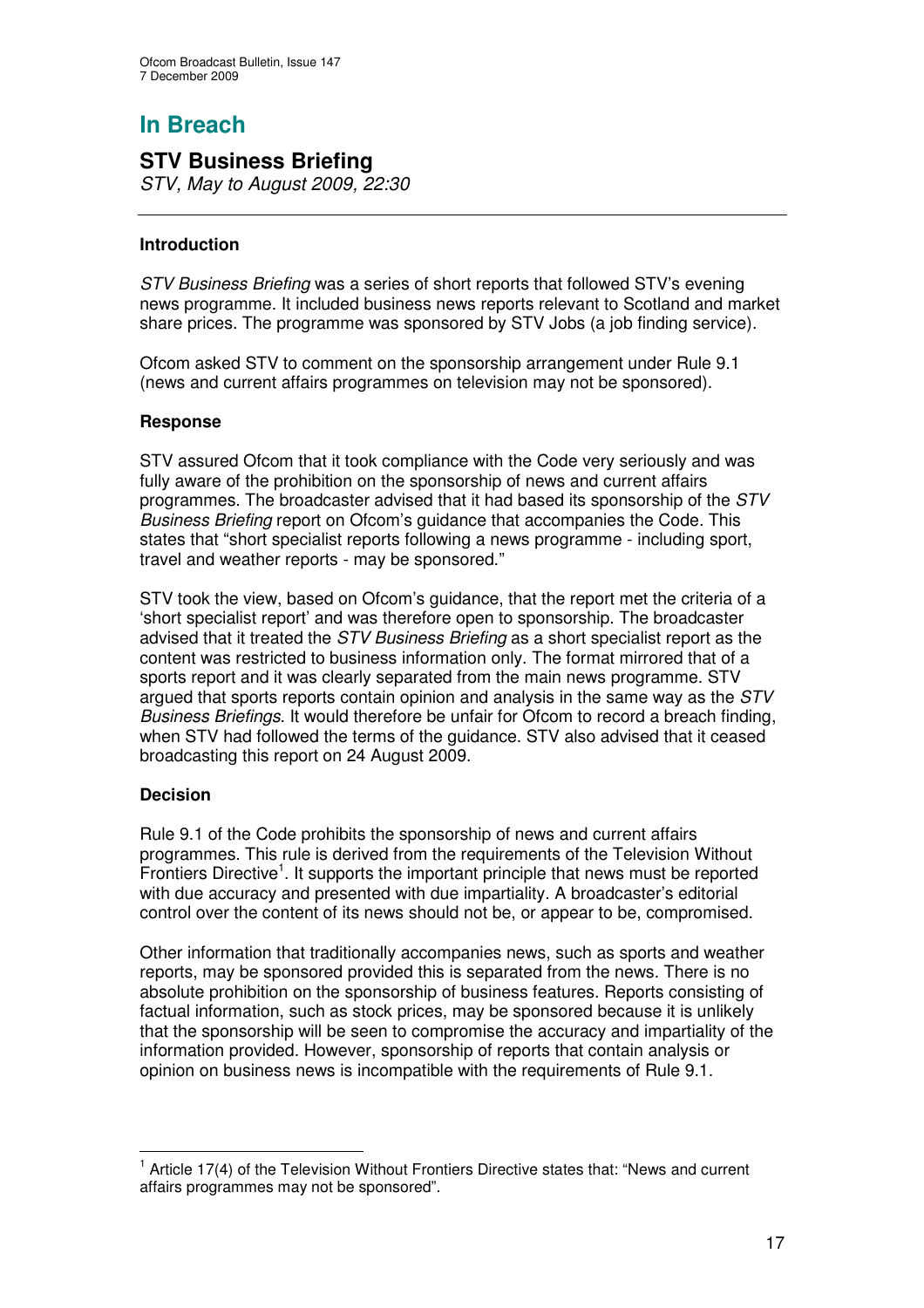Ofcom noted that the guidance to Rule 9.1 only gives examples of topics – sport, travel, weather – that do not deal with matters of political or industrial controversy, or current public policy. We believe it is sufficiently clear from the Code and guidance that programmes that do contain analysis of such issues cannot be sponsored.

In this instance, we noted the *STV Business Briefing* was introduced as a round-up of business news. It provided short reports on matters of local business interest, including explanation and analysis of current events and issues, such as the increase in the number of public service workers in Scotland, which it attributed to *"the Government's rescue of the stricken banking sector."* Reports were also included on Government reassurance to shipyard workers about their jobs, and the controversy surrounding a senior banker's pay. These clearly dealt with matters of political and industrial controversy.

In conclusion, the *STV Business Briefings* went beyond providing factual market information (which may be sponsored). As such, Ofcom judged the programme to be a news report and the sponsorship was therefore in breach of the Code.

## **Breach of Rule 9.1**

The original decision to find this programme in breach was appealed by the broadcaster, leading to a review. This finding is the result of that review.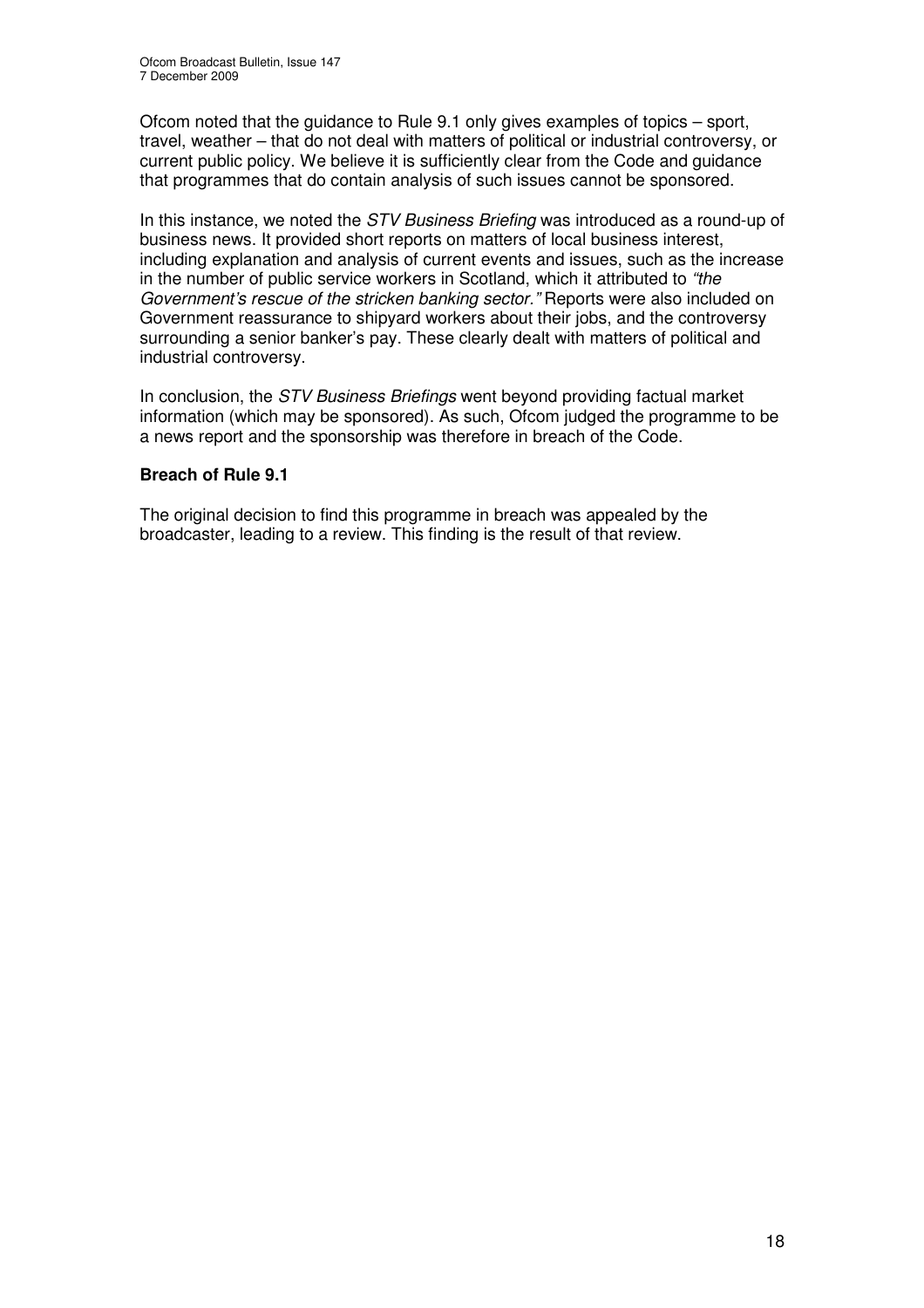## **Beauty Simplified**

*Sunrise TV, 28 July 2009, 11:00*

## **Introduction**

Sunrise TV is a general entertainment channel for the UK Asian community. *Beauty Simplified* is a phone-in programme presented by a beautician, Bina Khan, who offers callers beauty tips and advice.

A viewer was concerned that a range of beauty products was promoted in the programme and the promotions included prices and details of where the products could be purchased.

Ofcom noted that the programme included discussions concerning four products that were available through the presenter's personal website, BinaKhan.com, and various sponsored links to WellJuice.com, which produced and supplied the products.

The presenter occasionally referred to her own website, although only once by name (e.g. *"…go for diet lemon juice … probably you know how to get it if you go to my website, yes?"* and *"…if you don't know where it is then visit my website, BinaKhan.com, and you can find the location by clicking on to store location…"*)

Given the references to the presenter's website (BinaKhan.com), through which viewers could purchase products produced and supplied by WellJuice.com and featured in the programme, we sought Sunrise TV's comments with regard to the following Code Rules:

- 10.1 Broadcasters must maintain the independence of editorial control over programme content;
- 10.3 Products and services must not be promoted in programmes. This rule does not apply to programme-related material;
- 10.4 No undue prominence may be given in any programme to a product or service; and
- 10.5 Product placement is prohibited.

## **Response**

Sunrise TV said that it had no commercial arrangement in place with the operator of the website, WellJuice.com. It added that the presenter had confirmed that, while all the products she recommended on her website (BinaKhan.com) were available from that company, she also had no commercial relationship with it concerning the programme. The broadcaster also stated: "At no time is any broadcast on Sunrise TV assigned in any way to a third party."

Sunrise TV said that the presenter was "well known within the Asian community, having hosted similar shows on radio and written extensively in Asian publications and is considered an expert in home remedies." It added that, as with all presenters, Bina Khan was required to comply with the programme's brief - in this case, "to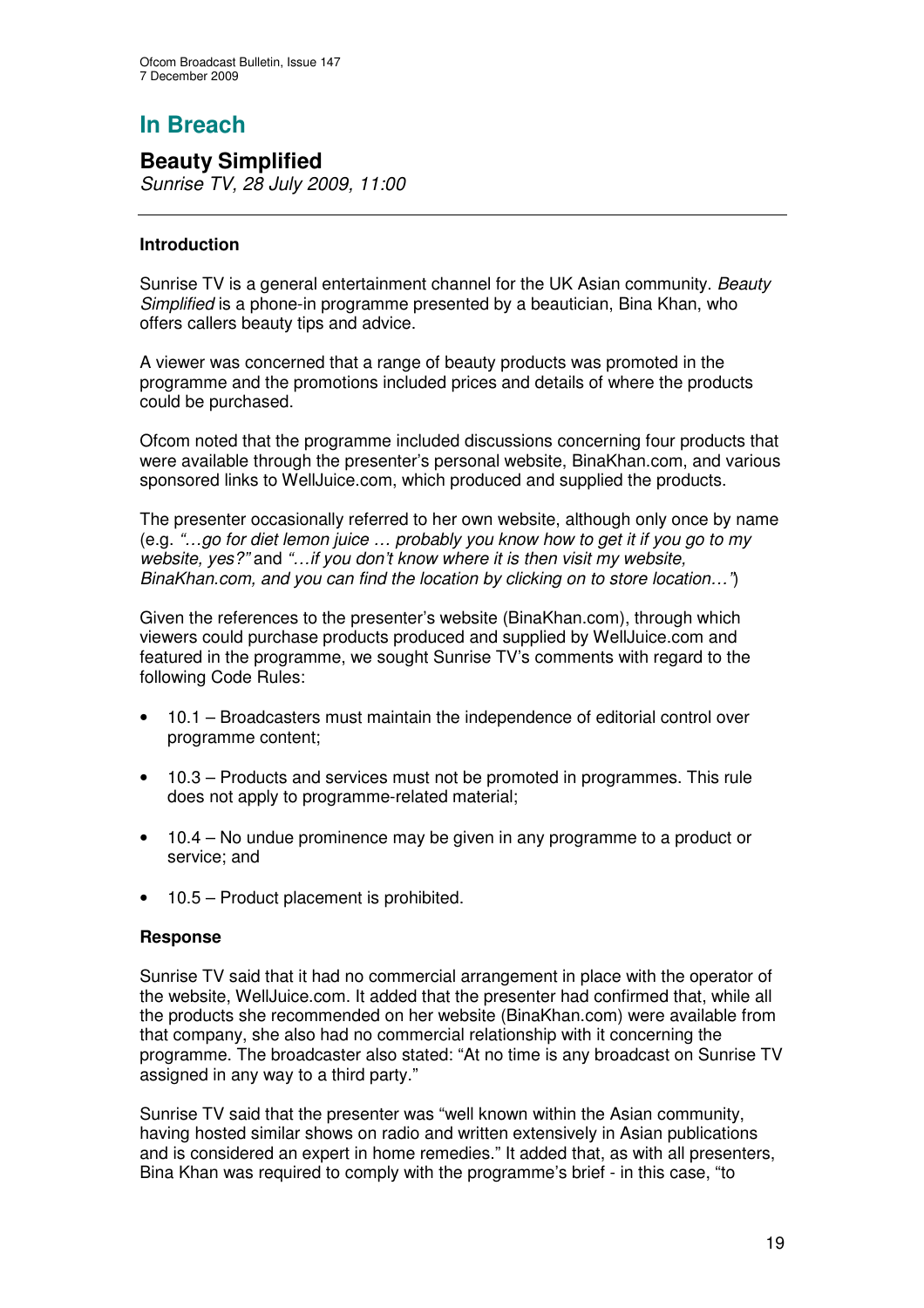provide the viewers with an interactive programme offering beauty tips and advice using natural remedies that are generally available in a discussion based environment prompted by viewers' phone calls" and to "act in accordance with the production values that have been set in place."

The broadcaster said that the references to products and services in the programme were "spontaneous and unrehearsed." However, it acknowledged that "during the course of this show undue prominence was inadvertently given to the products available from WellJuice.com through the BinaKhan.com website and this represented a breach of Code Rule 10.4." Sunrise TV also acknowledged that the website, BinaKhan.com, was not programme-related material, as it was not directly derived from the programme. It added that, "by giving the advice in the way that she did, Bina Khan inadvertently promoted her own website and as a consequence the specific products in a manner that would appear to contravene Rule 10.3."

The broadcaster said it had therefore reminded all presenters to avoid promoting or giving undue prominence to products or services in programmes and had "stressed the particular importance of these obligations in respect of live interactive programming when offering spontaneous and unrehearsed responses to questions and statements by participants in such programmes."

Sunrise TV said that the presenter had "offered her apologies for the shortfall in the professional standards expected of her", and offered its own "unreserved apologies for the shortfalls highlighted by this complaint."

## **Decision**

Ofcom notes Sunrise TV's assurances that there was no commercial arrangement in place between the broadcaster or the presenter and the operator of the website, WellJuice.com, concerning the programme and that "at no time is any broadcast on Sunrise TV assigned in any way to a third party." On the basis of the evidence available to it, Ofcom was satisfied that product placement had not occurred (Rule 10.5) and that the broadcaster's editorial independence had been maintained (Rule 10.1).

Where editorially justified, presenters may make reference to products and/or services in programmes. For example, they may find it appropriate to refer the audience to a channel's or programme's own website to obtain further information concerning the broadcast. However, references to products and/or services in phoneins need special care, especially if the presenter is speaking in the capacity of an expert and has associated professional interests that are separate from the broadcast (e.g. a personal website).

The presenter made reference to a number of generic products, such as dried fruit soup, and green, lemon and mint teas. However, on a few occasions, she also mentioned the availability of the following products on her personal website, BinaKhan.com (through sponsored links to the producer and supplier, WellJuice.com):

- Bio Hair Oil;
- Diet Lemon;
- Egg Hair Oil; and
- Castor Oil.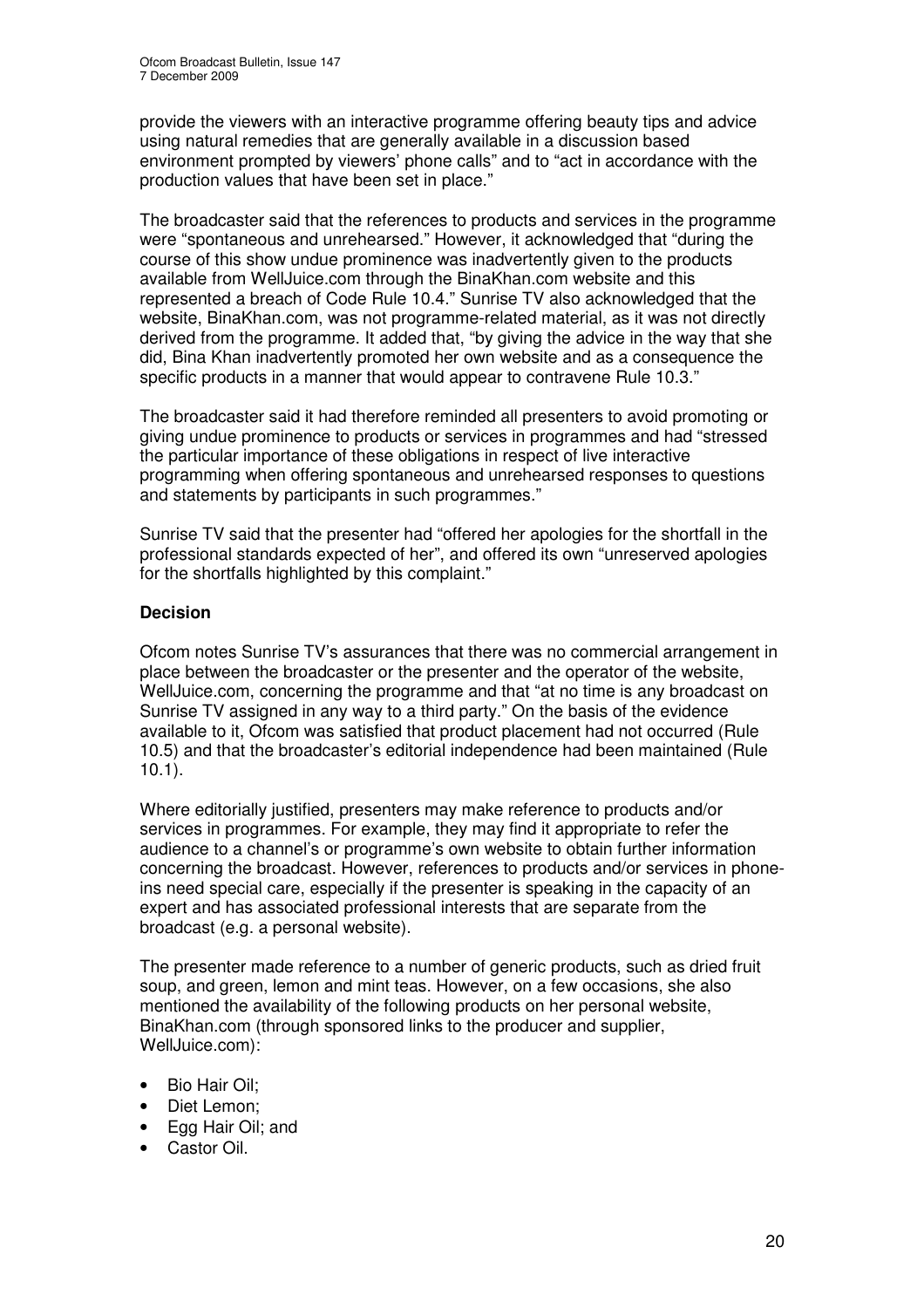Ofcom noted that the presenter did appear to take some care when responding to callers and appeared to be aware of possible Code compliance pitfalls. For example:

- when asked by a caller about egg hair oil noted by the caller as a particularly expensive product – the presenter offered her instructions on how to make her own, as opposed to promote further its purchase;
- the only time the presenter actually stated her web address in the programme (as opposed to referring to it generically as *"my website"*), was to enable a caller to locate her nearest retail outlet, rather than to purchase any product via BinaKhan.com; and
- the presenter generally appeared to advise callers in line with Code requirements – i.e. not to promote specific products but instead give her view on the most appropriate general solutions for callers' questions, problems or circumstances.

While Ofcom did not find a breach of Rule 10.3, there appeared to be no editorial justification for her referring to her own website – either generically (*"my website"*) or by naming it (BinaKhan.com). Ofcom noted that a range of products discussed in the programme were promoted on the website, through which they could also be purchased. The programme therefore gave undue prominence to her personal web service and the products available on it, in breach of Rule 10.4 of the Code.

## **Breach of Rule 10.4**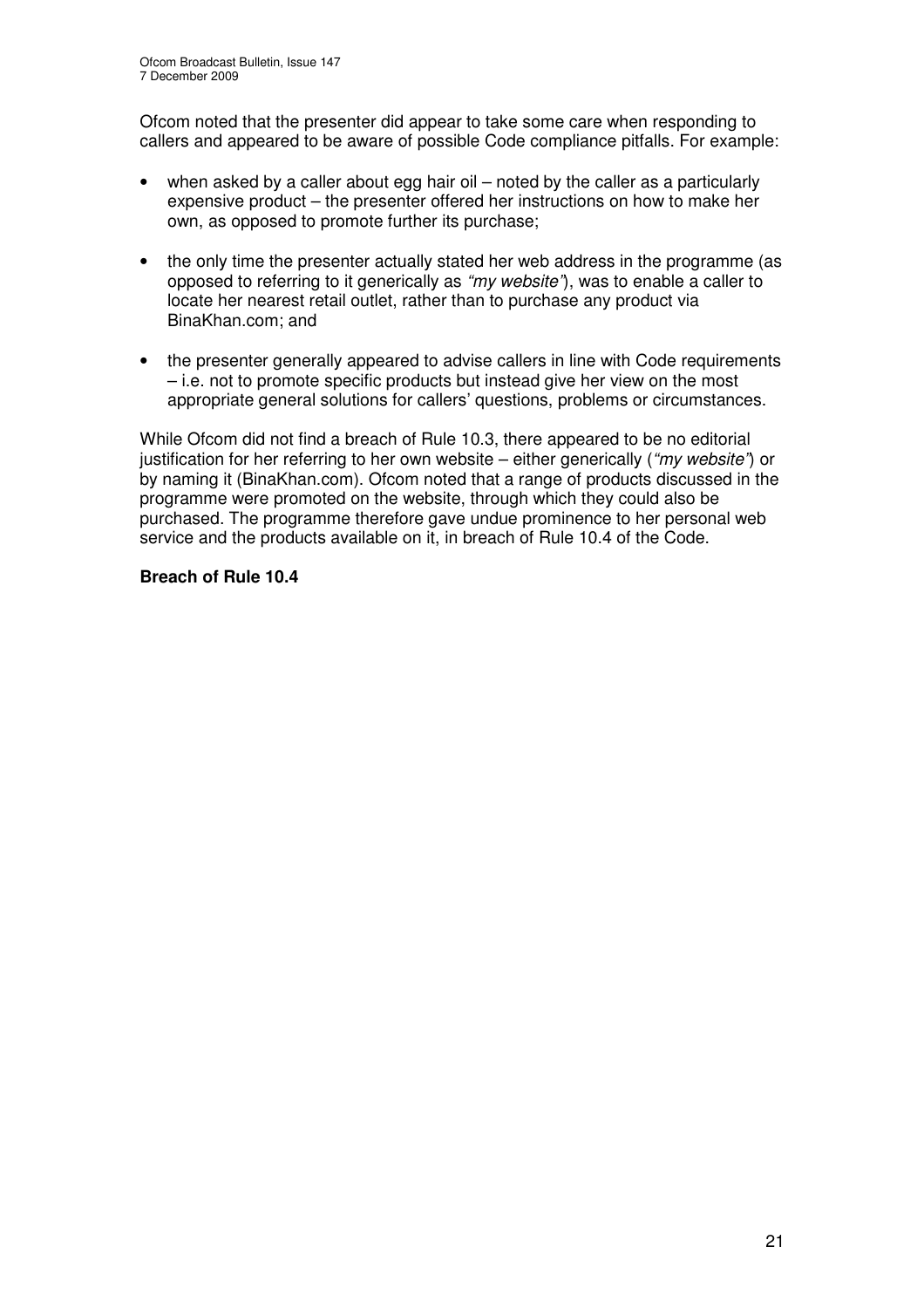## **Various programmes**

*Ahlebait TV, 23 August 2009, 10:30*

## **Introduction**

Ahlebait TV broadcasts religious teachings to a Shia-Muslim audience.

Throughout various programmes, a prayer service is promoted via scrolling text at the bottom of the screen. Viewers are invited to submit their name and message to a premium rate text service at a cost of 50p plus standard network charges. By using this service, viewers can request a live Dua (prayer) to be included in another of Alhebait's programmes, *Dua from Holy Places*.

A viewer objected to the promotion of this service.

Ofcom sought the broadcaster's comments on the promotion under Rule 10.3 (products and services must not be promoted in programmes) of the Code.

## **Response**

Ahlebait TV advised that the promotion related to a service provided during its programme *Dua from Holy Places*. This programme offers viewers the opportunity to receive a live prayer, read by one its representatives located in a holy place, during the programme.

Ahlebait TV advised that during the programme, viewers are invited to submit their details via a landline telephone number. The broadcaster explained that this entry route attracts a large number of callers, who cannot all be accommodated within the duration of the programme. Therefore an additional SMS entry route is offered outside of the programme, which is promoted throughout other programmes.

## **Decision**

The Code requires that advertising and programming should be distinct and clearly separated. As a general rule, products and services should not be promoted in programming. There are limited exceptions to this rule. For instance, programmerelated material may be promoted in or around the programme from which it is derived (Rule 10.6). Programme-related material is defined in the Code as "…products or services that are both directly derived from a specific programme and intended to allow listeners or viewers to benefit fully from, or to interact with, that programme".

Rule 10.9 of the Code states that premium rate services will normally be regarded as products or services and must not therefore appear in programmes unless:

- they form part of the editorial content of the programme; or
- they fall within the definition of programme-related material.

In this case, Ofcom noted that this premium rate SMS service was programme related in that its purpose was to allow viewers to submit prayer requests to the programme *Dua from Holy Places.* However, the service was promoted outside of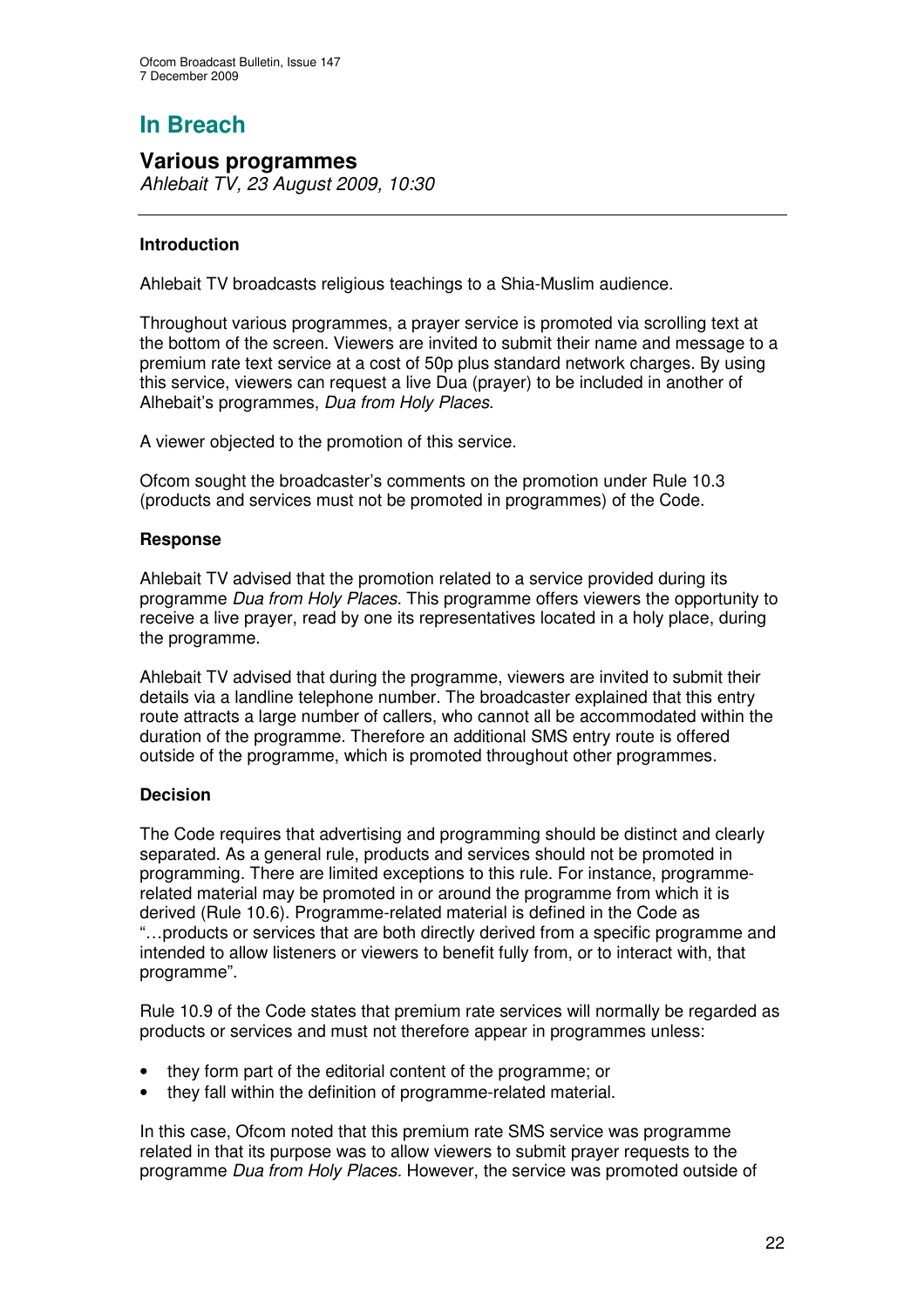this programme, during broadcasts from which the prayer line was not directly derived. Because the service was not related to the programmes during which it was promoted, the promotion was not justified and was therefore in breach of the Code.

## **Breach of Rule 10.3**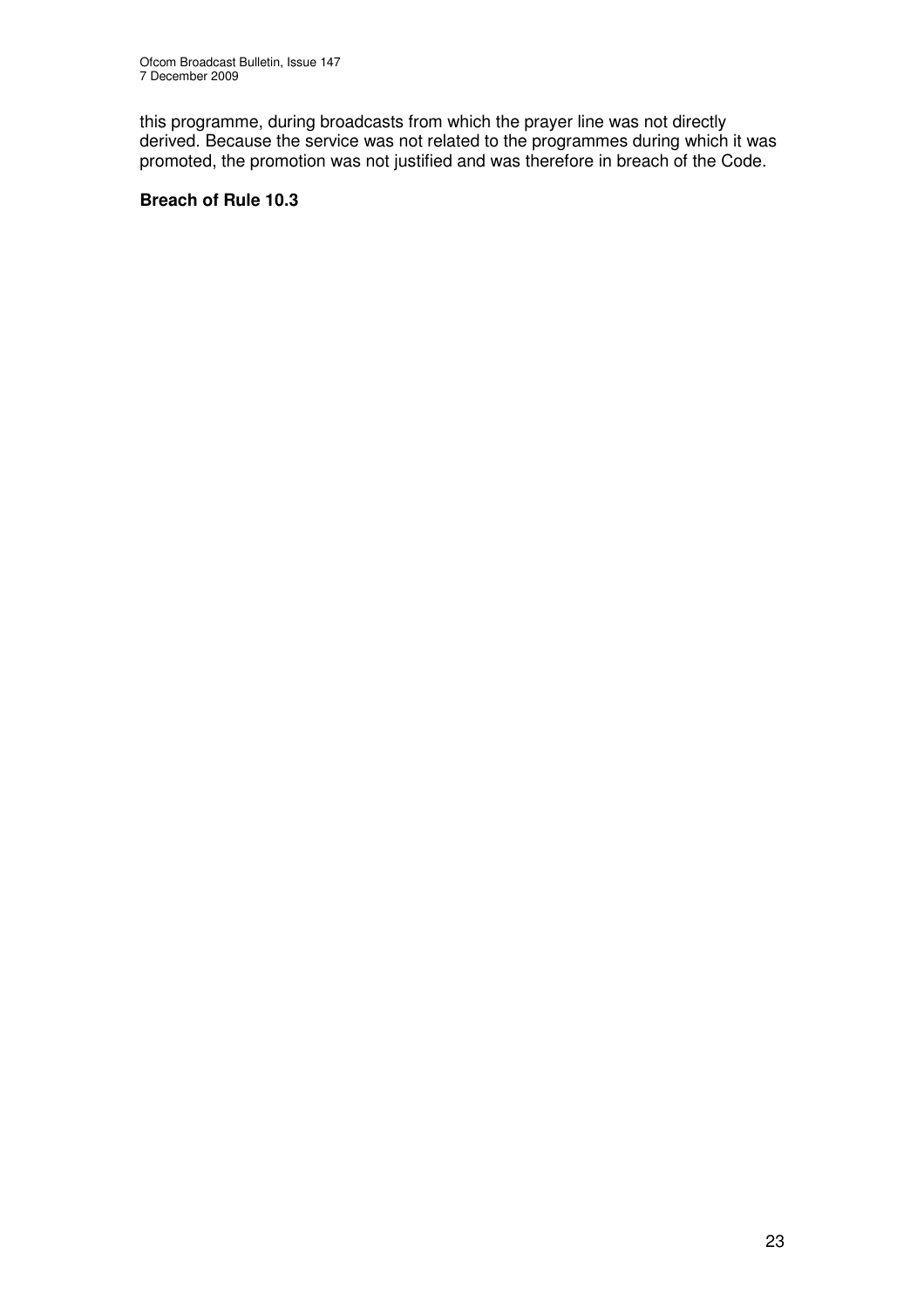**La Rixe** *Shorts TV, 12 September 2009, 13:30*

## **Introduction**

Shorts TV is an arts channel aimed at adults specialising in short films; it is available without any access restrictions. As part of its "Best in Fest" short film season, Shorts TV broadcast a 22 minute feature film in French entitled *La Rixe* ('The Brawl'). English subtitles were provided. The film portrayed a police force's struggle to maintain order in an unruly suburb, culminating in a confrontation with some of its residents

The film included 14 instances of highly offensive language being used by the characters in the film. This was translated as "fuck" and its derivatives in the English subtitles. There was also a scene lasting around three minutes in which three police officers were attacked by a gang. The sequence showed police officers being beaten with clubs, and a female officer being repeatedly kicked in the stomach. The gang fled the scene leaving the police officers incapacitated and the film concluded with brief but bloody images of the injuries sustained.

One viewer complained that the film should not have been broadcast at this time of day given the strong language used and the violent gang scene. Ofcom therefore sought the broadcaster's comments under the following rules of the Code:

- Rule 1.11 Violence must be appropriately limited in programmes before the watershed; and
- Rule 1.14 The most offensive language must not be broadcast before the watershed.

## **Response**

Shorts TV said the film had been incorrectly scheduled by its compliance team and acknowledged that the offensive language and violent gang scene complained of were inappropriate. In light of this error, the broadcaster said it has undertaken a review to determine how this mistake occurred to preventing a similar incident happening in the future.

The broadcaster however said that Shorts TV is aimed at adults and therefore child viewing figures for the film would be negligible. It further added that the offensive language, spoken in rapid, colloquial French, would have most likely gone beyond the level of child viewers' comprehension. Whilst recognising the seriousness of the error, Shorts TV maintained that these factors would have gone some way in lessening the impact of the dialogue.

## **Decision**

Ofcom research indicates that the word "fuck" and its derivatives are considered by viewers to be some of the most offensive language. Its inclusion in subtitles of this afternoon programme was in clear breach of Rule 1.14 which prohibits the use of such language before the watershed.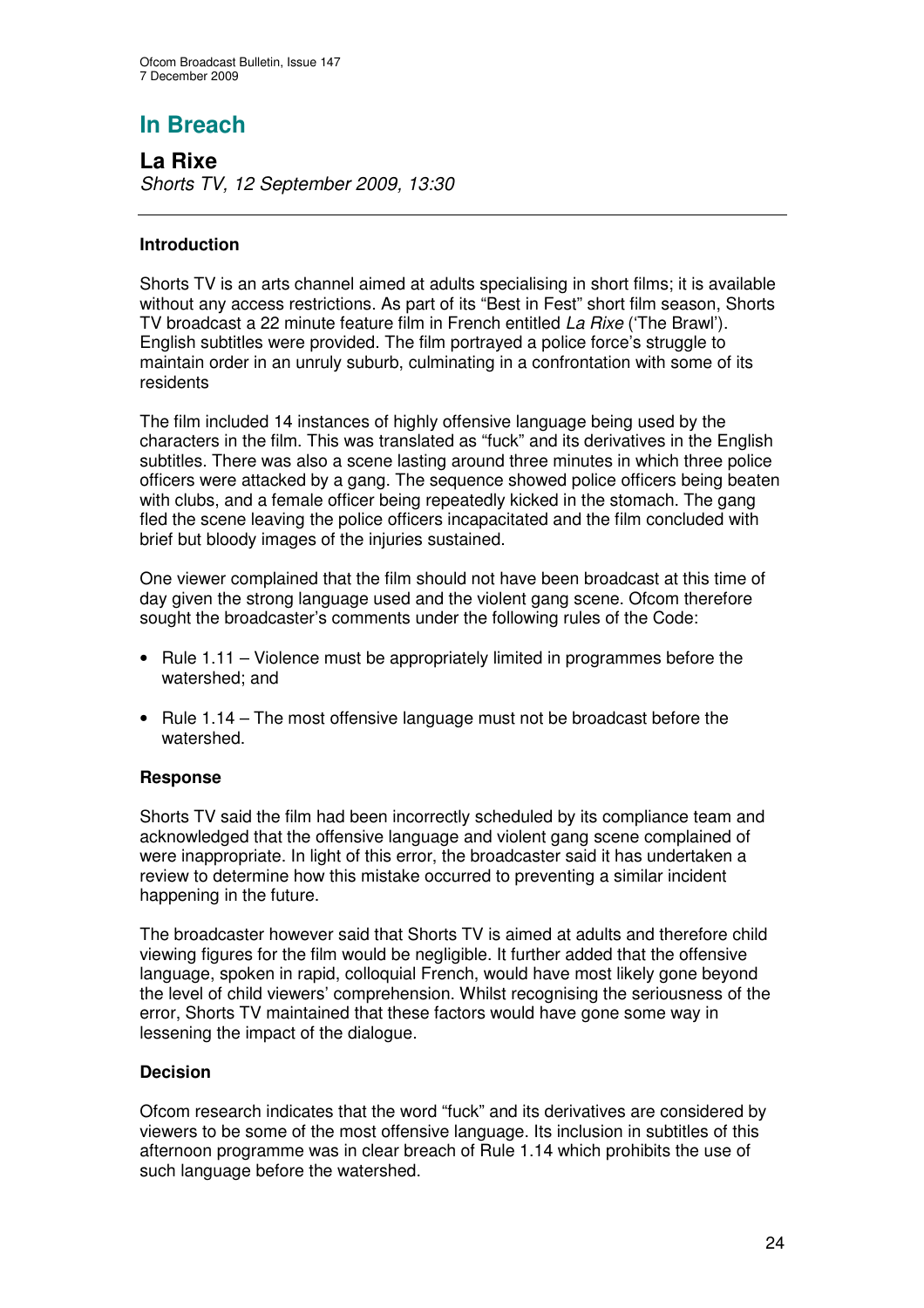As regards Rule 1.11 and the scene featuring the gang attack on three police officers, Ofcom noted that it showed police officers being assaulted in a very violent way. Although a number of the blows did not show the point of impact, this key scene was graphic enough to leave viewers in no doubt about the viciousness of the attack or the effect on the police officers. Ofcom also noted that the scene lasted about three minutes, which was considerable given that the film itself was 22 minutes long. The violence shown was clearly not appropriately limited.

Neither was it in Ofcom's view, justified by the context as required by Rule 1.11. Ofcom noted that the scene was pivotal to the plot and included in a feature film, and that Short TV does not appear to attract a significant child audience. None of these factors however justified showing this violent scene before the watershed – as is acknowledged by the broadcaster. The programme was therefore in breach of Rule 1.11.

Ofcom urges the broadcaster to introduce more robust procedures as soon as possible.

## **Breaches of Rules 1.11 and 1.14**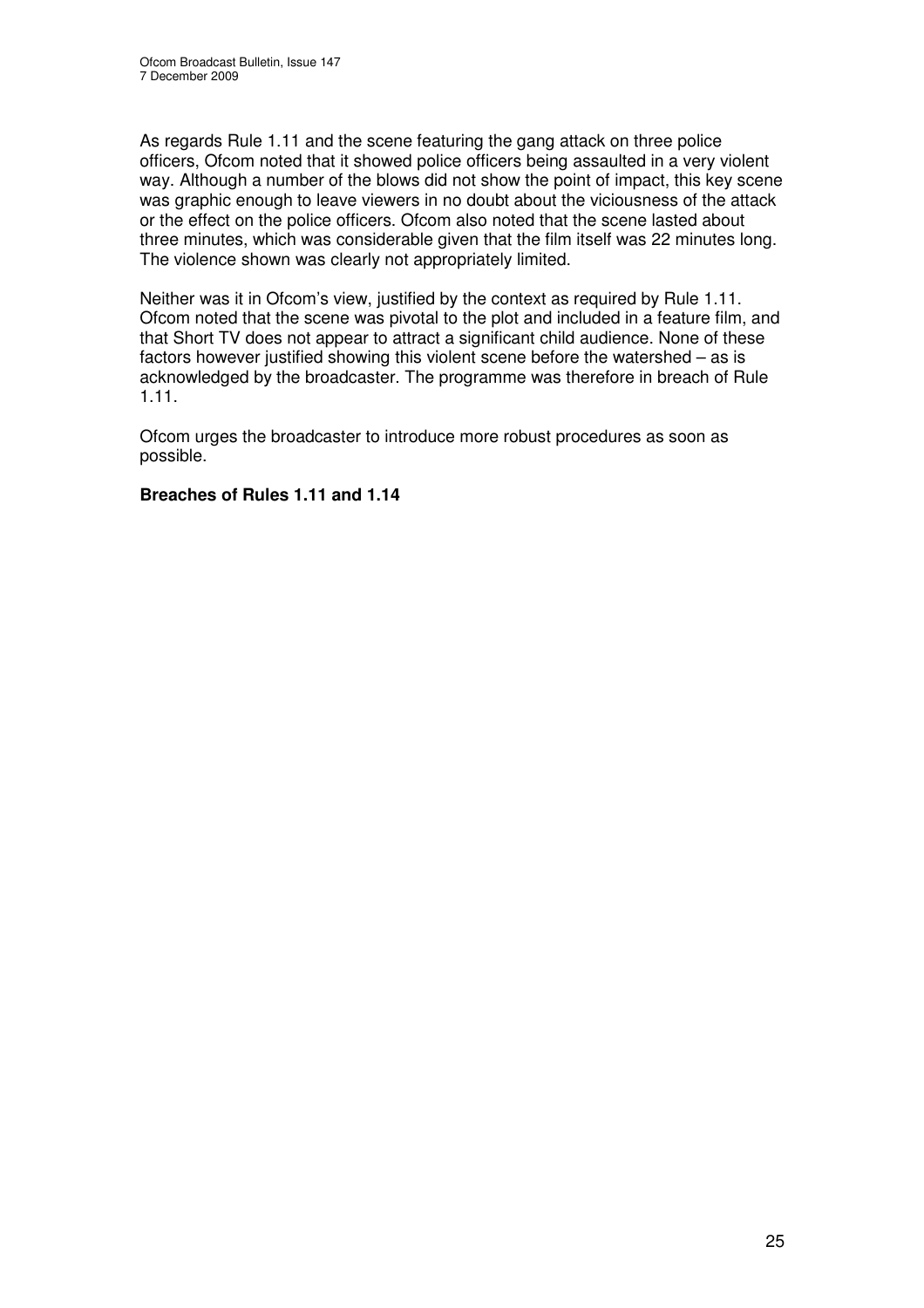## **The Hotmix: Eminem**

*4Music, 27 September 2009, 14:00*

## **Introduction**

*The Hotmix* is a series of programmes featuring music videos linked by a particular theme. This edition played a compilation of songs by the artist Eminem.

One viewer complained to Ofcom that some of the songs contained the word "fuck". Ofcom noted that the programme contained two instances of this word in two separate music videos.

Ofcom sought comments from Box TV, which owns and complies 4 Music, under Rule 1.14 of the Code (the most offensive language must not be broadcast before the watershed)

## **Response**

Box TV explained that owing to a breakdown in its compliance procedures, this programme was not viewed before broadcast by the compliance manager. It recognised the language was inappropriate for a pre-watershed transmission and apologised for any offence caused by this oversight.

In light of this incident, Box TV reminded its staff of the importance of clearing material for broadcast and introduced an additional compliance check to its procedures. The broadcaster hoped these measures will prevent a recurrence of this type of human error.

## **Decision**

Our research indicates that the word "fuck" and its derivatives are an example of the most offensive language. Ofcom welcomed Box TV's apology and the implementation of an extra layer in its compliance process to minimise the likelihood of a similar incident.

However, Ofcom was concerned that a programme featuring songs by Eminem, who is widely known to use offensive language in his lyrics, was cleared for transmission without prior viewing by Box TV's compliance team. A broadcaster must carry out appropriate checks before broadcasting such a programme in the afternoon.

The broadcast of the most offensive language at this time was a clear breach of Rule 1.14

## **Breach of Rule 1.14**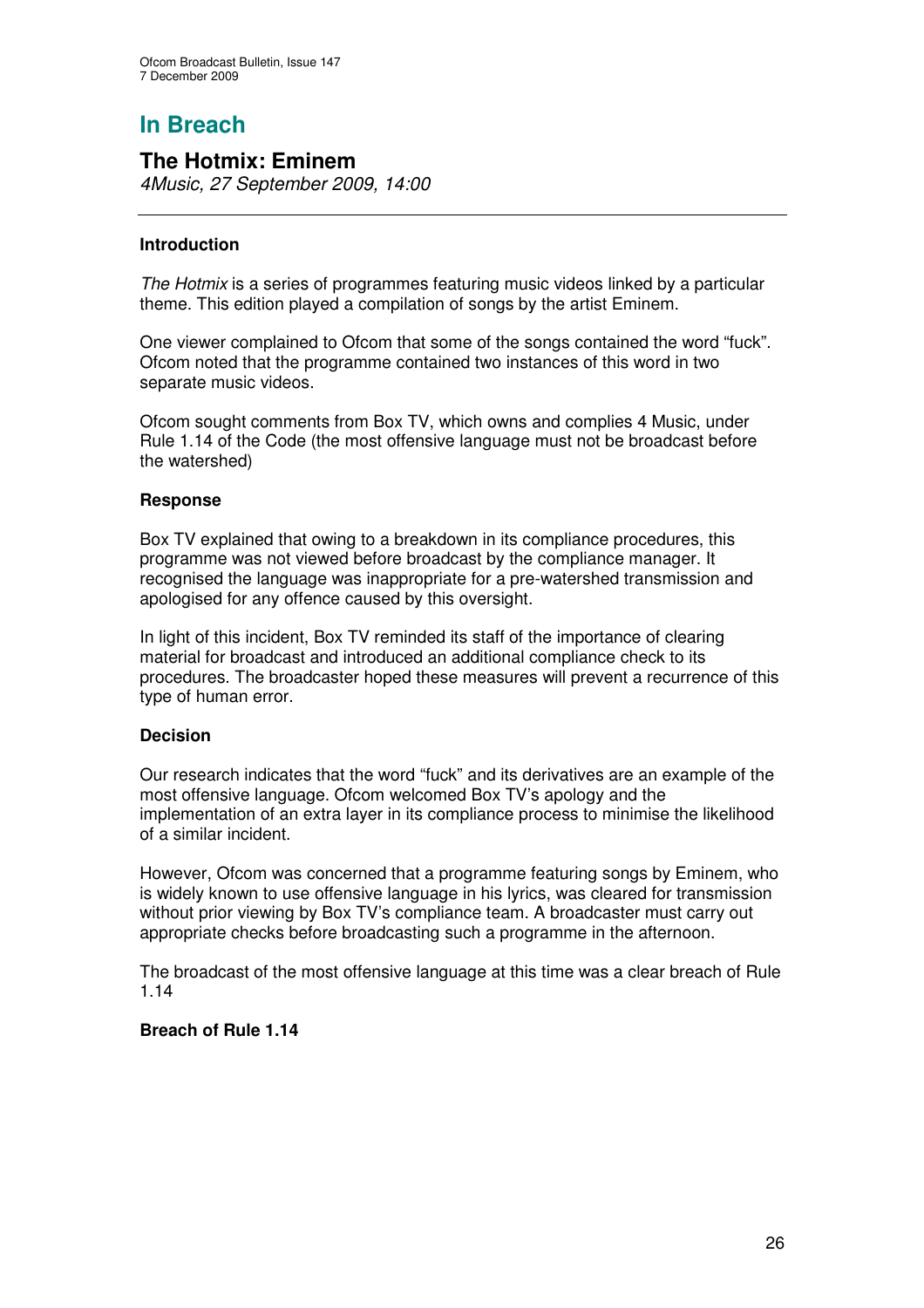## **Drivetime**

*OnFM, 9 September 2009, 15:00*

## **Introduction**

OnFM is a community radio station that broadcasts to the Hammersmith area in West London. During this edition of its *Drivetime* programme, an unedited version of the song "Leave Me Alone (I'm Lonely)" by the artist Pink, containing two instances of the word "fuck", was aired.

A listener complained to Ofcom about the broadcast of the offensive lyrics. Ofcom sought the broadcaster's comments under Rule 1.14 of the Code (the most offensive language must not be broadcast when children are likely to be listening).

## **Response**

OnFM said it fully recognised that the broadcast of this language was unsuitable. OnFM explained that the error occurred because the presenter had mistakenly selected the unedited rather than the 'radio edit' version of the song. It said that because of the live nature of the broadcast and the fact that the examples of offensive language featured in quick succession during the song, there was no time for the presenter to remove the track.

In response to the incident, OnFM issued an on-air apology later in the same programme. It also introduced a number of new safeguards to minimise the likelihood of a recurrence of the same problem, including the vetting of all new music tracks and pre-recording a number of programmes.

## **Decision**

Ofcom research indicates that the word "fuck" and its derivatives are examples of the most offensive language. Such language should not be broadcast on radio when children are particularly likely to be listening, as with this programme.

Ofcom noted OnFM's on-air apology and welcomed the seriousness with which OnFM treated the matter, which has led to the broadcaster improving its compliance procedures. However, the broadcast of the most offensive language at this time, when a significant number of children may have been listening, is a clear breach of the Code.

## **Breach of Rule 1.14**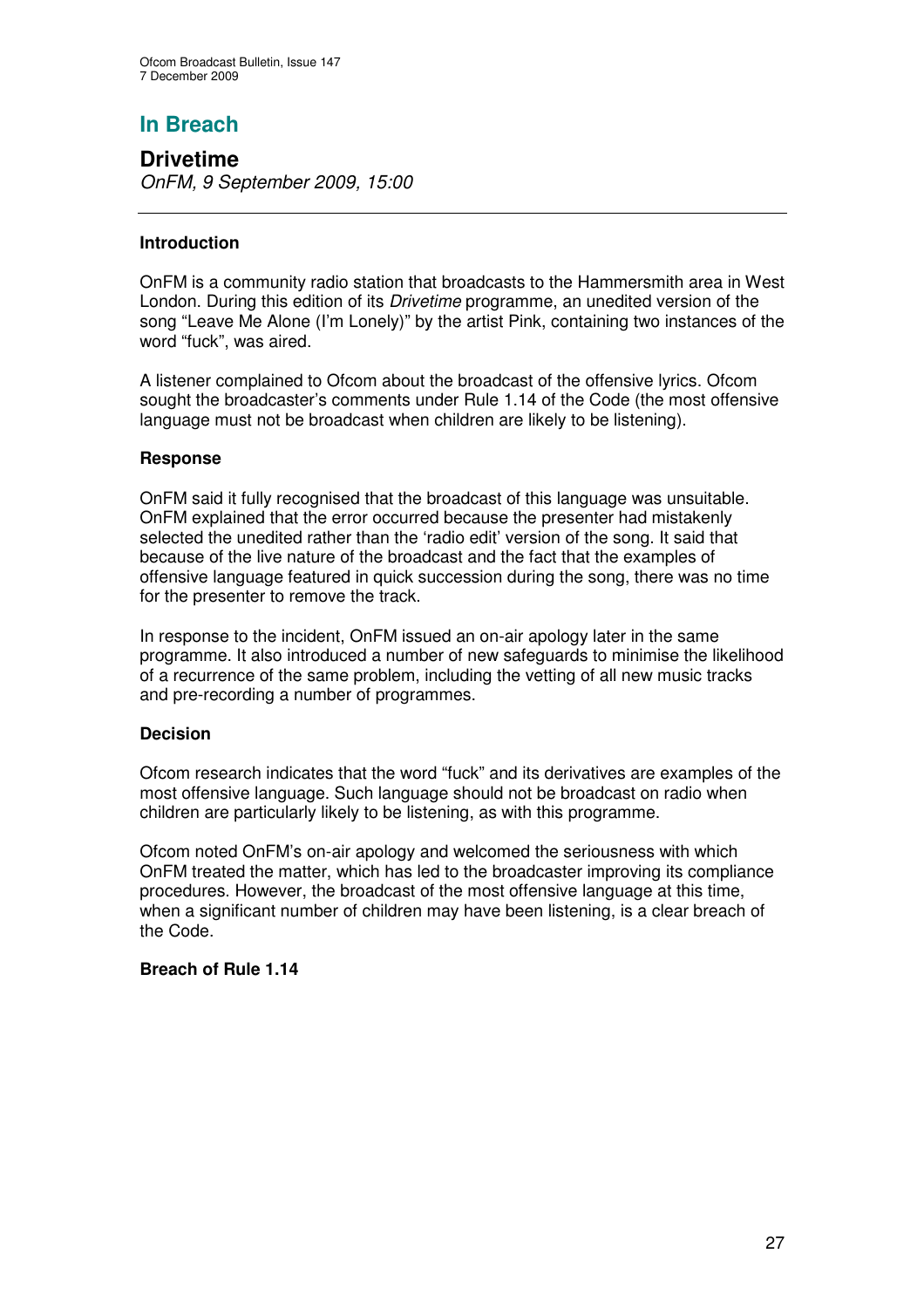**Baba Ji Online** *DM Digital, 13 May 2009, 11:00*

## **Introduction**

Ofcom received a complaint that a presenter gave callers (and viewers) potentially harmful medical and other advice during this programme.

On 29 May 2009, Ofcom asked DM Digital to provide a copy of the programme. Despite several further requests from Ofcom for the recording, and written undertakings by DM Digital that the recording would be supplied, the broadcaster did not supply the recording to Ofcom until 10 August 2009 (over 10 weeks after the initial request by Ofcom).

Ofcom asked the broadcaster to provide formal comments in relation to Condition 11 of its Television Licensable Content Service ("TLCS") licence. This states that: "The Licensee shall adopt procedures acceptable to Ofcom for the retention and production of recordings in sound and vision and of any programme which is the subject matter of a Standards Complaint" and "the Licensee shall:…At the request of Ofcom forthwith produce to Ofcom any such recordings for examination or reproduction." Guidance makes clear that recordings must be retained for 60 days by holders of TLCS licences.

## **Response**

DM Digital said that after receiving the original request for the recording from Ofcom, the content in question had been transferred to DVD in June 2009 and it believed the disc had been sent to Ofcom at that time, which it evidently had not. Due to the channel moving to new premises, the broadcaster said the matter of providing the recording to Ofcom had been overlooked. DM Digital apologised for the delay in providing the recording, said that this had not been a deliberate act; and gave assurances that the late provision of recordings would not happen again in future.

## **Decision**

It is a condition of DM Digital's licence that recordings of all output are retained for 60 days after transmission and that Ofcom is provided "forthwith" with any material on request. It took DM Digital over 10 weeks to supply the requested recording. Ofcom considers this to be an entirely unacceptable delay and represents a serious breach of Condition 11 (Retention and production of recordings) by DM Digital.

Should these problems recur, Ofcom may consider further regulatory action. This breach will be held on the licensee's record.

## **Breach of Licence Condition 11 (Retention and production of recordings)**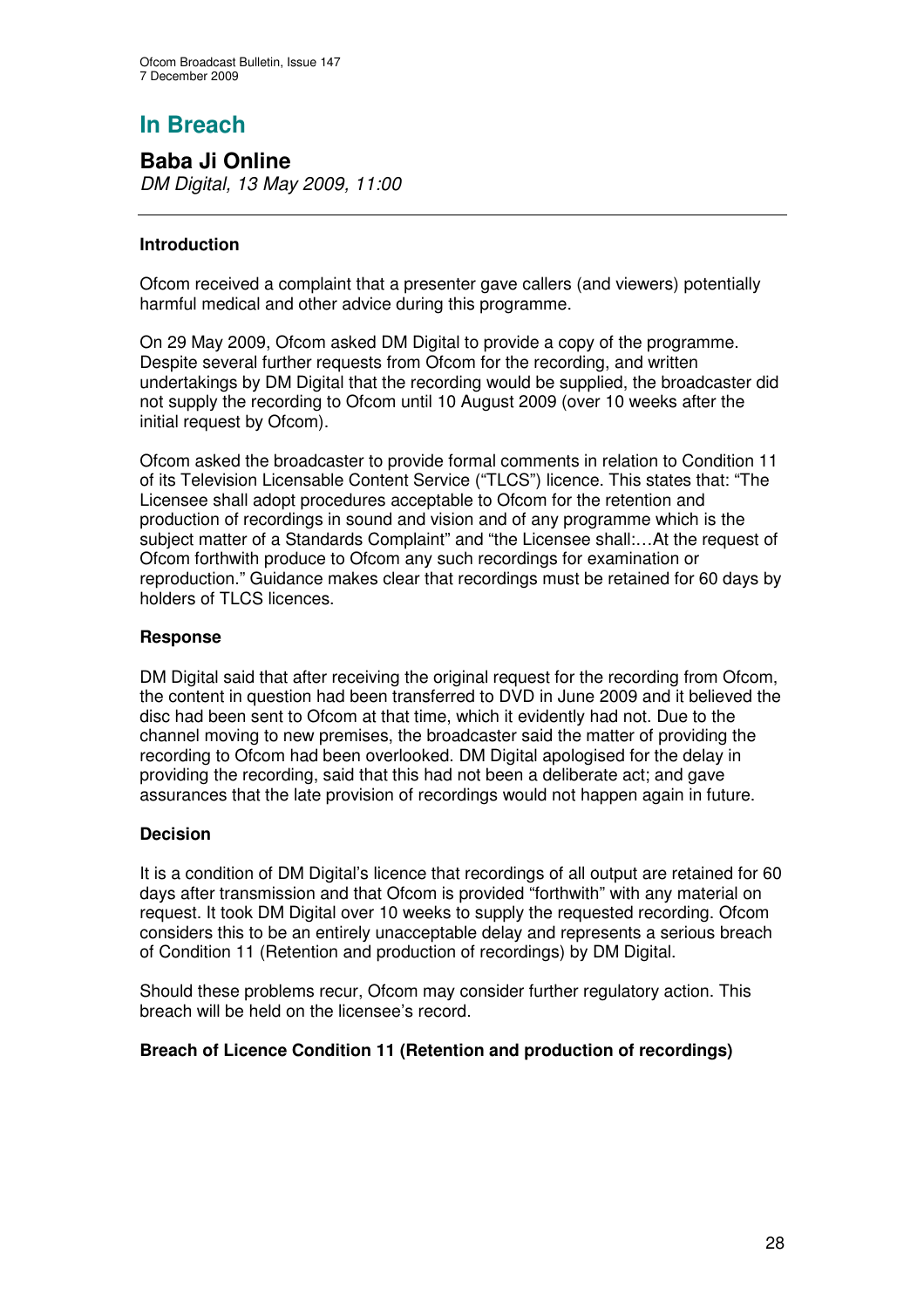# **Resolved**

**Lazzat-e-Iftaar** *PTV Global, 28 August 2009, 19:40*

## **Introduction**

PTV Global is a channel aimed at a Pakistani audience. The Ofcom licence for the PTV Global channel is held by Pakistan Television Corporation Ltd. ("PTV"). PTV also operates five other channels (including one called PTV Home), none of which can be received in Europe and are therefore not licensed by Ofcom.

The programme *Lazzat-e-Iftaar* was a 15 minute cookery programme broadcast during the Muslim holy month of Ramadan<sup>1</sup>. During the programme a presenter demonstrated how to make dishes which would be suitable to break the daily fast.

The set was branded with the logo of a milk product called Olpers. The branding appeared behind the presenter and on the front of the cookery workbench. Four cartons of Olpers milk appeared on the set: three on a shelving unit and one on the workbench. The presenter referred to Olpers verbally, as well as using the product in one of the recipes she made.

A complainant was concerned that the programme contained "heavy product placement".

Ofcom asked the broadcaster for its comments with regards to the following Code Rules:

- 10.3 Products and services must not be promoted in programmes. This rule does not apply to programme-related material.
- 10.4 No undue prominence may be given in any programme to a product or service.
- 10.5 Product placement is prohibited.

## **Response**

PTV told Ofcom that the programme was intended for transmission on the PTV Home channel which it transmits to Asia. It said that Olpers milk and Olpers milk products, are only distributed for sale in Pakistan and some countries in the Middle East. It was therefore never the intention to advertise it on a channel which is broadcast in a country where the product is not distributed.

PTV said its policy is not to broadcast branded programmes on the PTV Global channel. The broadcaster explained that content is shared between the PTV Global channel and the PTV Home channel. PTV initially receives the content in the form of VHS tapes and DVDs, and then a member of its staff transfers each 24 hour period worth of content on to servers ready for transmission on both the PTV Home and PTV Global channels.

 $<sup>1</sup>$  Ramadan is an Islamic holy month during which participating Muslims fast from sunrise until</sup> sunset.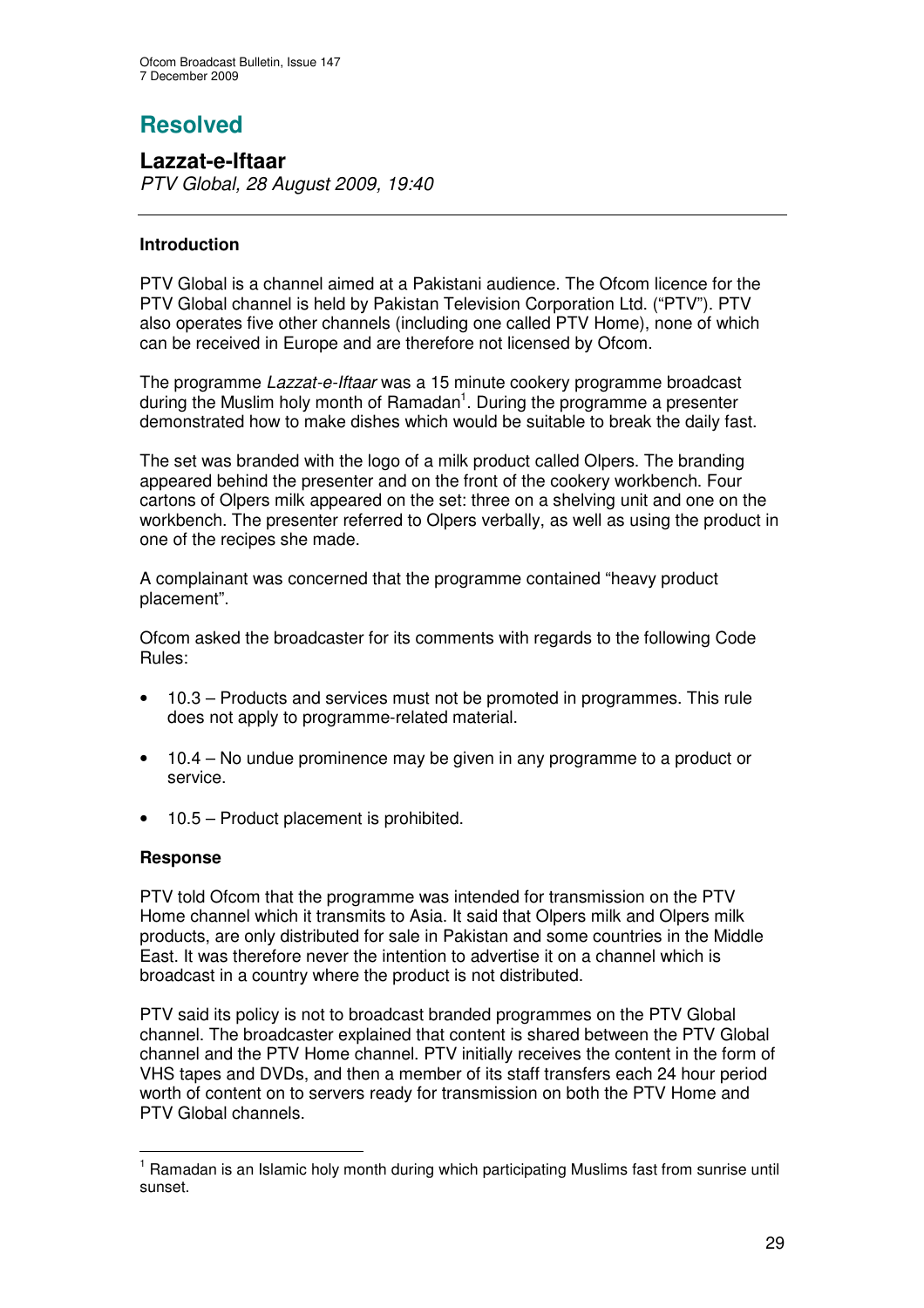PTV continued that there was one version of the programme *Lazzat-e-Iftaar* which was meant for transmission on the PTV Home channel and another which was meant for transmission on the PTV Global channel.

PTV stated that, on this occasion, the branded content was broadcast on the PTV Global channel in error, because the member of staff responsible for transferring the content from the VHS tapes and DVDs to the servers ready for transmission, picked the wrong version for broadcast on the PTV Global channel.

In order to prevent such an error occurring again, PTV has implemented a new system. In one location a member of staff now transfers the content intended for transmission on the PTV Home channel onto one server. In a separate location another member of staff transfers content intended for transmission on the PTV Global channel onto another server. The broadcaster assures Ofcom that this new process will ensure that only content which has been complied for broadcast on the PTV Global channel will be transmitted on that channel.

PTV added that it had received payment for the inclusion of references to Olpers in the programme when it was broadcast in Asia on the PTV Home channel, but confirmed that it did not receive payment for the inclusion of the references in the programme broadcast on PTV Global.

## **Decision**

One of the fundamental principles of European broadcasting regulation is that advertising and programming (that is editorial content) must be kept separate. This is set out in Article 10 of the Television Without Frontiers Directive which is in turn reflected in the rules in Section Ten (Commercial References in Programmes) of the Code.

Ofcom noted that PTV had received payment for the inclusion of the references to Olpers milk in the programme when it was broadcast in Asia on the PTV Home channel.

Rule 10.5 of the Code prohibits product placement. The Code sets out that, for the purposes of this rule, arrangements covering the inclusion of products or services in a television programme acquired from outside the UK (and films made for cinema) are not considered to be product placement, provided that no broadcaster regulated by Ofcom and involved in the broadcast of that programme (or film) directly benefits from the arrangement.

Ofcom noted that in this case, the licensee, PTV, also owned the non-Ofcom licensed channel (PTV Home) on which the programme was originally broadcast, and to which this product placement arrangement related. Therefore in this case, the Ofcom licensee was not only involved in the broadcast of that programme but also directly benefited from the placement arrangement.

However, Ofcom acknowledged that the programme was never meant for transmission on PTV Global and that its broadcast on this service was unintentional.

Ofcom welcomes the steps taken by PTV as a result of the broadcast to prevent a similar error occurring in the future (i.e. PTV has separated the content meant for transmission in the UK and Europe on the PTV Global channel from content meant for transmission in Asia on the PTV Home channel).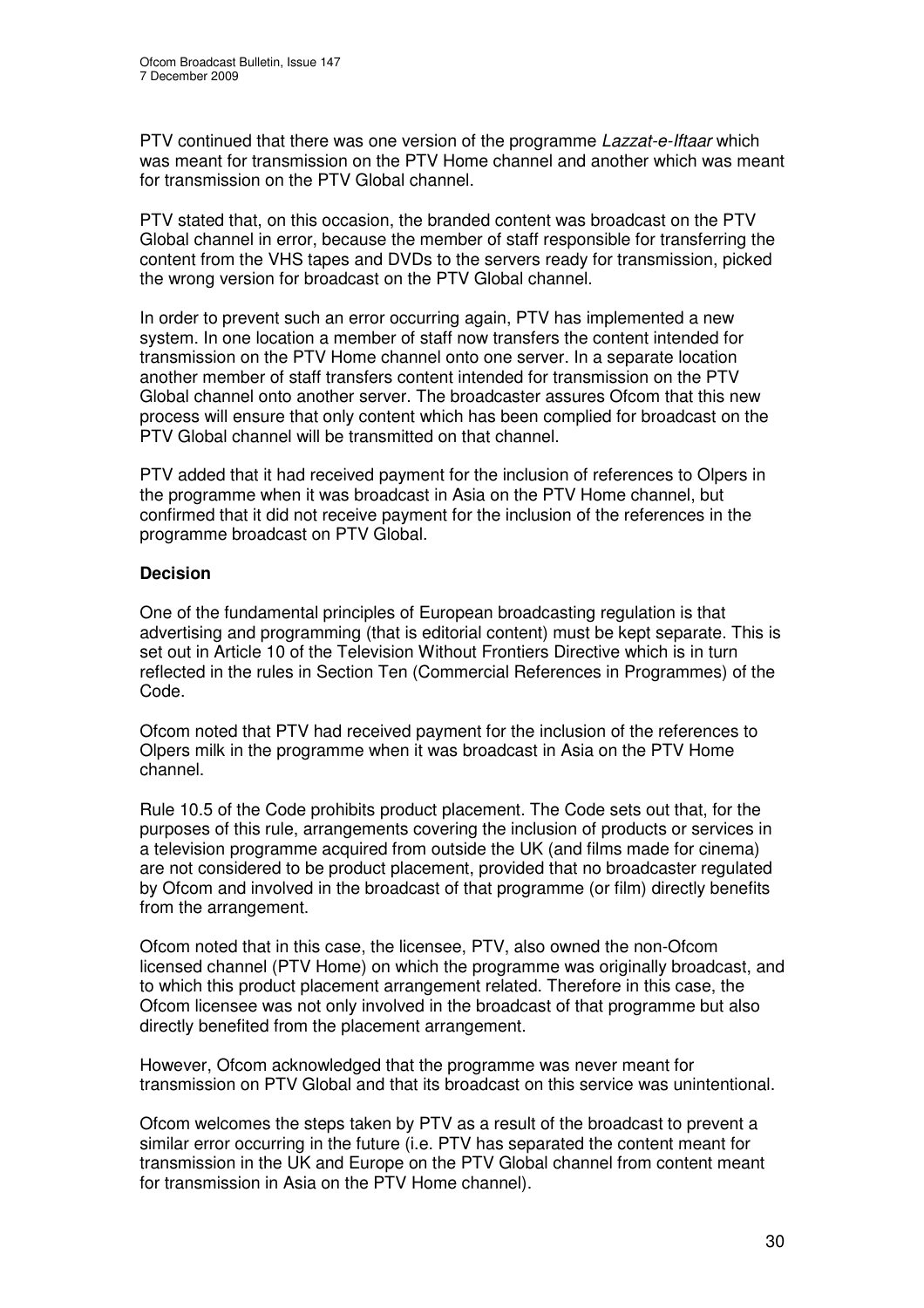While we have concerns about the broadcast of this material, in light of the actions taken by the broadcaster and its good compliance record in this area Ofcom considers this matter resolved.

## **Resolved**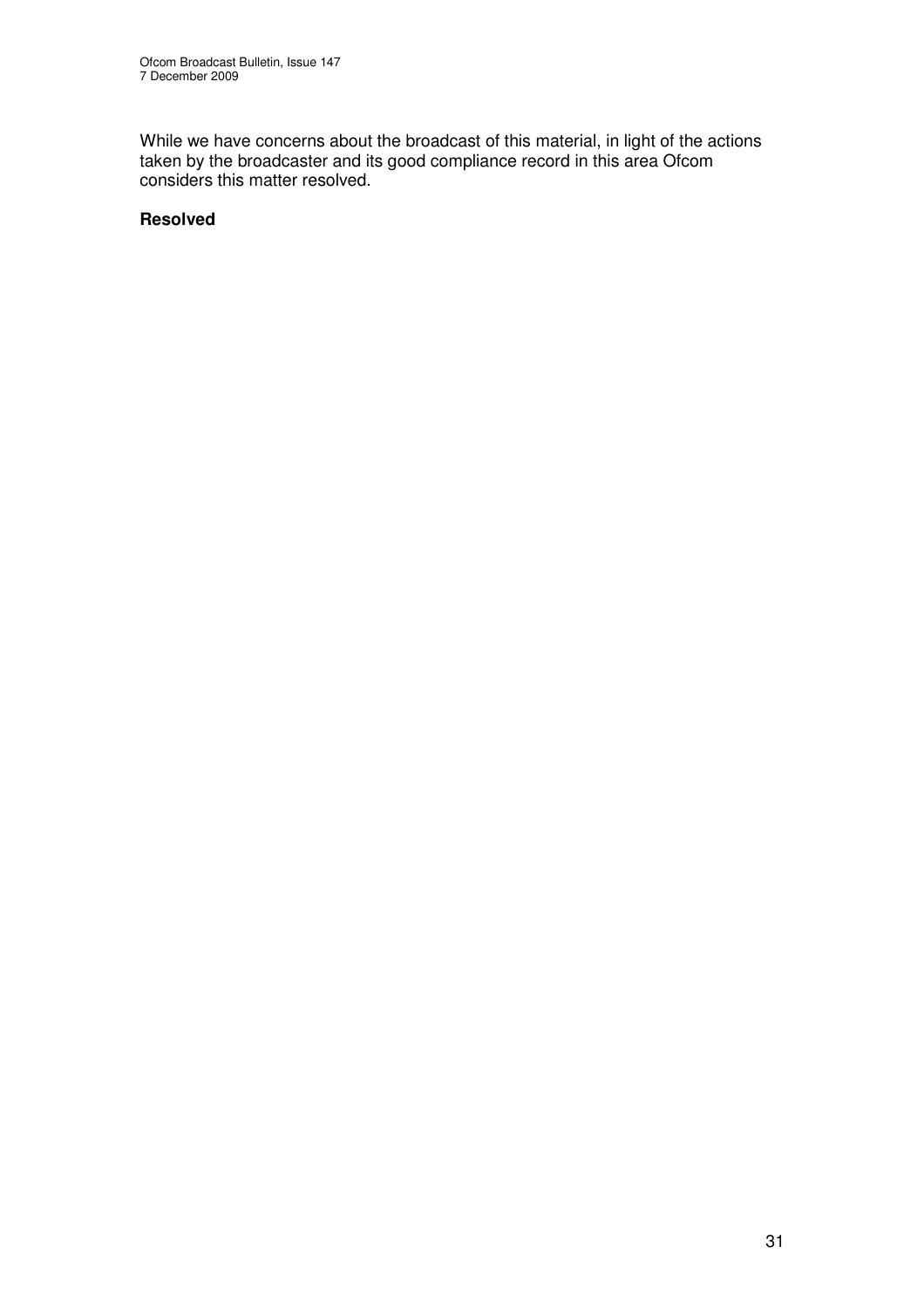## **Fairness and Privacy Cases**

## **Partly Upheld**

## **Complaint by Mr Syed Golam Dastagir**

*Bangla TV News, Bangla TV, 8, 9, 10 and 11 August 2008*

**Summary:** Ofcom has upheld this complaint of unfair treatment in the programme as broadcast. However, it has not upheld the complaint of unwarranted infringement of privacy in the programme as broadcast.

Between 8 and 11 August 2008, *Bangla TV News* reported on the public support Mr Syed Golam Dastagir and Mr Syed Samadul Haque had been garnering for Mr Mahi Ferdous Jalil who had been convicted and sentenced to a term of imprisonment for his part in a car insurance fraud. The reports included a photograph of Mr Dastagir along with a City of London Police press release entitled *"Car Insurance Fraud Gang Sentenced"*. The report also referred to Mr Dastagir and Mr Haque as *"convicted criminals"*.

Mr Dastagir complained to Ofcom that he was portrayed unfairly and that his privacy was unwarrantably infringed in the programmes as broadcast.

Ofcom found as follows:

- The comments included in the news item about Mr Dastagir were likely to have left viewers in little doubt that he had been convicted of a criminal offence. In the absence of material to support the allegation that Mr Dastagir was a *"convicted criminal"* and in the absence of an opportunity for him to respond to this allegation, the programmes resulted in unfairness to him.
- In some circumstances a legitimate expectation of privacy may attach to the disclosure of an individual's name and photographs of them, However Ofcom found that in the particular circumstances of this case and in view of the principles of open justice, Mr Dastagir did not have a legitimate expectation of privacy in relation to the disclosure of his name and a photograph of him in relation to an alleged criminal conviction. Ofcom therefore considered that Mr Dastagir's privacy had not been infringed. Having reached this view, it was not necessary for Ofcom to go on to consider the question of whether any infringement was warranted.

## **Introduction**

Between 8 and 11 August 2008, Bangla TV (Worldwide) Limited ("Bangla TV"), which broadcasts to the Bengali community, broadcast two news items (both subsequently repeated several times between these dates) about the public support Mr Syed Golam Dastagir and Mr Syed Samadul Haque had been garnering for Mr Mahi Ferdous Jalil who had been convicted and given a custodial sentence for his part in a car insurance fraud.

The reports included a photograph of Mr Dastagir, which appeared alongside photographs of Mr Haque and Mr Jalil, against a City of London Police press release entitled *"Car Insurance Fraud Gang Sentenced"* in the background. The police press release was then shown without Mr Dastagir's photograph, but with the word *"Convicted"* imposed over it and with Mr Jalil's photograph. The news report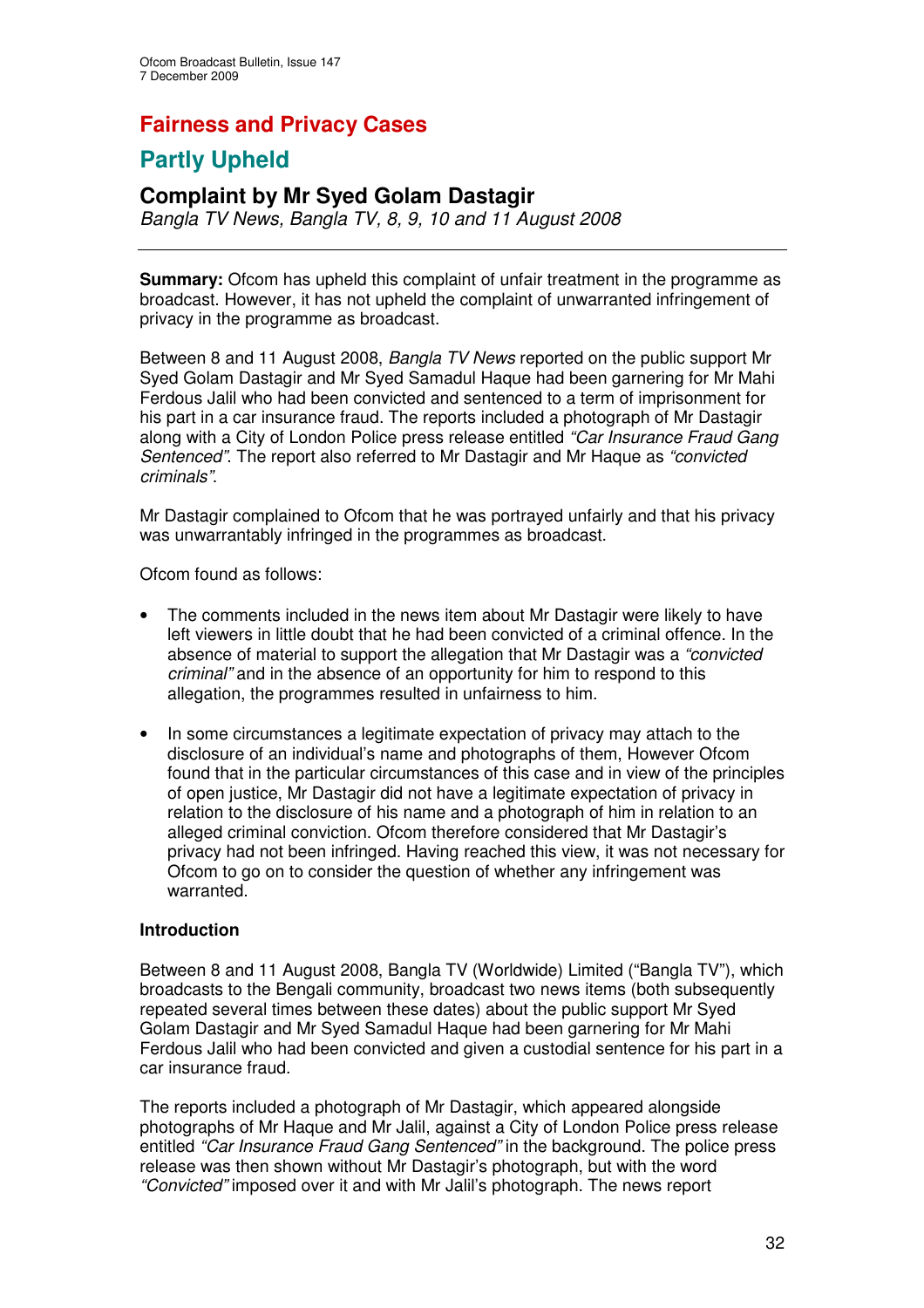broadcast on 8 and 9 August 2009 referred to both Mr Haque and Mr Dastagir as being *"convicted criminals"*. The reports broadcast on 10 and 11 August 2009 also referred to an allegation made by Bangla TV that both Mr Haque and Mr Dastagir had been implicated in credit card fraud and financial misappropriation when working with the channel and that no action had been taken against them for the sake of the channel's reputation.

Mr Dastagir complained to Ofcom that he was treated unfairly and that his privacy had been unwarrantably infringed in the programmes as broadcast.

## **The Complaint**

## **Mr Dastagir's case**

In summary, Mr Dastagir complained that he was treated unfairly in the programme in that:

a) He was portrayed unfairly in the programme as a convicted criminal.

Mr Dastagir said that the reports referred to him by name and included a police press release along with his photograph and over which the word *"Convicted"* appeared. Mr Dastagir said that he had never been convicted by any court and that the allegation was untrue. He said that he was not given an opportunity to respond to the allegation in that he was not contacted by the programme makers for his comments.

In summary, Mr Dastagir complained that his privacy had been unwarrantably infringed in the programme as broadcast in that:

b) His photograph was used in a way that portrayed him, wrongly, as a convicted criminal.

## **Bangla TV's case**

In summary, Bangla TV responded to Mr Dastagir's complaint of unfair treatment as follows:

a) Bangla TV said that the news reports did not portray Mr Dastagir as being *"Convicted"*. Bangla TV said that the reports did not state that Mr Dastagir had been convicted, but that it had stated that *"However, after losing a case, Nishat Dastagir left London without paying £88,000 pound to Bangla TV"*.

Bangla TV said that the word *"Convicted"* had appeared in the graphic template (based on the City of London Police Press release) and Mr Dastagir's photograph was inserted on the corner of this graphic. It said that the report included his photograph as Mr Dastagir had spoken on another programme in favour of Mr Jalil, who had been convicted for insurance fraud. Bangla TV said that Mr Dastagir had supported Mr Jalil at a press conference and had said that Bangla TV were wrong to report on Mr Jalil's conviction in earlier programmes. Bangla TV said that that the news reports highlighted the events of the press conference and that Mr Dastagir had once worked for Bangla TV.

In a letter dated 18 July 2009 sent by Bangla TV to Ofcom in response to request for further information in relation to the complaint, Bangla TV said that Mr Dastagir had not been imprisoned on criminal charges, though he had been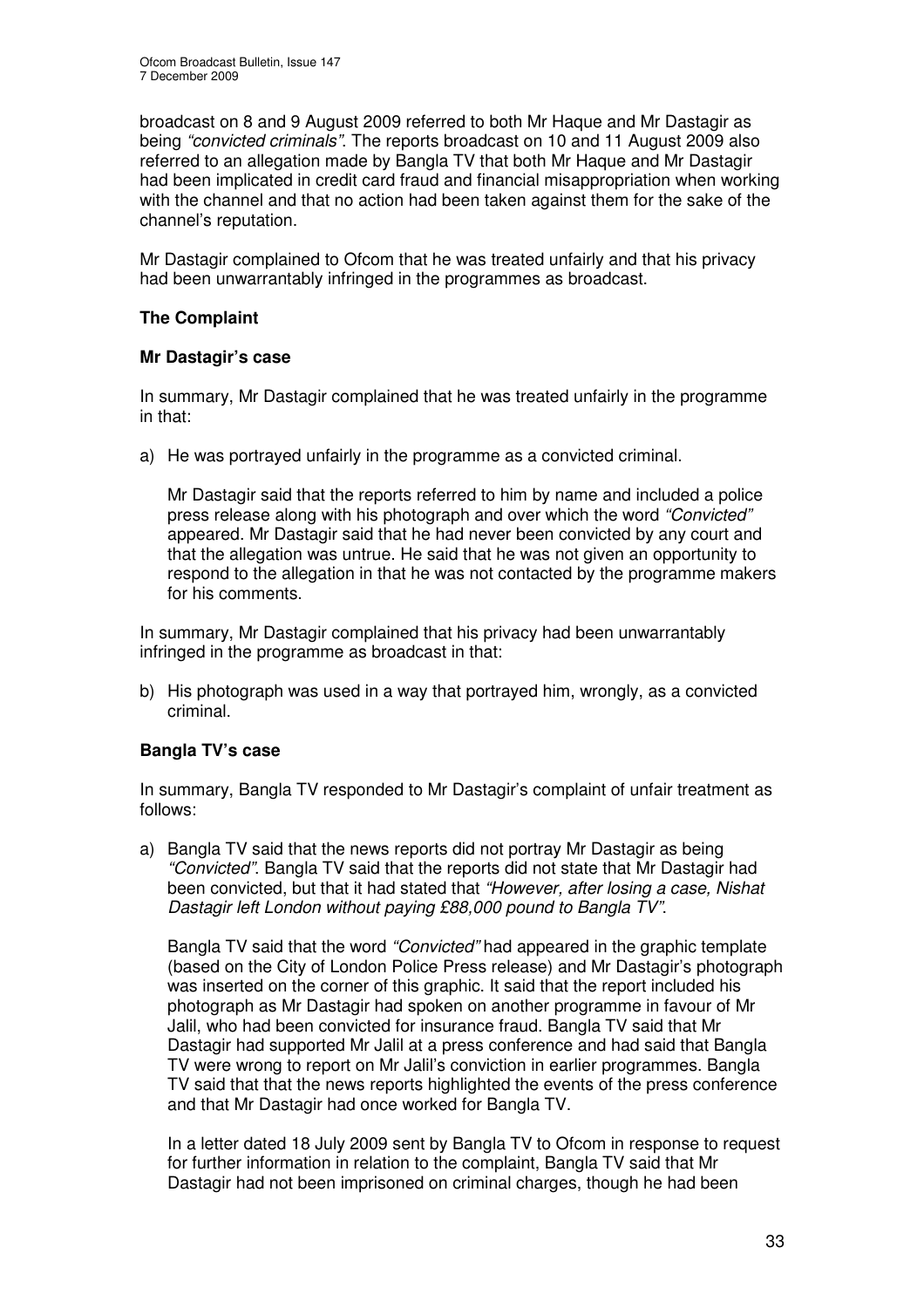dismissed from Bangla TV in 2004 for misconduct. It said that the news report had mistakenly suggested that Mr Dastagir had been charged and was a criminal.

Bangla TV said that the programme makers had tried to contact Mr Dastagir via his mobile telephone but had been unsuccessful in speaking to him.

In summary, Bangla TV responded to Mr Dastagir's complaint of unwarranted infringement of privacy in the programme as broadcast as follows:

b) Bangla TV said that the word *"Convicted"* was not used under the photograph of Mr Dastagir. It said that it was a template graphics and since Mr Dastagir had been speaking publically about Mr Jalil's conviction, the programme makers used his photograph in the corner of the graphic. Bangla TV said that Mr Dastagir's complaint that he was portrayed as convicted criminal was not justified.

#### **Decision**

Ofcom's statutory duties include the application, in the case of all television and radio services, of standards which provide adequate protection to members of the public and all other persons from unfair treatment and unwarranted infringement of privacy in, or in the making of, programmes included in such services.

In carrying out its duties, Ofcom has regard to the need to secure that the application of these standards is in the manner that best guarantees an appropriate level of freedom of expression. Ofcom is also obliged to have regard, in all cases, to the principles under which regulatory activities should be transparent, accountable, proportionate and consistent and targeted only at cases in which action is needed.

Mr Dastagir's complaint was considered by Ofcom's Executive Fairness Group. In reaching its decision, Ofcom carefully considered all the relevant material provided by both parties. This included recordings of the programme as broadcast, with translated transcripts, and written submissions from both parties. Ofcom also considered the provisions of its Broadcasting Code ("the Code").

#### *Unfair treatment*

a) Ofcom considered the complaint that Mr Dastagir was portrayed unfairly and wrongly in the programme as a convicted criminal and was not given an opportunity to respond to the allegation.

In considering this head of complaint, Ofcom took account of Rule 7.1 of the Code which states that broadcasters must avoid unjust or unfair treatment of individuals or organisations in programmes. Ofcom also took account of Practice 7.9 of the Code which states that broadcasters must take reasonable care to satisfy themselves that material facts have not been presented, disregarded or omitted in a way that was unfair to an individual or organisation. It also took into consideration Practice 7.11 of the Code which states that if a programme alleges wrongdoing or makes any significant allegations, those concerned should normally be given an appropriate and timely opportunity to respond.

Ofcom noted that the news report broadcast between 8 and 9 August 2009 was introduced by a presenter who commented, in relation to the support that Mr Dastagir and Mr Haque had been raising for Mr Jalil, that: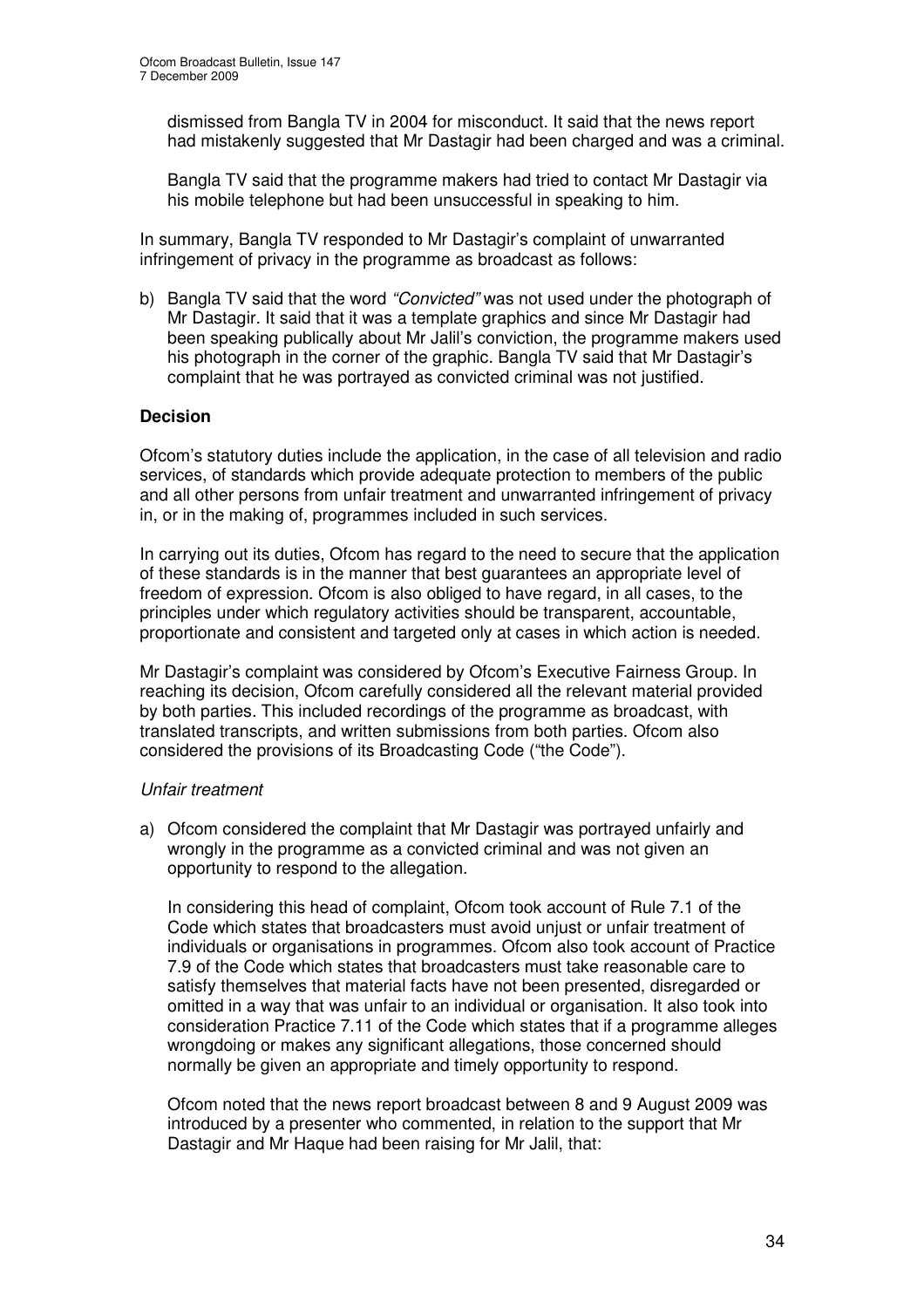*"It is not surprising that criminals convicted and sentenced for different types of*

*crimes would try to collect public support for other criminals…Bangla TV is shocked and concerned at the comments made by the criminal group…"*

Ofcom then considered the comments contained within the main report itself. It noted that the report stated that Mr Dastagir had been *"kicked out"* by a number of organisations for *"financial scandals"* and that:

*"Bangla TV has said that they are not surprised by the effort made by convicted criminals to gather public support in favour of other criminals. But Bangla TV is surprised and concerned at the comments made by the criminal group about the responsibilities of the media…"*

Ofcom also took note that Mr Dastagir was named throughout the news report and that a photograph of him was included.

Ofcom noted that news reports broadcast between 10 and 11 August 2009 did not include the allegation that Mr Dastagir was a convicted criminal. However, it did refer to his and Mr Haque's *"futile attempt at concealing the serious offence of the insurance fraud"*. It also commented that:

*"Basically, Bangla TV did not take any legal action against them so far about the complaint against them for credit card fraud and other financial misappropriation for the sake of the organization and its image"*.

Ofcom also noted that Mr Dastagir's photograph did not appear in the report at precisely the same time as the word *"Convicted"*, but that his photograph had been featured alongside the police press release entitled *"Car Insurance Fraud Gang Sentenced"* immediately beforehand.

Ofcom considered that the inclusion of the photographs of Mr Dastagir along with the comments made by the presenter introducing the reports broadcast between 8 and 11 August 2009 and the comments included in the reports themselves would have given viewers the impression that Mr Dastagir had been convicted of a criminal offence and that he had been involved in *"financial misappropriation"*.

Ofcom took the view that Bangla TV failed to provide Ofcom with any material to that might have corroborated the claim made in the news reports that Mr Dastagir was a *"convicted criminal"* or had been proven to have been involved in any *"financial misappropriation"*. While Ofcom recognised that Bangla TV accepted it had mistakenly referred to Mr Dastagir as a *"convicted criminal"*, Ofcom took the view that Bangla TV had not taken reasonable care to satisfy itself that material facts were not presented in a way that resulted in unfairness to Mr Dastagir.

Ofcom took the view that the news reports included a serious allegation of wrongdoing and that at no point did the programme makers take steps to provide Mr Dastagir with an opportunity to respond to it. Ofcom noted that Bangla TV claimed they had tried to contact Mr Dastagir on his mobile phone but had received no answer. However, Ofcom also noted that Mr Dastagir said he had not been contacted by Bangla TV, and that the broadcaster had provided Ofcom with no evidence to show that the calls were made to a mobile phone number registered to Mr Dastagir.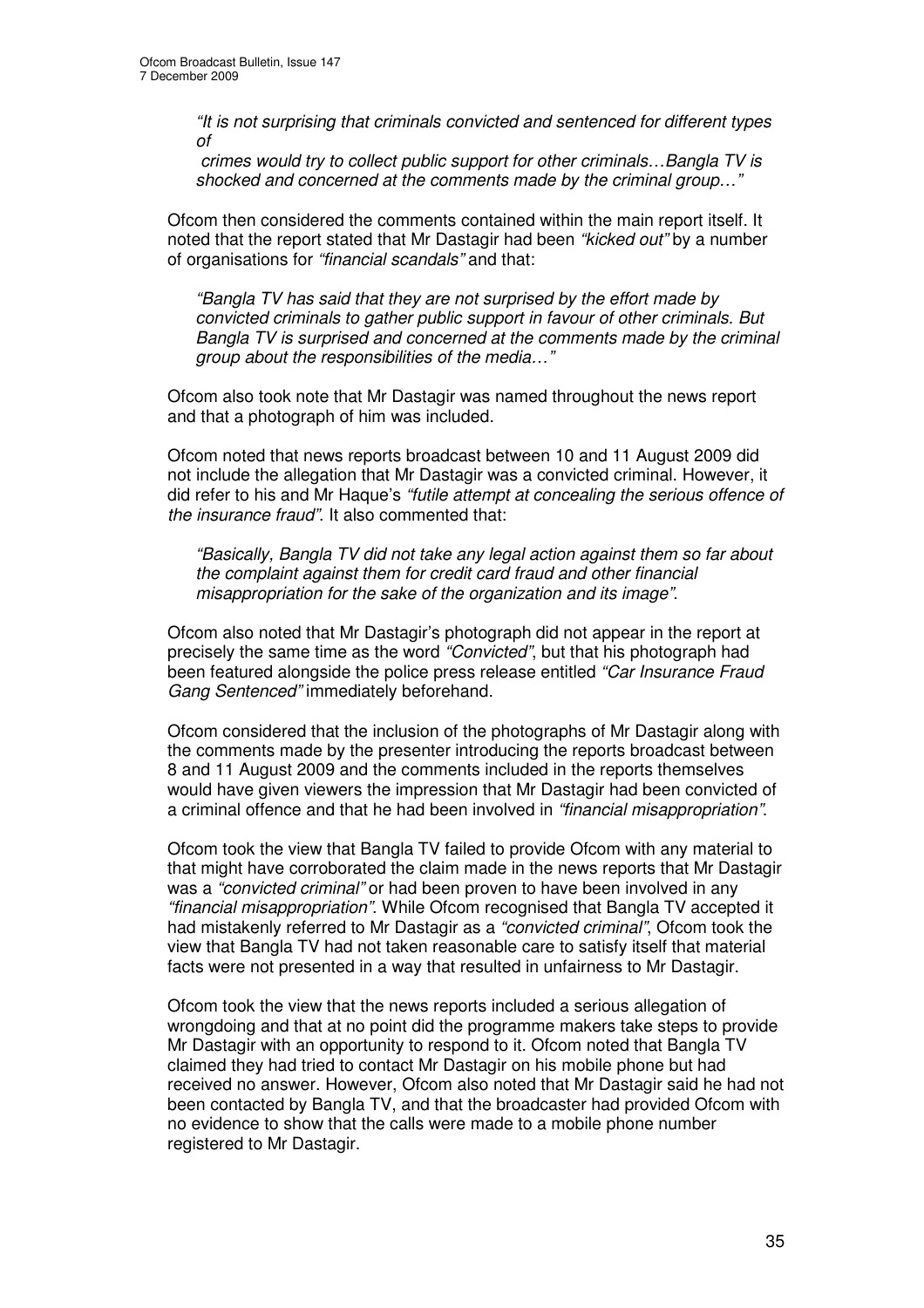In these circumstances, Ofcom found that the programmes broadcast between 8 and 11 August 2009 resulted in unfairness to Mr Dastagir.

#### *Privacy*

b) Ofcom next considered Mr Dastagir's complaint that his privacy was unwarrantably infringed in that a photograph of him was broadcast in the programmes in which he was portrayed wrongly as a convicted criminal.

In Ofcom's view, the line to be drawn between the public's right to information and the citizen's right to privacy can sometimes be a fine one. In considering complaints about the unwarranted infringement of privacy both in relation to the making and the broadcast of the programme, Ofcom must consider two distinct questions: First, has there been an infringement of privacy? Secondly, if so, was it warranted? This is in accordance with Rule 8.1 of the Code which states that "any infringement of privacy in programmes or in connection with obtaining material included in programmes, must be warranted".

In considering whether or not Mr Dastagir's privacy had been infringed, Ofcom first determined whether he had a legitimate expectation of privacy in relation to the photograph and information about him that was broadcast.

Ofcom acknowledged that Mr Dastagir's full name was referred to in the programmes and a photograph of him was shown. In Ofcom's view, a person's name or identity is not in itself information that necessarily attracts a significant expectation of privacy. However, it recognises also that there may well be circumstances in which the disclosure of information of this nature may be understood to be personal or sensitive and may therefore attract an expectation of privacy.

In the circumstances of this particular complaint, Ofcom acknowledged that the broadcasters had failed to provide evidence to corroborate the claim made in the programmes that Mr Dastagir had a criminal conviction (see head a) above). However, Ofcom took the view that information relating to a criminal conviction (or acquittal) is not to a private matter and has nothing to do with Mr Dastagir's private life. Court proceedings are a matter of public record and the public nature of the operation of the courts is an integral of the principle of open justice (unless formal reporting restrictions are in place). For this reason, Ofcom concluded that Mr Dastagir did not have a legitimate expectation of privacy in relation to the disclosure in the broadcast of his full name and photographs of him in the context of news reports that alleged that he had a criminal conviction.

Having concluded that Mr Dastagir did not have a legitimate expectation of privacy in this regard, Ofcom found that his privacy was not infringed in the programmes as broadcast. It was therefore not necessary for Ofcom to further consider whether any infringement of privacy was warranted or not.

Ofcom concluded therefore that Mr Dastagir's privacy was not unwarrantably infringed in the programmes as broadcast between 8 and 11 August 2009.

**Accordingly, Ofcom has upheld Mr Dastagir's complaint of unfair treatment. It has not upheld his complaint of unwarranted infringement of privacy in the programmes as broadcast.**

**The broadcaster was found in breach of Rule 7.1 of the Code.**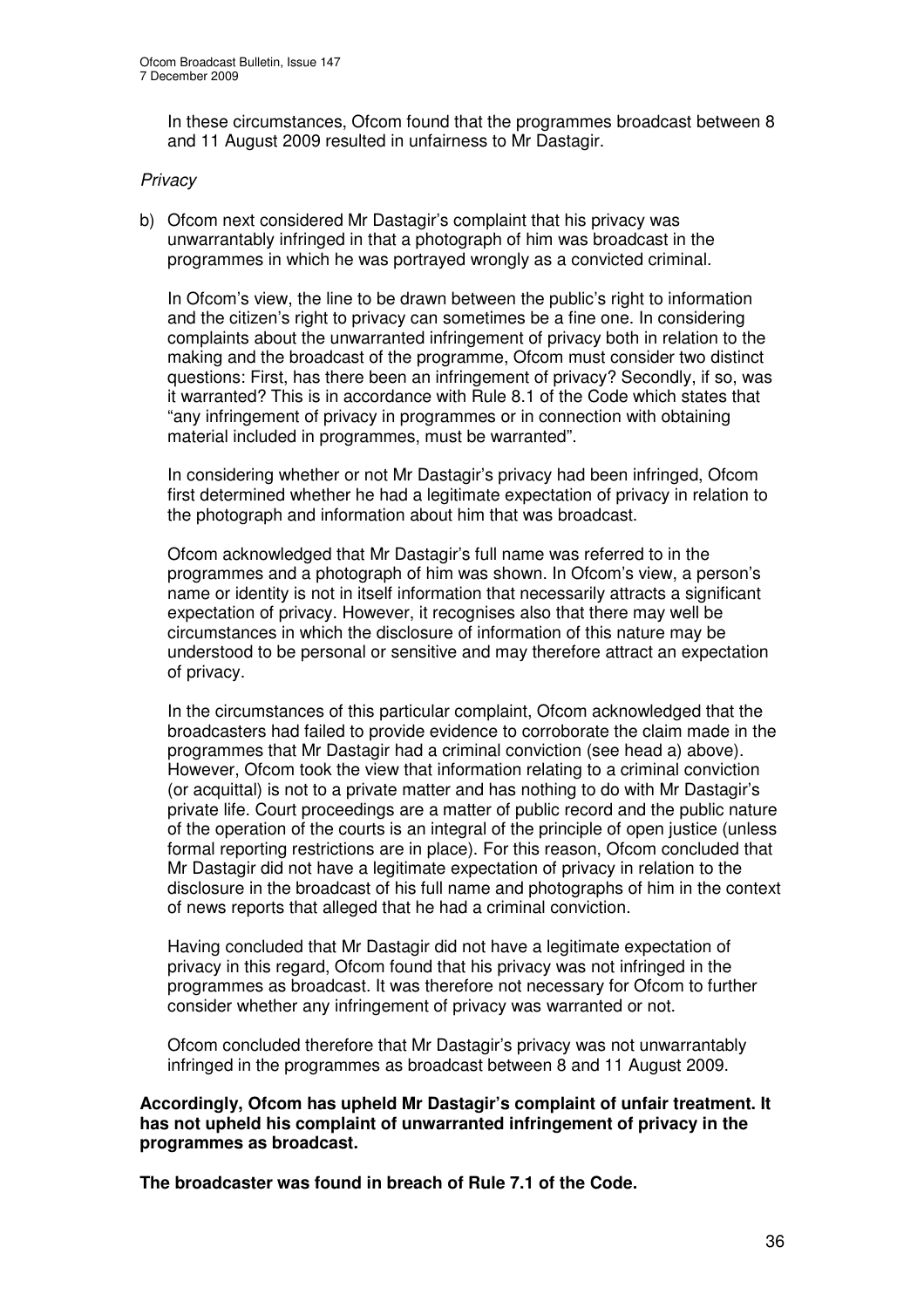# **Partly Upheld**

## **Complaint by Mr Syed Samadul Haque**

*Bangla TV News, Bangla TV (Worldwide) Limited, 8 and 9 August 2008*

**Summary:** Ofcom has upheld this complaint of unfair treatment in the programme as broadcast. However, it has not upheld the complaint of unwarranted infringement of privacy in the programme as broadcast.

Between 8 and 9 August 2008, *Bangla TV News* reported on the public support Mr Syed Samadul Haque and Mr Syed Golam Dastagir had been garnering for Mr Mahi Ferdous Jalil who had been convicted and sentenced to a term of imprisonment for his part in a car insurance fraud. The reports included photographs of Mr Haque along with a City of London Police press release entitled *"Car Insurance Fraud Gang Sentenced"*. The reports also stated that Mr Haque had served more than six months *"behind bars"* in Bangladesh for fraud and referred to him and Mr Dastagir, as *"convicted criminals"*.

Mr Haque complained to Ofcom that he was portrayed unfairly and that his privacy was unwarrantably infringed in the programmes as broadcast.

Ofcom found as follows:

- The comments included in the news item about Mr Haque were likely to have left viewers in little doubt that he had been convicted of a criminal offence. In the absence of material to support the allegation made in the programmes that Mr Haque was a *"convicted criminal"* and in the absence of an opportunity for him to respond to this allegation, the programmes resulted in unfairness to him.
- In some circumstances a legitimate expectation of privacy may attach to the disclosure of an individual's name and photographs of them, However Ofcom found that in the particular circumstances of this case and in view of the principles of open justice, Mr Haque did not have a legitimate expectation of privacy in relation to the disclosure of his name and photographs of him in relation to an alleged criminal conviction. Ofcom therefore considered that Mr Haque's privacy had not been infringed. Having reached this view, it was not necessary for Ofcom to go on to consider the question of whether any infringement was warranted.

## **Introduction**

On 8 and 9 August 2008, Bangla TV (Worldwide) Limited ("Bangla TV"), which broadcasts to the Bengali community, repeatedly broadcast a news item which reported on the public support Mr Syed Samadul Haque and Mr Syed Golam Dastagir had been garnering for Mr Mahi Ferdous Jalil who had been convicted and given a custodial sentence for his part in a car insurance fraud.

The item included a number of photographs of Mr Haque, one of which appeared to show him being arrested by Bangladeshi police in an unrelated incident. The item also included another photograph of Mr Haque along with photographs of Mr Dastagir and Mr Jalil, against a City of London Police press release entitled *"Car Insurance Fraud Gang Sentenced"* visible in the background. The police press release was then shown without Mr Haque's or Mr Dastagir's photograph with the word *"Convicted"* imposed over it with a photograph of Mr Jalil. The report also stated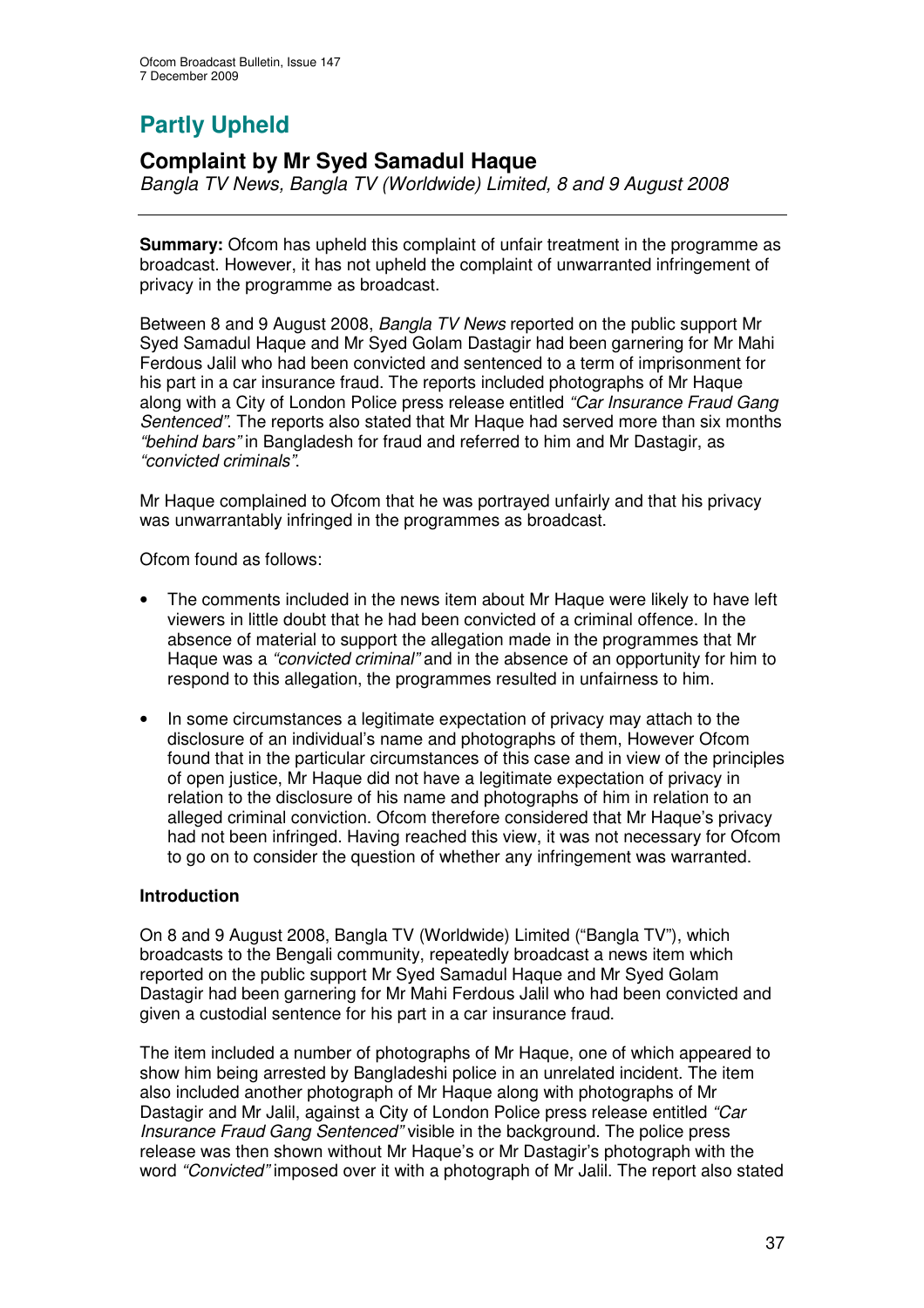that Mr Haque had spent six months *"behind bars"* in Bangladesh and referred to both Mr Haque and Mr Dastagir as being *"convicted criminals"*.

Mr Haque complained to Ofcom that he was treated unfairly and that his privacy was unwarrantably infringed in the programme as broadcast.

## **The Complaint**

#### **Mr Haque's case**

In summary, Mr Haque complained that he was treated unfairly in the programme in that:

a) He was portrayed unfairly in the programme.

Mr Haque said that the report included his photograph alongside a police press release in which the word *"Convicted"* appeared. Mr Haque said that he has never been convicted by any court and that the allegation, that he was a convicted criminal, was untrue.

In summary, Mr Haque complained that his privacy had been unwarrantably infringed in the programme as broadcast in that:

b) His photograph appeared along with a police press release in a way that portrayed him as a convicted criminal.

## **Bangla TV's case**

In summary, Bangla TV responded to Mr Haque's complaint of unfair treatment as follows:

a) Bangla TV said that the news report did not portray Mr Haque as a convicted criminal. It said that the report did not state that Mr Haque had been convicted, but had stated that *"Syed Samadul Haque arrested in Dhaka with Fraud case and was in prison for more than six months"*.

Bangla TV said that the word *"Convicted"* appeared in the graphic template (based on London City of Police Press release) and that Mr Haque's photograph was inserted on the corner of the graphic. It said that the report included his photograph as Mr Haque had spoken on another programme in favour of Mr Jalil, who was one of the men who had been convicted for car insurance fraud. Bangla TV said that Mr Haque had supported Mr Jalil at a press conference and had said that Bangla TV were wrong to report on Mr Jalil's conviction in earlier programmes. Bangla TV said that the news report highlighted the events of the press conference and that Mr Haque had once worked for Bangla TV but had been suspended on "corruption charges".

In summary, Bangla TV responded to Mr Haque's complaint that his privacy had been unwarrantably infringed in the programme as broadcast as follows:

b) Bangla TV said that Mr Haque was not referred to as being *"Convicted"* in the news report. In fact, it said that the word had appeared under the photograph of Mr Jalil.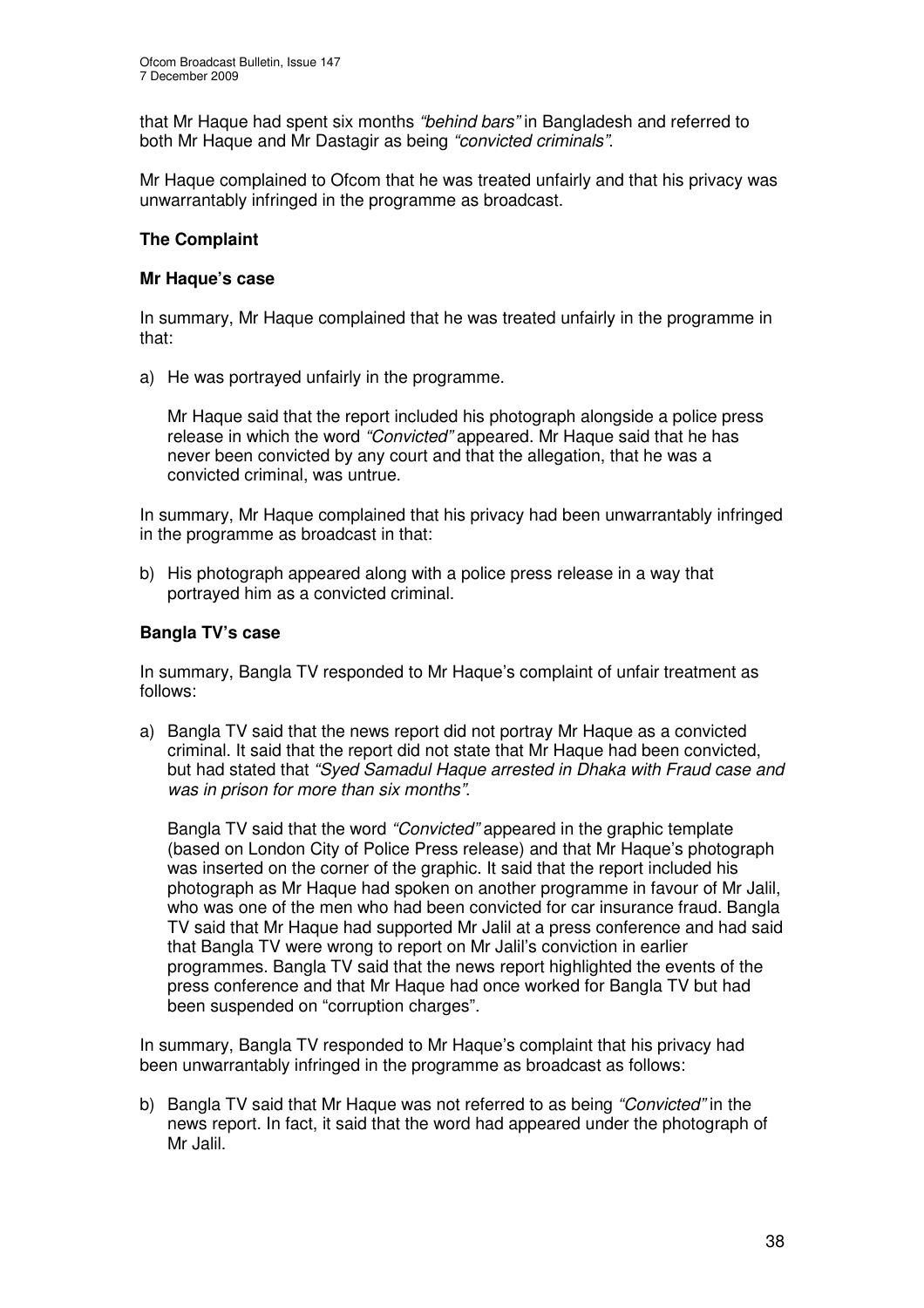## **Further comments from Bangla TV**

In response to request by Ofcom for further information in relation to the material it relied upon to support the allegation that Mr Haque had a criminal conviction and had been imprisoned, Bangla TV said that Mr Haque had been arrested and imprisoned in relation to a fraud case in Bangladesh. It also said that he was facing other criminal charges. Bangla TV provided Ofcom with a number of documents that appeared to relate to legal proceedings in Bangladesh in which Mr Haque was named as a defendant.

## **Comments in response by Mr Haque**

In response to the further information provided by Bangla TV, Mr Haque said that he was arrested in Bangladesh in 2007 as a result of a state of emergency being called by the new government and that many media executives and journalists were arrested at the time. He said that the documents that Bangla TV provided to Ofcom were irrelevant and did not prove that he was a convicted criminal.

#### **Decision**

Ofcom's statutory duties include the application, in the case of all television and radio services, of standards which provide adequate protection to members of the public and all other persons from unfair treatment and unwarranted infringement of privacy in, or in the making of, programmes included in such services.

In carrying out its duties, Ofcom has regard to the need to secure that the application of these standards is in the manner that best guarantees an appropriate level of freedom of expression. Ofcom is also obliged to have regard, in all cases, to the principles under which regulatory activities should be transparent, accountable, proportionate and consistent and targeted only at cases in which action is needed.

Mr Haque's complaint was considered by Ofcom's Executive Fairness Group. In reaching its decision, Ofcom carefully considered all the relevant material provided by both parties. This included a recording of the programmes as broadcast, with translated transcripts, and written submissions from both parties. Ofcom also considered the provisions of its Broadcasting Code ("the Code").

## *Unfair treatment*

a) Ofcom considered the complaint that Mr Haque was portrayed unfairly and wrongly in the programme as a convicted criminal.

In considering this aspect of Mr Haque's complaint, Ofcom took account of Rule 7.1 of the Code which states that broadcasters must avoid unjust or unfair treatment of individuals or organisations in programmes. Ofcom also took account of Practice 7.9 of the Code which states that broadcasters must take reasonable care to satisfy themselves that material facts have not been presented, disregarded or omitted in a way that was unfair to an individual or organisation.

Ofcom noted that the news report was introduced by a presenter who commented that:

*"Mr Syed Samadul Haque, who was kicked out from Bangla TV for his part in a credit card fraud…"*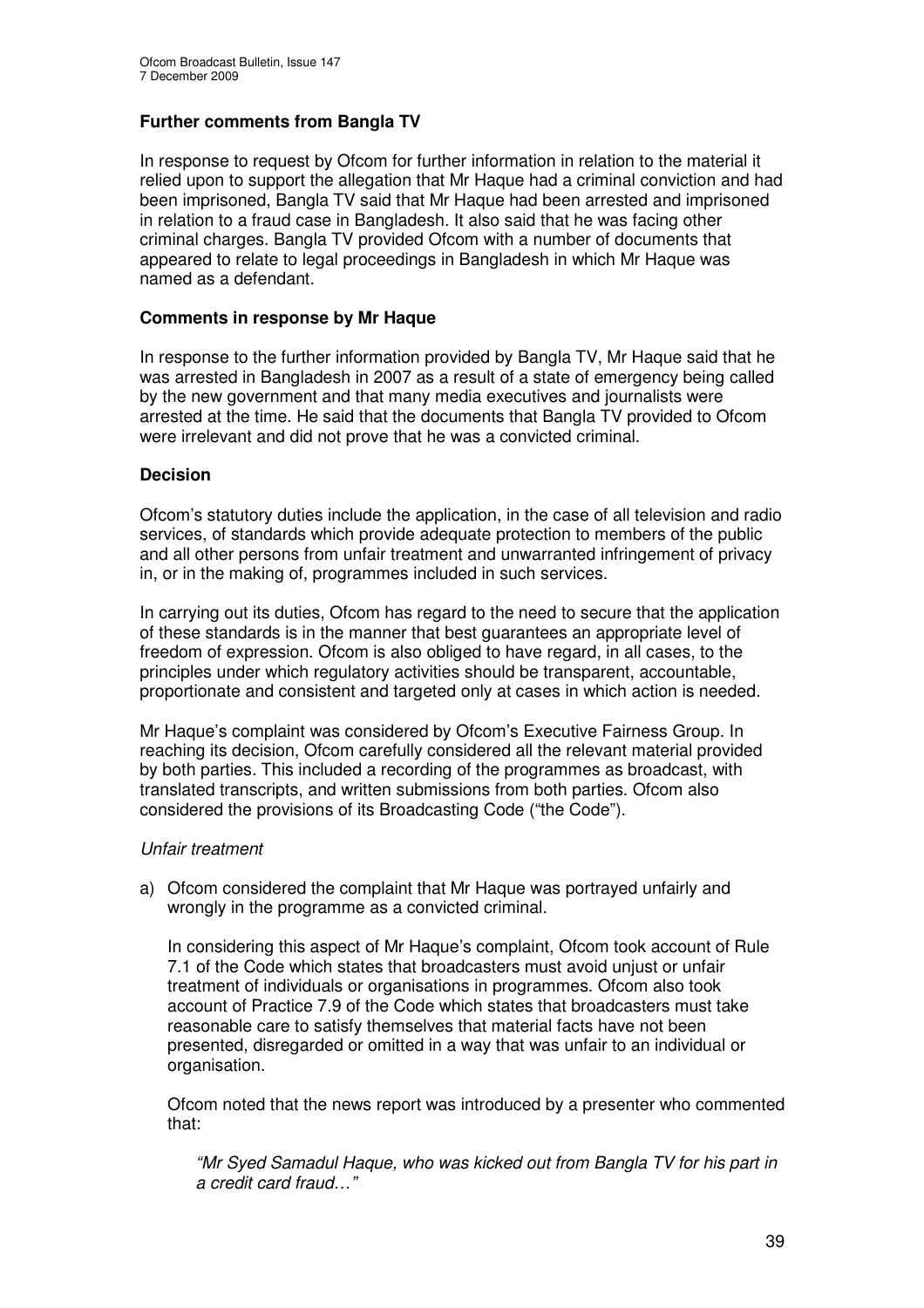The presenter went on to state, in response to the public support that Mr Haque and Mr Dastagir had been raising for Mr Jalil, that:

*"It is not surprising that criminals convicted and sentenced for different types of crimes would try to collect public support for other criminals…Bangla TV is shocked and concerned at the comments made by the criminal group…"*

Ofcom then noted the comments contained within the main report itself. It noted the report stated that Bangla TV had *"kicked him* [Mr Haque] *out"* for committing fraud and that he was later arrested in Dhaka, Bangladesh where he *"served more than six months behind bars"* for fraud. The report later stated that:

*"Bangla TV has said that they are not surprised by the effort made by convicted criminals to gather public support in favour of other criminals. But Bangla TV is surprised and concerned at the comments made by the criminal group about the responsibilities of the media…"*

Ofcom took note that Mr Haque was named throughout the news item and his photograph appeared a number of times.

Ofcom also noted that Mr Haque's photograph did not appear in the report at precisely the same time as the word *"Convicted"*, but that his photograph had been featured alongside the police press release entitled *"Car Insurance Fraud Gang Sentenced"* immediately beforehand.

Ofcom considered that the inclusion of the photographs of Mr Haque along with the comments made by the presenter introducing the report and the comments included in the report itself would have given viewers the impression that Mr Haque had been convicted of a criminal offence.

Ofcom took the view that Bangla TV failed to provide Ofcom with any material that might have corroborated the claim made in the news item that Mr Haque was a *"convicted criminal"*. Ofcom was not satisfied that the material submitted to it by Bangla TV revealed anything more than that Mr Haque had, at one time, been named as a defendant in one or more legal actions in Bangladesh. No evidence was submitted to Ofcom that revealed unequivocally that Mr Haque had been convicted of any criminal offence. Ofcom therefore took the view that Bangla TV had not taken reasonable care to satisfy itself that material facts were not presented in a way that resulted in unfairness to Mr Haque.

In these circumstances, Ofcom found that the programmes broadcast a total of six times between 8 and 9 August 2009 resulted in unfairness to Mr Haque.

## *Privacy*

b) Ofcom considered Mr Haque's complaint that his privacy was unwarrantably infringed in that a photograph of him was broadcast in the programmes in which he was portrayed wrongly as a convicted criminal.

In Ofcom's view, the line to be drawn between the public's right to information and the citizen's right to privacy can sometimes be a fine one. In considering complaints about the unwarranted infringement of privacy both in relation to the making and the broadcast of the programme, Ofcom must consider two distinct questions: First, has there been an infringement of privacy? Secondly, if so, was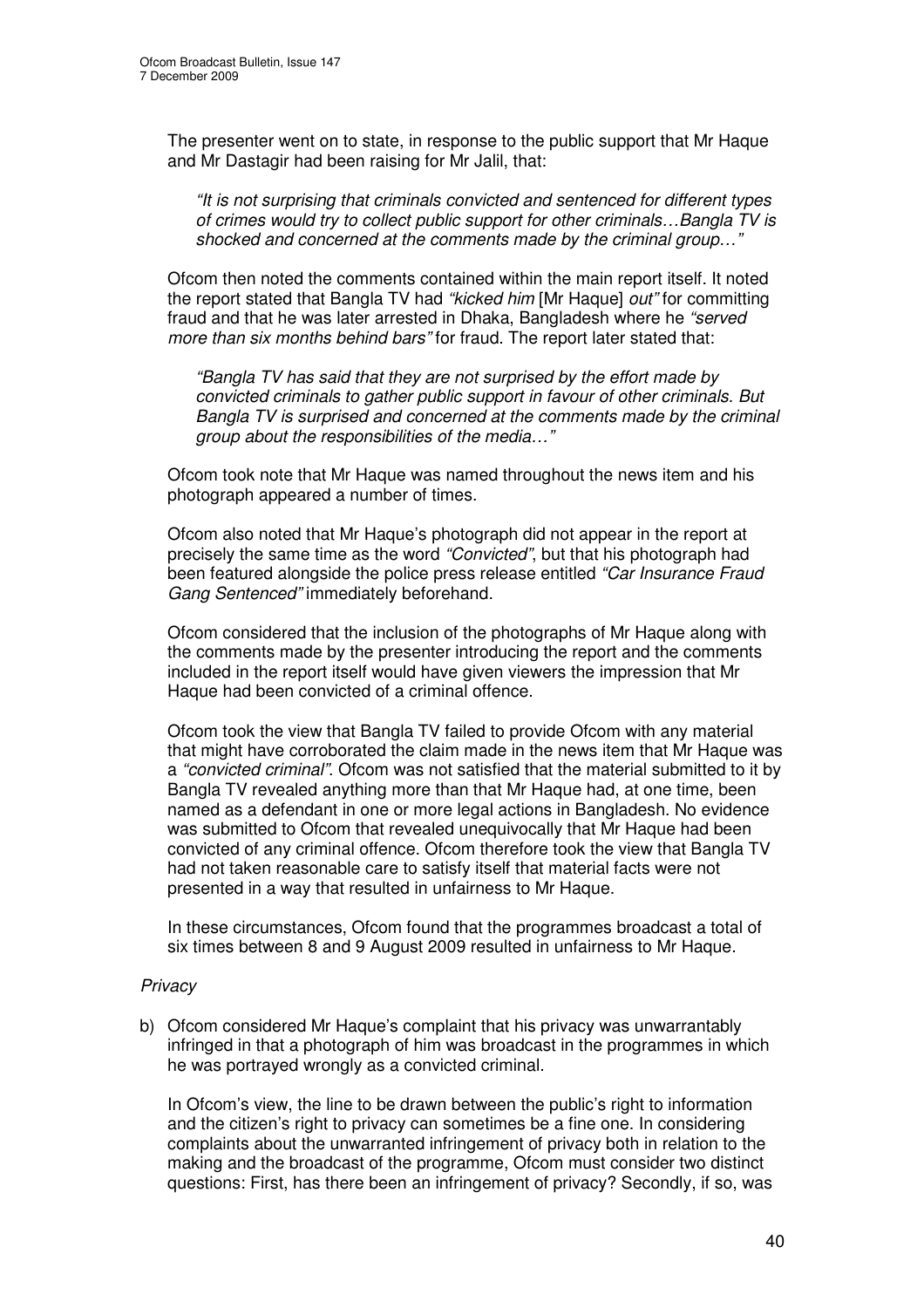it warranted? This is in accordance with Rule 8.1 of the Code which states that "any infringement of privacy in programmes or in connection with obtaining material included in programmes, must be warranted".

In considering whether or not Mr Haque's privacy had been infringed, Ofcom first determined whether he had a legitimate expectation of privacy in relation to the photograph and information about him that was broadcast.

Ofcom acknowledged that Mr Haque's full name was referred to in the programmes and a number of photographs of him were shown. In Ofcom's view, a person's name or identity is not in itself information that necessarily attracts a significant expectation of privacy. However, it recognises also that there may well be circumstances in which the disclosure of information of this nature may be understood to be personal or sensitive and may therefore attract an expectation of privacy.

In the circumstances of this particular complaint, Ofcom acknowledged that the broadcasters had failed to provide evidence to corroborate the claim made in the programmes that Mr Haque had a criminal conviction (see head a) above). However, Ofcom took the view that information relating to a criminal conviction (or acquittal) is not to a private matter and has nothing to do with Mr Haque's private life. Court proceedings are a matter of public record and the public nature of the operation of the courts is an integral of the principle of open justice (unless formal reporting restrictions are in place). For this reason, Ofcom concluded that Mr Haque did not have a legitimate expectation of privacy in relation to the disclosure in the broadcast of his full name and photographs of him in the context of news reports that alleged that he had a criminal conviction.

Having concluded that Mr Haque did not have a legitimate expectation of privacy in this regard, Ofcom found that his privacy was not infringed in the programmes as broadcast. It was therefore not necessary for Ofcom to further consider whether any infringement of privacy was warranted or not.

Ofcom concluded therefore that Mr Haque's privacy was not unwarrantably infringed in the programmes as broadcast between 8 and 9 August 2009.

#### **Accordingly, Ofcom has upheld Mr Haque's complaint of unfair treatment. It has not upheld his complaint of unwarranted infringement of privacy in the programmes as broadcast.**

**The broadcaster was found in breach of Rule 7.1 of the Code.**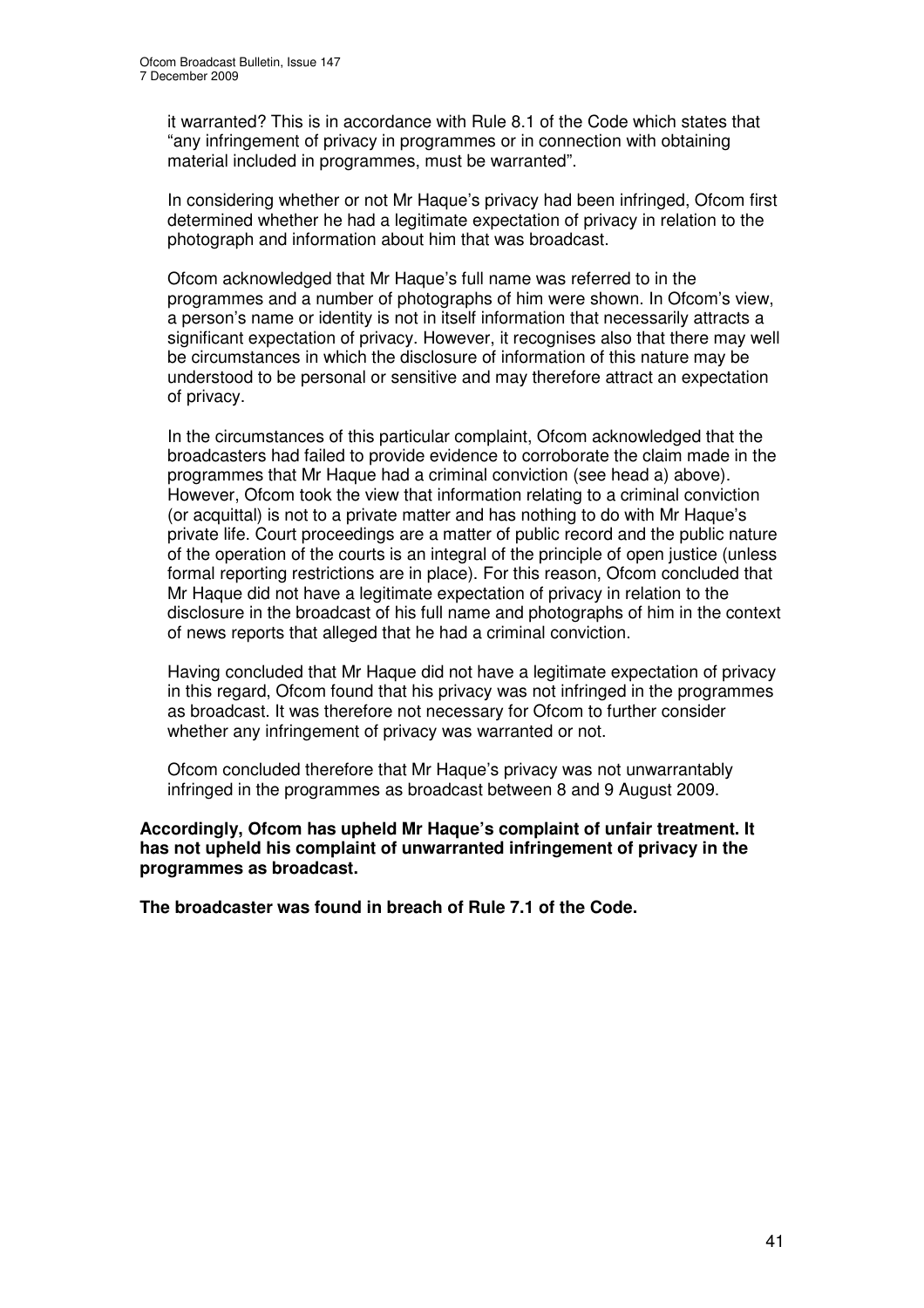# **Not Upheld**

## **Complaint by Mr Darren Clarke**

*Spotlight, BBC1 Northern Ireland, 5 May 2009*

**Summary:** Ofcom has not upheld this complaint made by Mr Darren Clarke of unfair treatment in the programme.

This edition of the current affairs programme *Spotlight* looked at stem cell procedures offered by hospitals in China for people suffering from problems with their sight. The programme followed the Clarke family as they took their daughter, Dakota, to China for treatment. Dakota was born with Septo Optic Dysplasia, a congenital condition which gave her underdeveloped optic nerves and left her sight with only light perception. Dakota was treated by Beike, a company in China which appeared to offer the possibility of her sight improving. Once she had received the treatment, her parents expressed their pleasure with the results, although a local hospital found that the treatment had had no effect on Dakota's eyesight. The programme included interviews with a number of Western experts who stated that the chances of the procedure ever working were near impossible.

Mr Darren Clarke, Dakota's father, complained to Ofcom that he had been treated unfairly in the programme as broadcast.

In summary Ofcom found the following:

- Mr Clarke was not misled as to the nature of the programme as it appeared to accord with representations that had made to them pre-broadcast.
- Mr Clarke and his family were not presented as weak minded and gullible, rather, they were accurately presented as parents devoted to helping their child.

## **Introduction**

On 5 May 2009, BBC1 Northern Ireland broadcast an edition of *Spotlight*, the channel's flagship investigative current affairs programme. This edition followed parents whose children had been born virtually blind and were considering stem cell procedures offered by hospitals in China to try and cure their conditions. One such parent was Mr Darren Clarke, whose daughter, Dakota, had been born with Septo Optic Dysplasia ("SOD"), a congenital condition which gave her underdeveloped optic nerves and left her sight with only light perception.

Mr Clarke and his wife researched on the internet and found a stem cell procedure offered by Beike BioTech ("Beike"), a company in China, which appeared to offer the possibility of Dakota's sight improving. After a year of fundraising, the Clarkes managed to collect the £30,000 necessary to take Dakota to China for the treatment. Once she had received the treatment, her parents expressed their pleasure with the results. However, on their return, their local hospital carried out an objective test on her, which found that the treatment had had no effect on Dakota's sight.

The programme included interviews with a number of Western academics, who stated that the chances of the procedure ever working were near impossible. It also included an interview with the Chief Executive of Beike, Dr Sean Hu, who argued that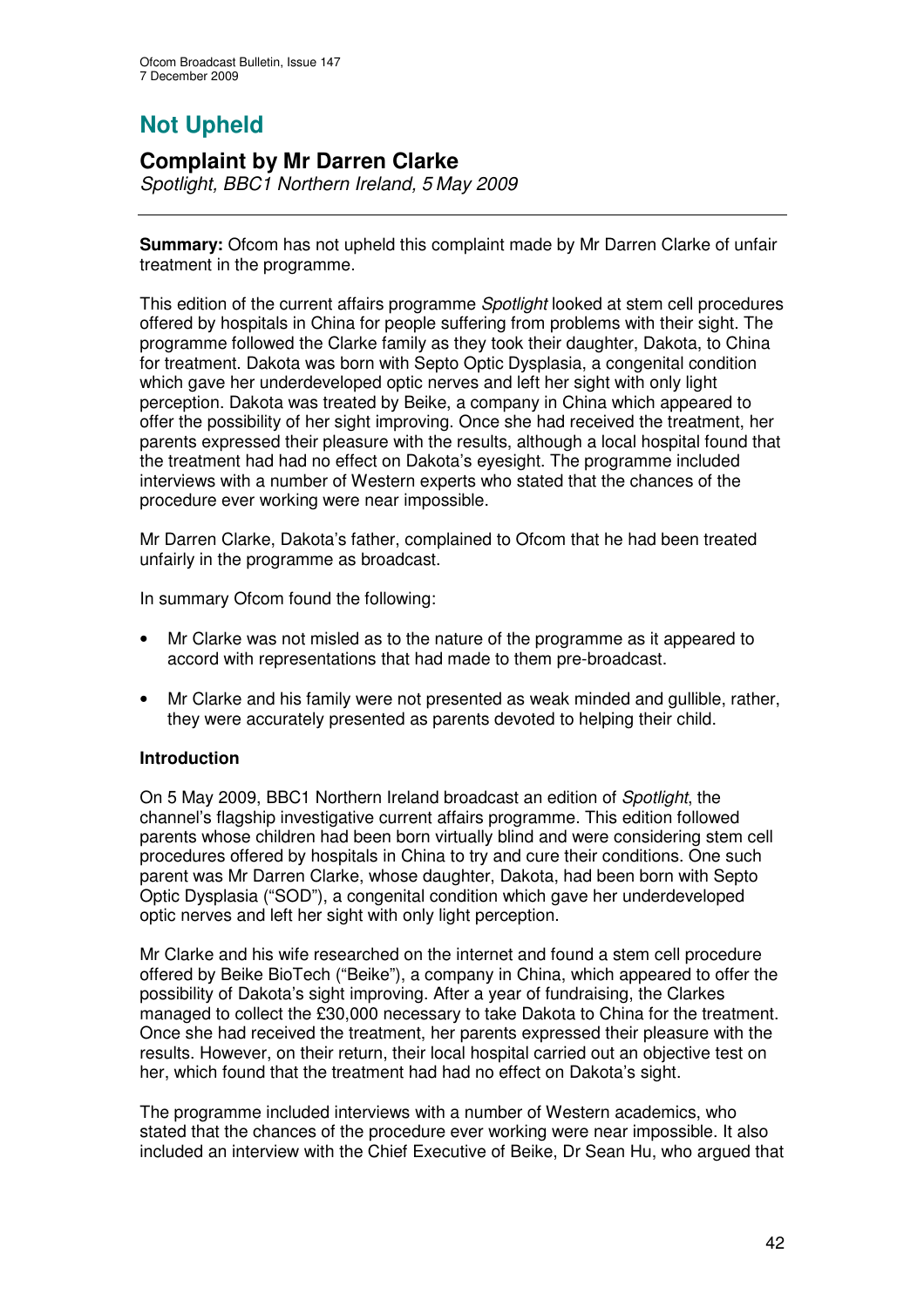the procedure was effective. He said Western academics had visited the company's hospitals and congratulated them on their work.

Mr Clarke complained to Ofcom that he had been treated unfairly in the programme as broadcast.

## **The Complaint**

#### **Mr Clarke's case**

In summary, Mr Clarke complained that he was unfairly treated in the programme as broadcast in that:

a) He was misled as to the nature of the programme.

Mr Clarke said that he was assured that the programme would be an unbiased look at the treatment, but the programme did not approach any medical professional that agreed with it. Mr Clarke knew that the programme makers had details of doctors who did agree with the procedure, but chose not to interview them.

b) The programme did not provide a fair representation of his family in that the doctors the programme did show expressed opinions that made them look weak minded and gullible and implied that he had wasted the money he had raised from the public. Furthermore, the programme did not show the progress his daughter had shown.

#### **The BBC's case**

In summary, the BBC responded to Mr Clarke's complaint of unfair treatment as follows:

a) In response to the complaint that Mr Clarke was misled as to the nature of the programme the BBC said that, from the start of the production, it was made clear to the family that this edition of *Spotlight* would tell their story of hope but would also conduct an objective and balanced analysis of stem cell treatment and the medical issues surrounding its use. The BBC said that the programme makers had conversations with Mr and Mrs Clarke in which they explained the remit of *Spotlight*, a well known current affairs programme in Northern Ireland, and had confirmed the Clarkes were happy to proceed on that basis.

The BBC said that this approach was confirmed at a meeting held at the BBC in Belfast on 26 January 2009 which was attended by Mr and Mrs Clarke and senior members of BBC staff. The meeting was called to discuss the details of the programme and to ensure that Mr and Mrs Clarke were aware that it would be looking at the scientific evidence relevant to the claims for the treatment in question. The BBC said it was pointed out on several occasions that there was a high degree of scepticism about the procedure among specialists in the UK and that all those present had confirmed that the Clarkes said they understood the programme would carry out a thorough and even-handed investigation and were happy with that approach. In addition to the meeting, the reporter, Mr Darragh MacIntyre, interviewed the family on a number of occasions, before, during and after the visit to China, and repeatedly drew attention to the scepticism of Western doctors when discussing the treatment. The BBC said that Mr MacIntyre's questioning was sceptical throughout his interviews with the Clarkes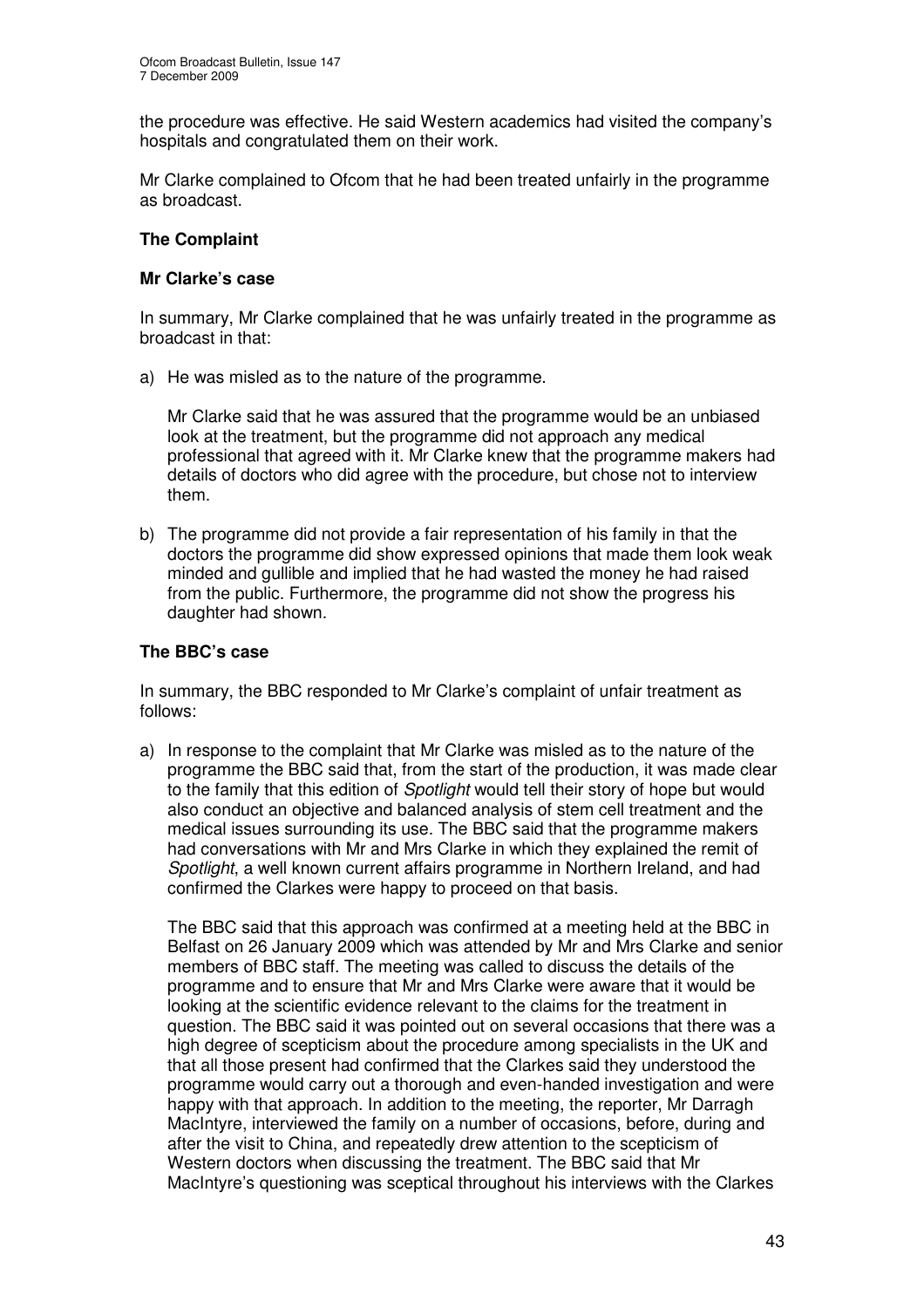and this would have gone a long way towards making clear the likely nature of the programme.

The BBC said that, in the light of the discussions and the character of the subsequent interviews, it believed the family was appropriately informed about the content and approach of the programme and understood that *Spotlight* would carry out a full and fair investigation, reaching a conclusion based on the facts.

The BBC also said that Mr and Mrs Clarke were aware of the mainstream medical opinion before they agreed to take part in the programme and told the programme makers on a number of occasions that they understood there was a prospect that the treatment for their daughter would not be successful. The BBC said this was fairly reflected in the programme. It was also clear that Mr Clarke understood from the outset that mainstream Western experts did not believe there were any scientific or medical grounds for thinking that this kind of stem cell treatment could help to improve the eyesight of people with SOD.

The BBC said that, during their investigation, the programme makers interviewed a number of leading medical experts in the field of stem cell research and ophthalmology, who confirmed that there was no scientific evidence to suggest the treatment could help patients with SOD. The programme makers had been unable to find any mainstream, credible experts who supported the treatment offered by Beike for patients with SOD and that it was neither necessary nor appropriate to include the views of doctors who did not have the appropriate expertise. However, the programme did include an interview with Dr Hu, the chief executive of Beike, who explained the company had carried out its own research into the use of stem cells and was unequivocal about the positive benefits of the treatment provided by his clinics. Dr Hu confirmed that Beike had yet to conduct any scientific trials on the procedure it used for SOD or the related condition Optic Nerve Hypoplasia.

The BBC said, in conclusion, that it believed the programme fairly reflected Mr Clarke's hopes that the treatment for his daughter would be successful, while accurately presenting the scientific evidence for the treatment and the claims made by companies such as Beike, who market such treatment on the internet.

b) In response to Mr Clarke's complaint that the programme did not provide a fair representation of his family, nor the progress their daughter had shown, the BBC said that the programme presented a fair and accurate representation of Mr and Mrs Clarke and their motivation for seeking treatment for their daughter in China. Mr and Mrs Clarke said they understood Western doctors did not believe that stem cell treatment could help improve the eyesight of children with SOD, but they were prepared to do whatever they could to help their daughter. The BBC said that the programme fairly portrayed them as caring parents whose overriding concern was to try to help their daughter.

The BBC said that the programme consistently reflected the family's view that they felt the treatment was worthwhile and their daughter was reaping the benefits. After Dakota had been given five separate stem cell injections, Mr and Mrs Clarke again confirmed their view that the treatment was working, despite acknowledging that doctors in the West said there was no scientific evidence to support this.

The BBC said that the programme also explained that the Clarkes were not alone in believing that the stem cell treatment worked and that the programme reported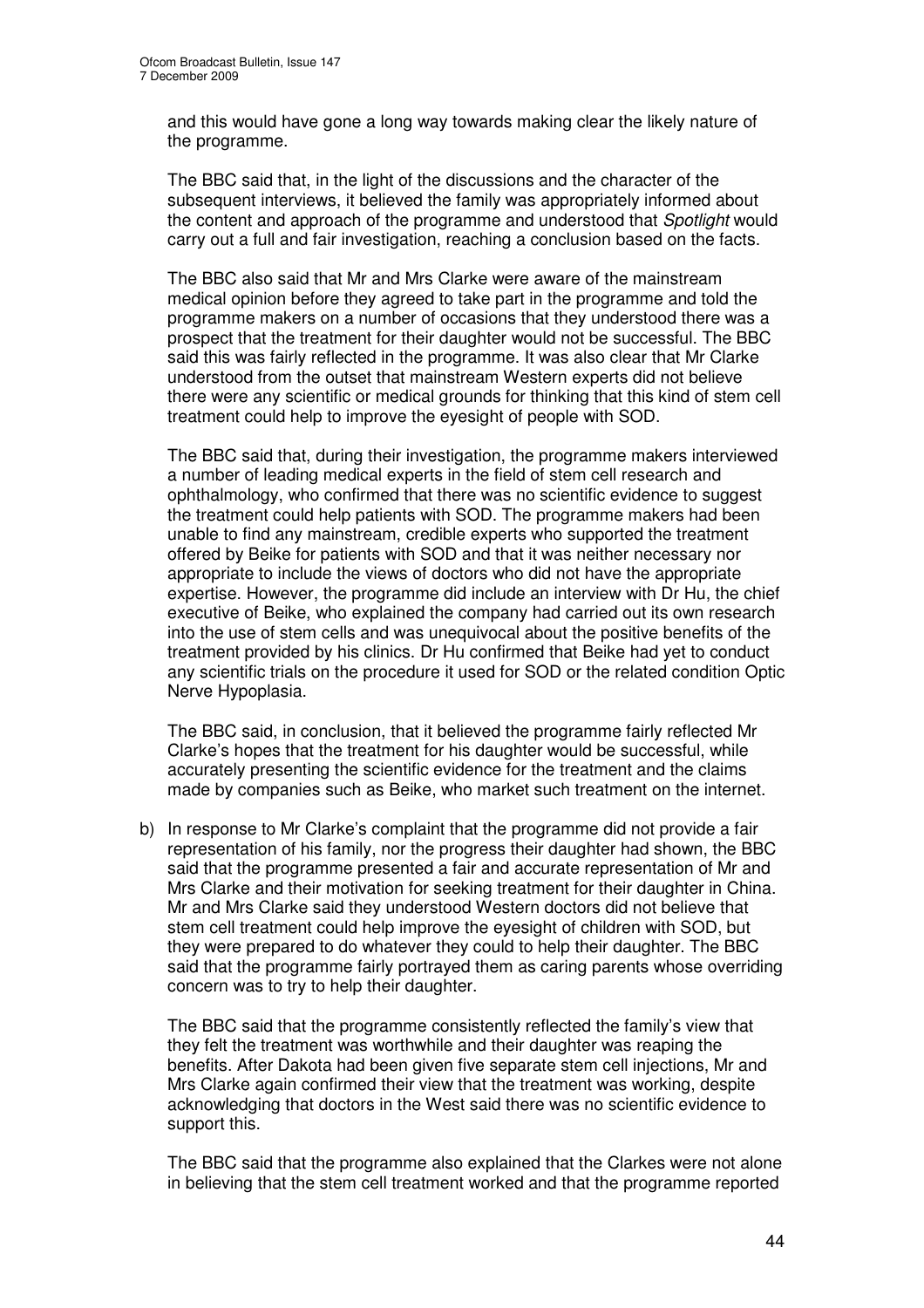that over 800 foreign patients had been treated by Beike, including Megan Traynor, who was also featured in the programme. Mr and Mrs Traynor told the programme they were in no doubt that their daughter had improved as a result of the treatment she received in China.

The BBC said that the programme was justified in reporting the informed opinion of relevant experts who said there was no medical reason to spend time and money on the type of treatment offered in China. These were general comments directed primarily towards companies such as Beike, not at the Clarke family. The BBC said that the experts featured in the programme expressed a degree of empathy for families such as the Clarkes. An interview with American academic, Professor Tim Caulfield, was specifically designed to address the way companies like Beike put parental testimonials on their websites to promote and endorse their business.

The BBC said that the programme gave Mr and Mrs Clarke the opportunity to explain that they had considered their options, seen the parental testimonials on the website and decided to opt for stem cell treatment in full knowledge of the weight of medical opinion. At no stage did the programme express an opinion or pass judgement on the motives or views of either family.

The BBC said that the conclusion of the programme presented a fair and accurate assessment of whether the treatment in China had led to any improvement in Dakota's health. The programme explained that Mr and Mrs Clarke agreed to an objective, scientific test on Dakota's sight at the Royal Victoria Hospital in Belfast and that the tests showed there was no measurable evidence of any improvement and the programme's only responsible option was to report this, just as it would have reported a positive outcome if that had been the result of the tests. However the programme reflected Mr and Mrs Clarke's their hope for the treatment and their conclusion that their daughter's sight had improved dramatically and showed specific examples they gave, such as her ability to follow a picture held up in front of her or the fact she could walk across a room to pick up her dummy and said that her bowel problems had improved.

## **Mr Clarke's Comments**

Mr Clarke said the programme makers were informed of doctors who, after treating people before and after the treatment had recorded a difference were told that Dakota's own ophthalmologist had confirmed an improvement in sight three days after she had returned from China, and had booked her for a test for glasses. He said the programme makers had asked him to keep the results to himself for fear of "spoiling the programme's impact". Mr Clarke said that the programme makers made no effort to contact the ophthalmologist or, as far as he was aware, the doctors they were told about. Mr Clarke said that Dr Larry Brothers, who had treated Rylea, the second child with the condition in the programme to have the treatment in China and show improvements, had his own practice in the USA and seemed to have the appropriate experience to comment. Mr Clarke said he also told the programme makers about Macie Morse and gave them contact details for her mother, who had the medical records to show the improvement the treatment had had on Macie. The programme makers did not contact Ms Morse.

## **The BBC's comments**

The BBC said that the programme did not include the views of the people mentioned by Mr Clarke because they were not experts in this field. Dr Brothers was an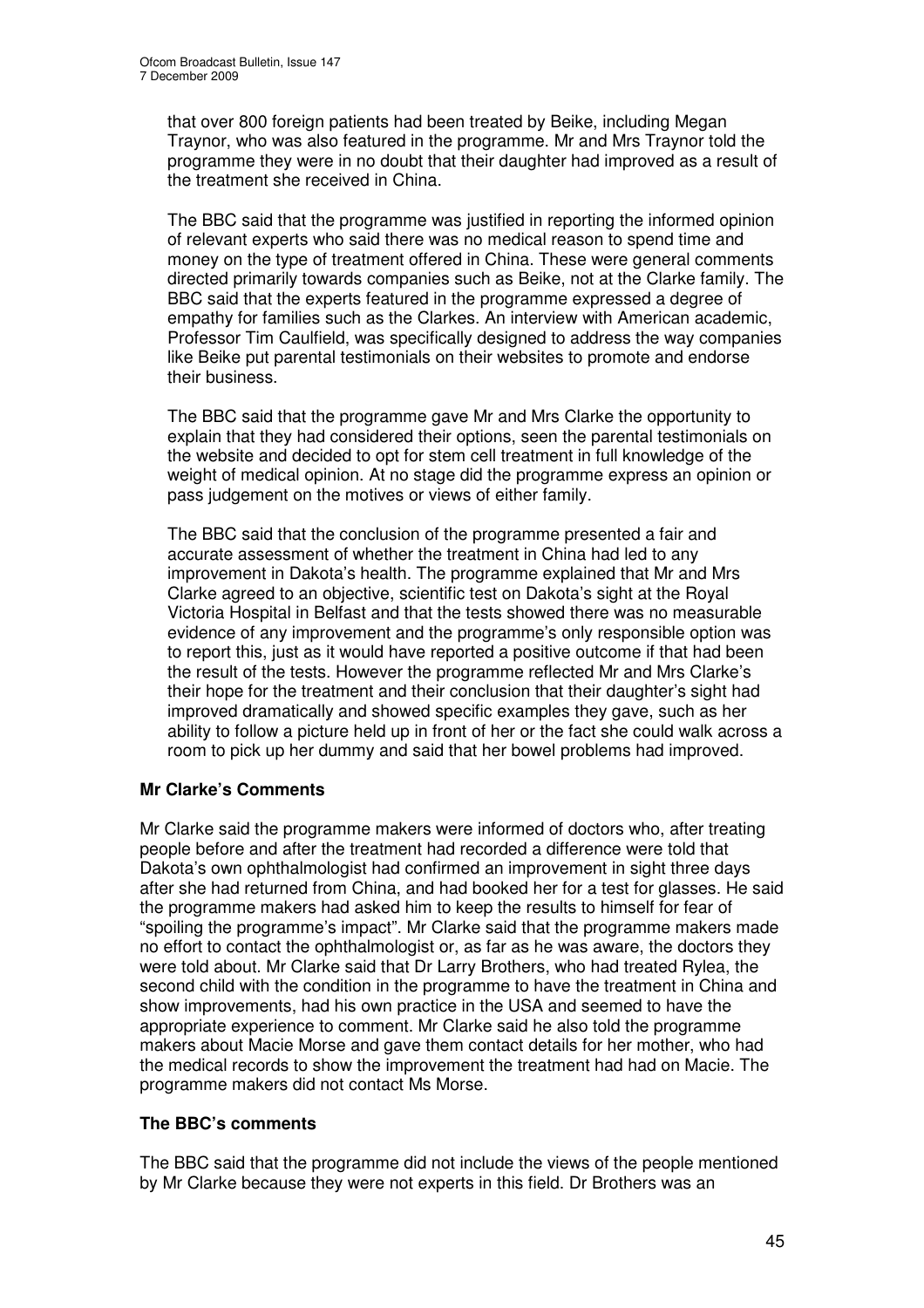optometrist not an ophthalmologist, who worked for a company *"specializing in family eye care"* and only worked with ophthalmologists to manage pre-surgery and postsurgery care. The programme included interviews with the most eminent experts in this field, including? Professor Colin McGuckin, a leading authority on stem cell technology, and Dr Larry Tyschen, an expert in paediatric ophthalmology, who had examined hundreds of children with SOD.

However the programme did devote a significant amount of time to the views of those who believe that the treatment offered by Beike was effective for SOD. The programme also carried an interview with Dr Hu, who explained that the company had seen improvements in its patients, although he did admit that the company had carried out no formal trials into its treatment for SOD.

The BBC said that the programme also reflected existing parental testimonials by reporting the apparent success story of Rylea Bartlett, an American girl who underwent similar treatment to Dakota and was reported to have had a *"major improvement in her vision"* following her treatment by Beike.

The BBC said that at no stage had Mr or Mrs Clarke told the programme makers that an ophthalmologist in Northern Ireland had confirmed an improvement in Dakota's sight due to the treatment she received at Beike and that therefore the programme makers had not asked the family to keep such information to themselves. The programme makers were aware that Dakota underwent a scheduled eye test after returning from China and that the test apparently showed that she might benefit from wearing glasses, but that this was not unusual for people with SOD as many, including Dakota, did have some light perception. The programme makers did not ask the family to keep this information to themselves, but did not believe it was material or relevant to the final programme.

The BBC said that the programme had relied upon a proven, scientific test to assess the benefits of the treatment provided by Beike for Dakota and had compared the results of existing electrophysiology tests carried out on her eyesight before the treatment with the results of a second electrophysiology test undertaken on the BBC's behalf after the treatment. The tests at the Royal Victoria Hospital in Belfast were conducted with Mr and Mrs Clarke's permission and the results were analysed by a qualified, independent expert, who concluded that the results did not show any measurable improvement in Dakota's eyesight.

## **Decision**

Ofcom's statutory duties include the application, in the case of all television and radio services, of standards which provide adequate protection to members of the public and all other persons from unfair treatment and unwarranted infringement of privacy in, or in the making of, programmes included in such services.

In carrying out its duties, Ofcom has regard to the need to secure that the application of these standards is in the manner that best guarantees an appropriate level of freedom of expression. Ofcom is also obliged to have regard, in all cases, to the principles under which regulatory activities should be transparent, accountable, proportionate and consistent and targeted only at cases in which action is needed.

Mr Clarke's complaint was considered by Ofcom's Executive Fairness Group ("the Group"). In reaching its decision, the Group carefully considered all the relevant material provided by both parties. This included a recording of the programme as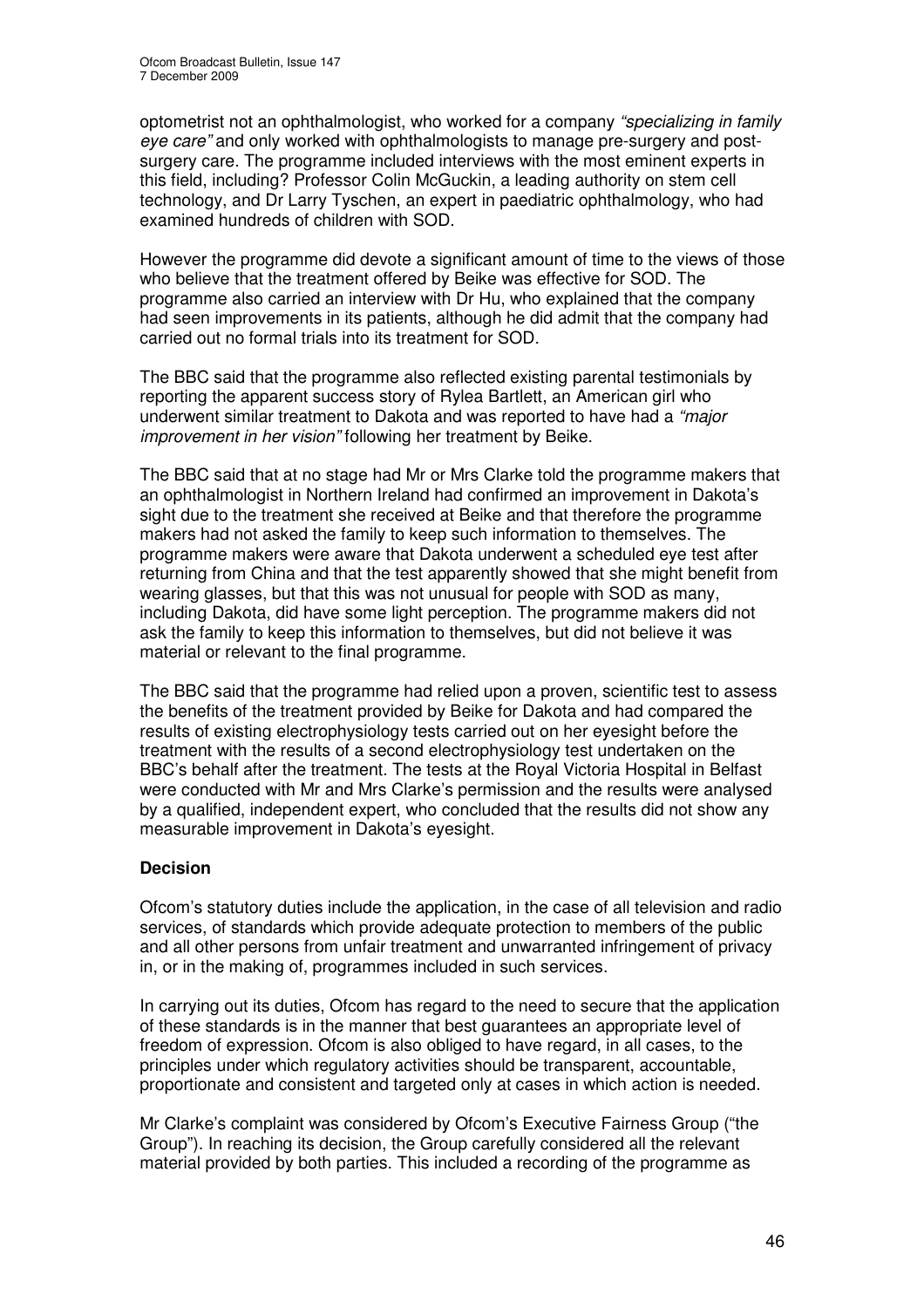broadcast and transcript, both parties' written submissions and their supporting materials.

Ofcom considered Mr Clarke's complaint of unfair treatment.

a) Ofcom first considered the complaint that Mr Clarke was misled as to the nature of the programme, in particular, that he was assured that the programme would be an unbiased look at the treatment but that the programme did not approach any medical professional that agreed with it:

In the context of this head and head b) of complaint Ofcom noted that Rule 7.1 of Ofcom's Broadcasting Code ("the Code") provides that broadcasters must avoid unjust or unfair treatment of individuals or organisations in programmes. In considering this part of the complaint, Ofcom took account of, in particular, Practice 7.3 of the Code sets out that in order for potential contributors to a programme to be able to make an informed decision about whether to take part, they should be given sufficient information about: the programme's nature and purpose; their likely contribution; any changes to the programme that might affect their decision to contribute; and the contractual rights and obligations of both parties.

In considering this head of complaint, Ofcom examined all of the unedited footage of the Clarke family's contributions to the programme pre-broadcast so to ascertain whether the programme makers had taken reasonable steps to ensure that the Clarkes were aware of the type of programme they were contributing to and what the nature of their contribution was likely to be. In particular, Ofcom examined whether the programme makers demonstrated any bias against the stem cell treatment and whether they were unfair in their choice of medical professionals.

Ofcom turned to the first interview the Clarkes did with the programme makers and noted that Mr Clarke said at the outset:

*"I'm Darren, this is Charlene and this is Dakota who is hoping to go to China for stem cell research in March. We're trying to do the fund raising for it at the minute. She'll be the first in the UK to go through it so it's a big step".*

Ofcom noted that the interview then turned to concentrate on the details of stem cell treatment, such as what it entailed and how the Clarkes came to the decision to try it.

Ofcom took the view that the unedited footage illustrated that the programme makers had adequately informed Mr Clarke of what the nature of the programme they were contributing to was likely to be and the intended nature of the Clarke's contribution.

Ofcom then considered whether Mr Clarke was misled into believing that the programme would be an unbiased look at the treatment. Ofcom noted that the dialogue between the programme makers and the Clarkes was extensive and invariably included questions regarding the treatment. Ofcom noted that in the fifth interview Mr MacIntyre asked the Clarkes about the treatment but also put questions to the family about the scepticism felt in western academic circles: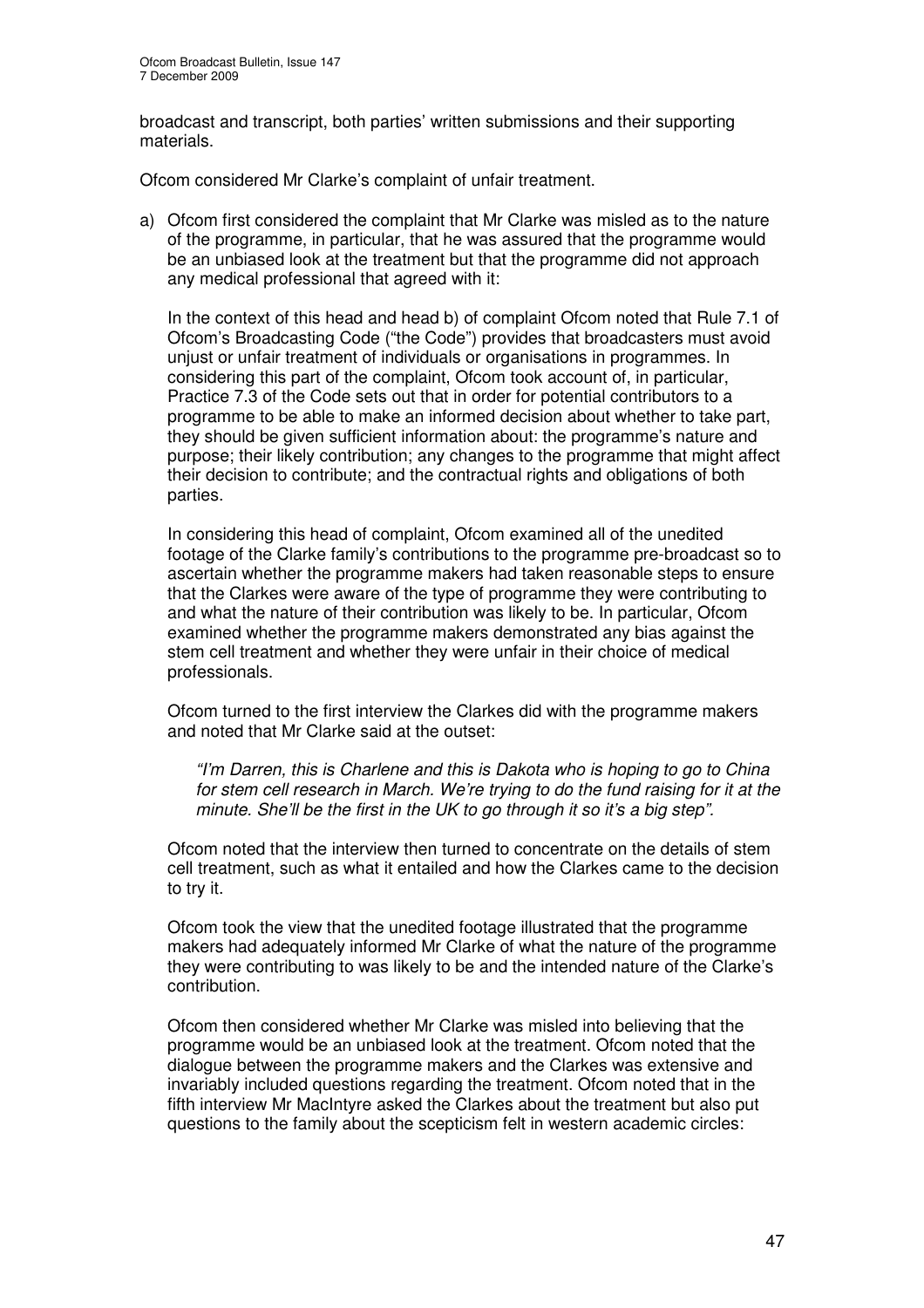*"What...What are the doctors saying who are saying you shouldn't go? Are they saying that there are risks attached to it? Are they saying it won't have any impact?"*

In the 13<sup>th</sup> interview Mr MacIntyre said:

*"People will say that, experts will say this isn't working, this is a placebo, you are imagining things, what do you say to them?…The experts will say with the greatest kindness that you guys are seeing things."*

In the 14<sup>th</sup> interview, he said:

*"There's a bit of a debate at home about whether this treatment works or should we do it at all but there's maybe another argument might be that if it doesn't do you any harm why don't they offer similar treatments in the UK, what do you say at that point?"*

Ofcom took the view that these questions would have served to illustrate that to Mr and Mrs Clarke that the programme makers were aware of the two opposing view-points on the worthiness of stem cell procedure, and that both views would be represented in the programme. Ofcom therefore considered that Mr Clarke would have been aware of the issues the programme makers were preparing to consider in the programme. Ofcom also took the view that the programme makers' approach in giving the Clarkes, on several occasions, the opportunity to respond to those who did not believe the treatment would work indicated the balance with which they intended on reporting the story.

As regards Mr Clarke's complaint that the programme makers chose not approach Western doctors who were pro stem-cell research, Ofcom takes the view that the editorial decision as to which individuals to include in a programme is for the programme makers provided that choice does not lead to unfairness. In this instance, Ofcom was satisfied that the programme makers took reasonable care in informing Mr Clarke of the likely contributions and were fair in including the opinions of such academics from the relevant field of practice.

Ofcom was therefore satisfied that the programme makers took reasonable care in informing Mr Clarke of the likely content of the programme he was contributing to whilst making the programme and that that he would have had a reasonable understanding of what the programme would have been.

Ofcom therefore found no unfairness to Mr Clarke in this regard.

b) Ofcom next considered Mr Clarke's complaint that the programme did not provide a fair representation of his family in that the doctors the programme did show expressed opinions that made them look weak-minded and gullible and implied that he had wasted the money he had raised from the public. Furthermore, the programme did not show the progress his daughter had shown.

In considering this head of complaint, Ofcom gave particular regard to Practice 7.9 which states that before broadcasting a factual programme, broadcasters should take reasonable care to satisfy themselves that material facts have not been presented, disregarded or omitted in a way that is unfair to an individual.

In considering whether Mr and Mrs Clarke were unfairly represented as being weak minded and gullible, Ofcom examined the contributions they had made that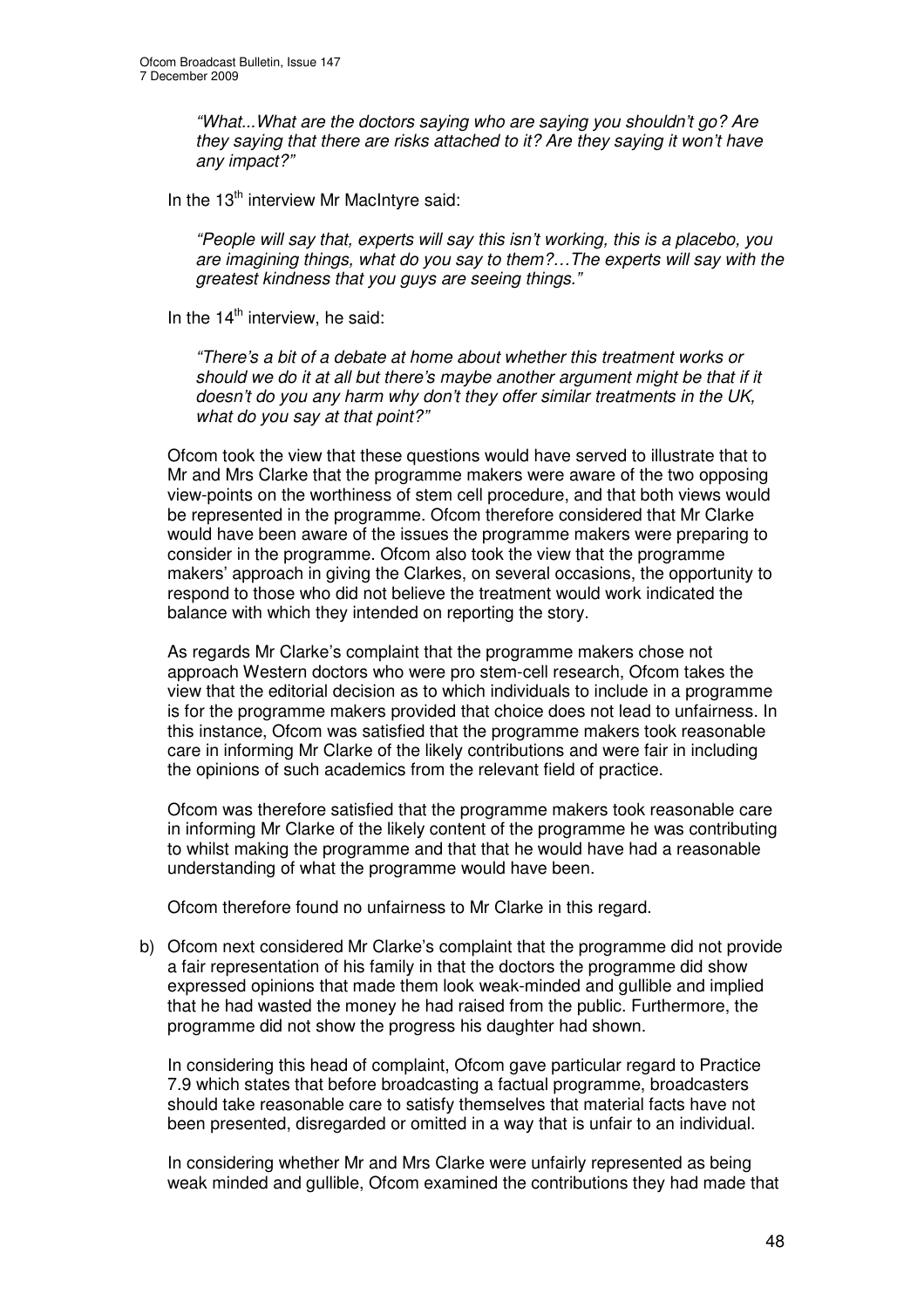had featured in the programme. In particular, Ofcom noted the following excerpts from the programme:

Mr MacIntyre *"What are the doctors saying, who are saying that you shouldn't go? Are they saying there are risks attached to it or are they saying that it won't have any impact?"* Mrs Clarke *"It's both. It's well, you know, it doesn't work, it can't work and you're putting your child in risk of taking it to a different country and taking them into hospital where they can risk infection and I'm like, I bring her into this hospital and risking her getting an infection."* Mr Clarke *"We're not going under any false hope. I know that there is the chance that it can't work. But at the same time, you*

Later in the programme, Mr Clarke said:

*"We are not going under any false hopes you know there is the chance whether it can work. But at the same time you have to look at past results and think ok, at least we can't kick ourselves and say we didn't try that."*

*kick ourselves and say we didn't try that."*

*have to look at past results and think OK, at least we can't*

Ofcom felt that these excerpts were an accurate and positive reflection of the judgment that the Clarke family had come to on this issue, namely, that they were aware that there was a chance that the procedure would have no positive impact on Dakota, but were parents fully devoted to helping their child as best they could and by any means possible.

Ofcom then turned to the testimonies given by some of the medical professionals in the programme, namely, Professor McGuckin and Dr Tyschen, and American academic Professor Tim Caulfield.

Ofcom noted that Professor McGuckin said:

*"Unfortunately people get very excited about stem cell technologies. And people start to think that stem cells are going to be the answer to everything".*

Dr Tyschen said:

*"I've said that I don't think it would be a useful use of their time and money that this is not an effective treatment [...] like a chimpanzee writing the five acts of King Lear in one sitting [...] However, putting myself in the seat of the parent I can understand why they would need to cling to the hope and belief that what they had done was beneficial for their child."*

Professor Caulfield said:

*"You know, when you pay twenty thousand dollars for a treatment, when you've travelled to China or the Dominican Republic, or the Ukraine, that...you know you're going to have an investment in that. And you may; you know what? I think I do feel a little better now that you mention it".*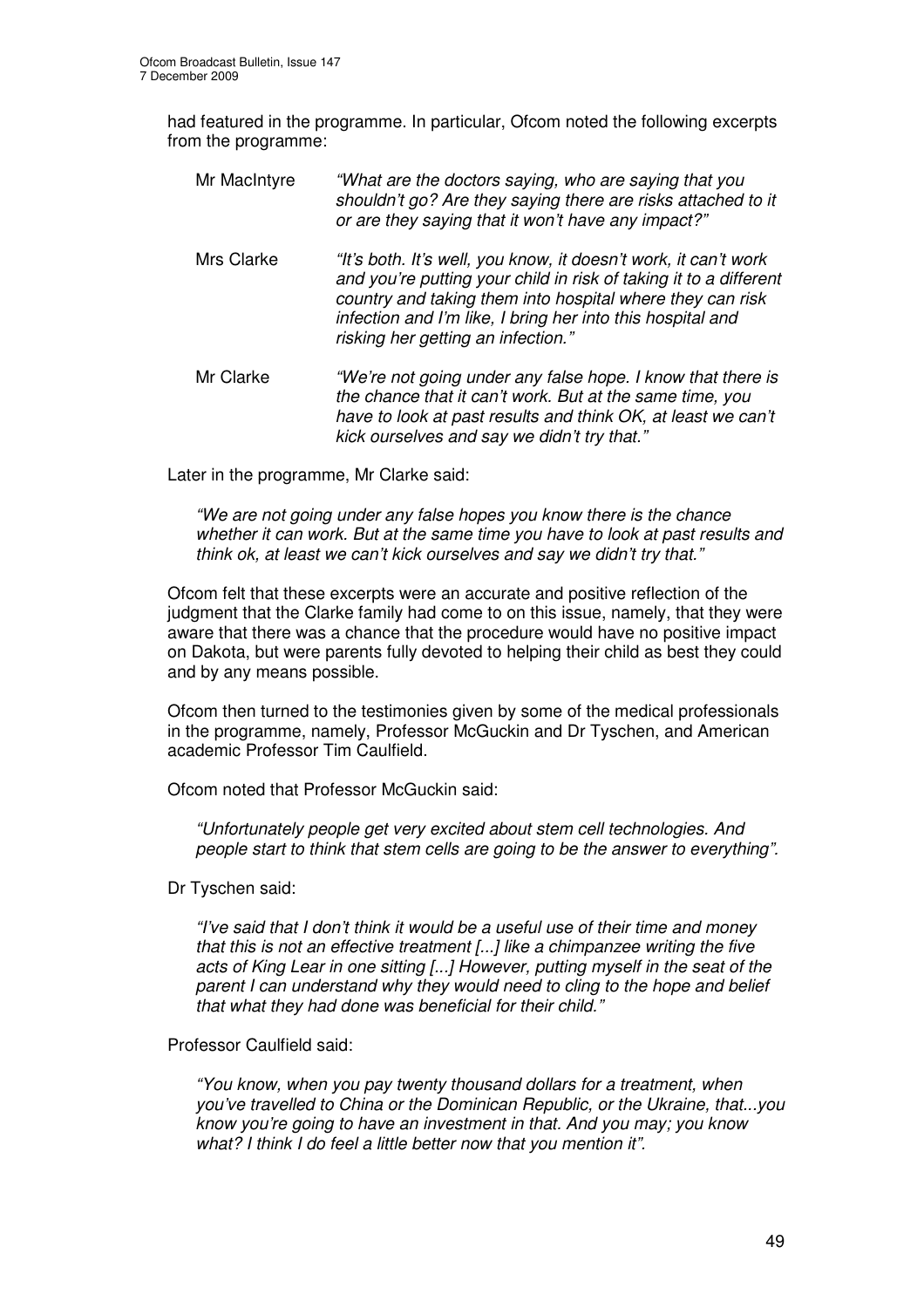Ofcom noted that these testimonies were emphatic in their criticism of stem cell procedures. However, it was reasonable for the programme makers to include these testimonies and it did not impact on the viewers overall impression of the Clarkes as devoted parents willing to do what they could to help their child. Ofcom also noted that it was clear from the programme that the Clarkes were aware of and had considered opinions such as those set out above. Viewers would therefore have been able to make the distinction between Mr and Mrs Clarke, who were aware of all possible eventualities, and the people Professor McGuckin was referring to who *"think that stem cells are going to be the answer to everything"*.

With regards to the progress Dakota had shown, Ofcom considered how the programme presented Mr Clarke's description of her progress against how it presented the results produced by the testing at the hospital in Northern Ireland. Ofcom noted that Mr Clarke asserted in the programme that there had been a positive impact on Dakota's vision and substantiated his claim by explaining the tests he had used to measure the difference and by giving examples of day-today instances that illustrated the difference. It noted the following excerpts from the programme:

| Mr MacIntyre | "I arrive to the news that little Dakota Clarke appears to<br>have made remarkable progress after a handful of<br>treatments. The question is: how is Dakota?"                                                                |
|--------------|-------------------------------------------------------------------------------------------------------------------------------------------------------------------------------------------------------------------------------|
| Mr Clarke    | "Faring well, faring well, she's shown an improvement<br>every single day."                                                                                                                                                   |
| Mr MacIntyre | "You travelled half the way round the world to get here. Do<br>you feel it's worth it now?"                                                                                                                                   |
| Mr Clarke    | "Yeah. I would do it again, I would tell anybody to do it and<br>why we are not doing this at home I do not know."                                                                                                            |
| Mr MacIntyre | "His is an astonishing report. Far away from the sceptical<br>west and just weeks after they booked into the Beike clinic<br>on the top floors of this modern hospital, Dakota's sight<br>seems to the family much improved." |

Ofcom noted that in contrast, the results provided by the hospital in Northern Ireland indicated that the procedure had had no impact on Dakota's condition. Ofcom took the view that the programme provided due balance to each viewpoint in that it relayed the results of the tests ran by the hospital to the viewer and then immediately showed Mr Clarke's response and opinion. Ofcom noted the following comments made by Mr Clarke:

*"The electrophysiology test isn't convincing enough for me what again what's convincing for me is when people hold up a picture to her, they're giving it this, and she is able to...where she never did that before, em that's more convincing…The objective test is seeing your daughter doing what she does, getting on with her life now a lot better."*

Ofcom considered that the programme clearly conveyed both Mr Clarke's views and those of the hospital regarding the improvement made in Dakota's condition and allowed viewers to weight those different views.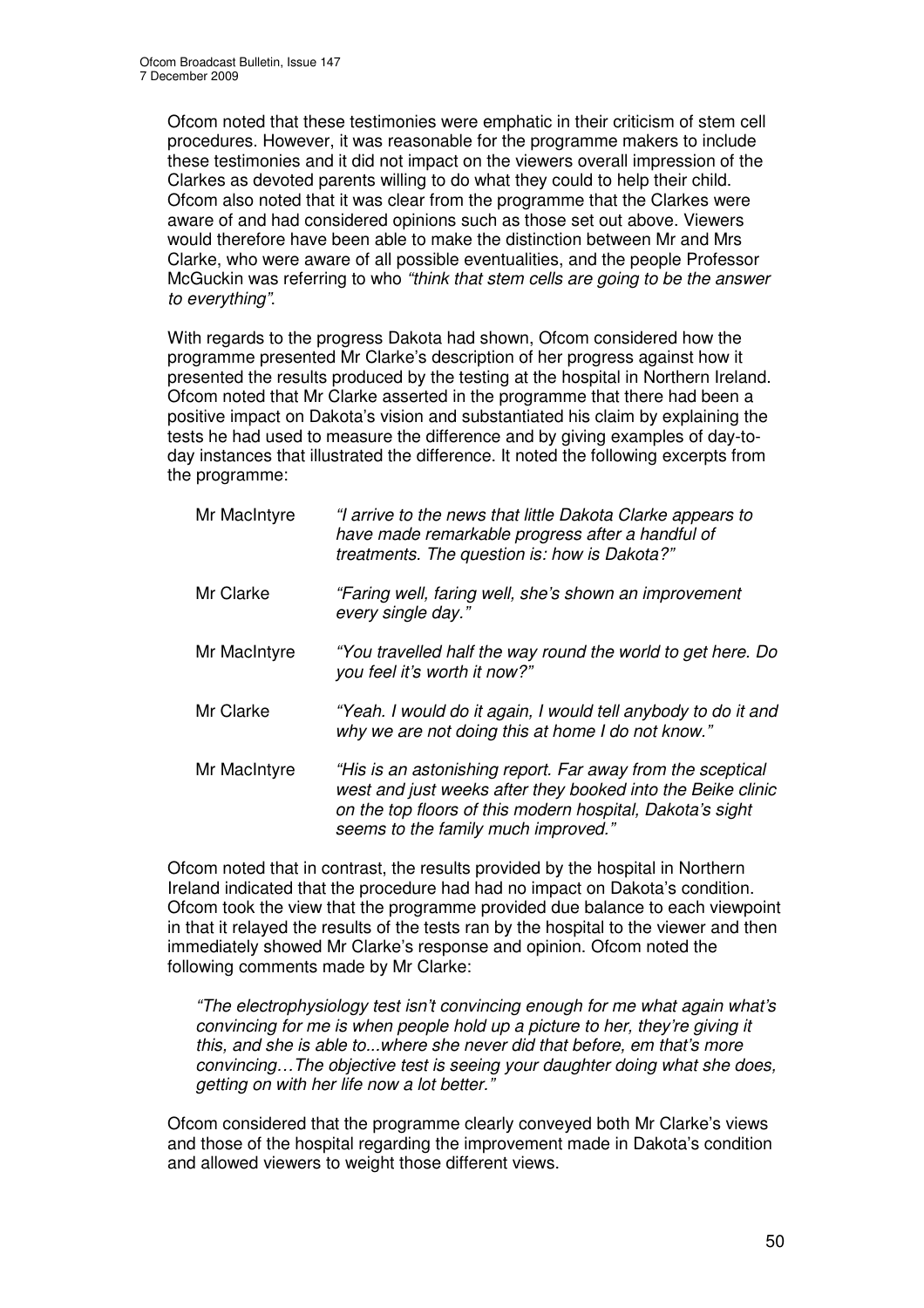Taking the above into account, Ofcom considered that Mr and Mrs Clarke were both portrayed as parents trying to do what was best for their daughter and that both Mr Clarke's opinions and those of professionals who did not believe the procedure could work were included in the programme.

Ofcom therefore found no unfairness to Mr Clarke in this respect.

#### **Accordingly, Ofcom has not upheld Mr Clarke's complaint of unfair treatment in the programme as broadcast.**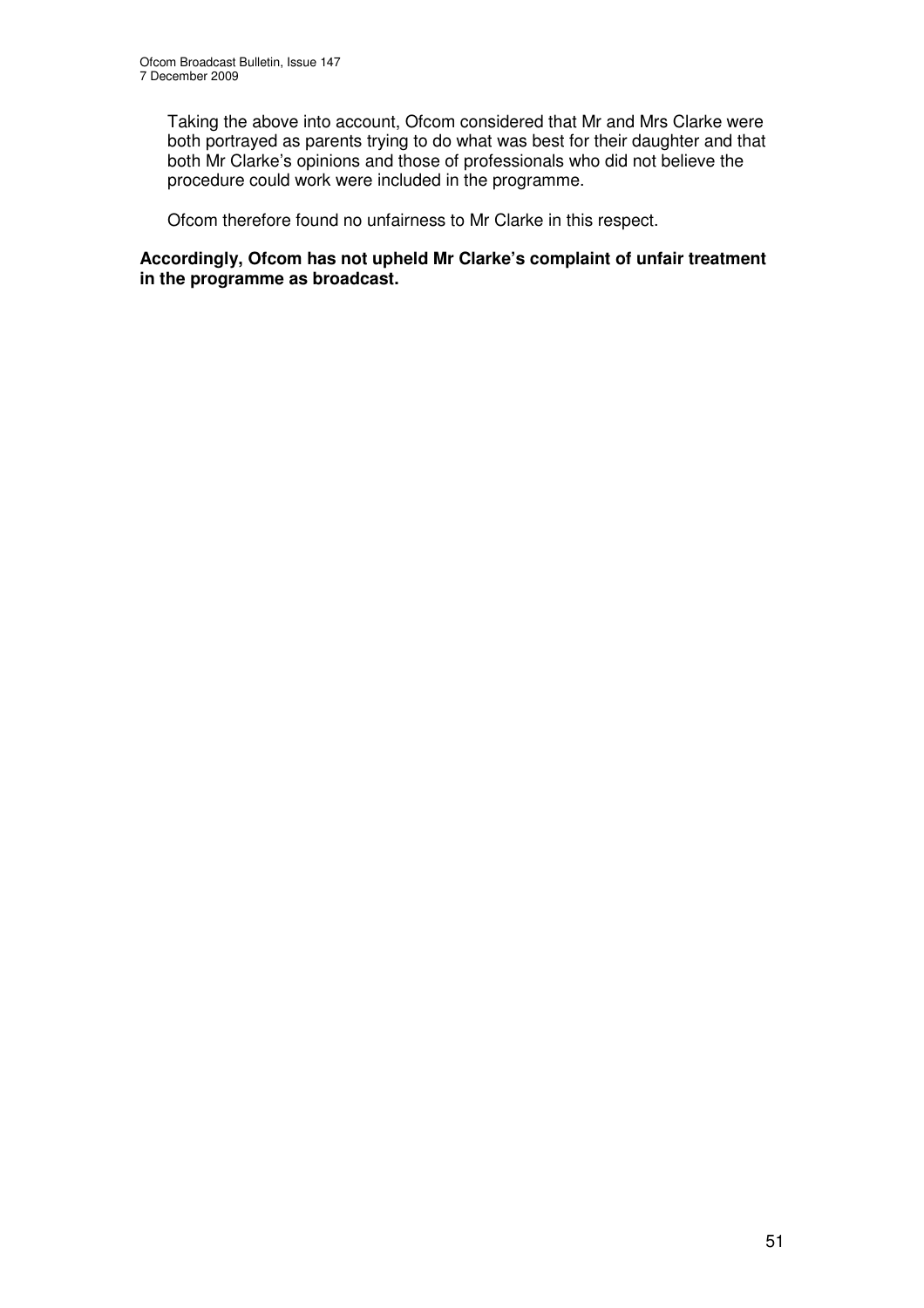# **Not Upheld**

## **Complaint by Ms Martina Keany**

*Help! I Need a Wedding Entertainer, Wedding TV, 7 February 2009*

**Summary:** Ofcom has not upheld this complaint made by Ms Martina Keany of unfair treatment and unwarranted infringement of privacy in the programme as broadcast.

The programme showed auditions for an entertainer to perform at the wedding of a celebrity couple. One contestant was Ms Keany, who performed a stand-up comedy act. Ms Keany's performance was met with a poor response from the panel, one of whom, the bride-to-be, walked out.

Ms Keany complained to Ofcom that she was treated unfairly in the programme and that her privacy was unwarrantably infringed in the broadcast of the programme.

In summary Ofcom found the following:

- Ms Keany was properly informed about the nature of the programme and the broadcaster had taken sufficient steps to be confident that she had provided informed consent for her participation.
- Ms Keany participated actively and willingly during the making of the programme and Ofcom did not consider that the nature of the programme changed significantly so as to affect her original consent to participate.
- Because no significant changes in this regard had occurred, Ms Keany's consent remained valid, and that it was not unfair for the programme makers to refuse Ms Keany's request to withdraw her contribution.
- Ms Keany had provided informed consent to participate in the programme, so she did not have a legitimate expectation of privacy in respect of her audition. Her privacy was therefore not infringed in the broadcast.

## **Introduction**

On 7 February 2009, Wedding TV broadcast an edition of *Help! I Need a Wedding Entertainer*, a series that followed the wedding preparations of former *Big Brother* contestants Ms Grace Adams-Short and Mr Mikey Dalton.

This edition centred on auditions for an entertainer to perform at the couple's wedding. The contestants performed a variety of acts, including music, magic and comedy in front of a panel of judges including Ms Adams-Short and Mr Dalton together with Mr Danny Latimer and Ms Sophie Anderton.

One contestant was Ms Martina Keany, who performed a stand-up comedy act. As she walked onto the stage the presenter, in voiceover, commented:

*"Brace yourselves people; you've never seen anything like this before."*

Ms Keany's performance was met with a poor response from the panel. Ms Adams-Short walked out and the act was stopped by Ms Anderton, who said: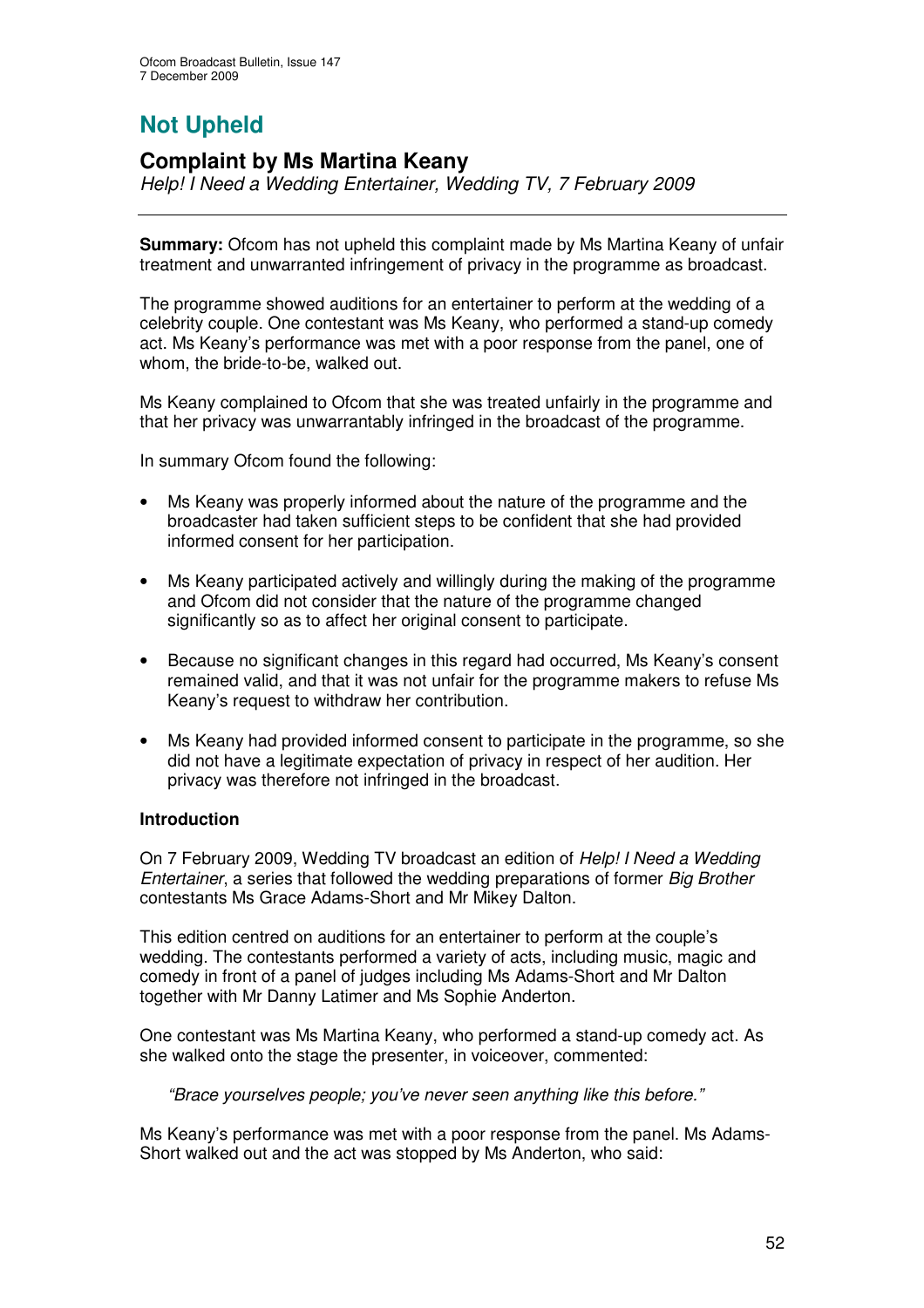*"I can't take any more – it's just not funny."*

Ms Keany complained to Ofcom that she was treated unfairly in the programme and that her privacy had been unwarrantably infringed in the programme as broadcast.

## **The Complaint**

## **Ms Keany's case**

In summary, Ms Keany complained that she was treated unfairly in the programme in that:

a) She was misled as to the nature of the programme.

By way of background, Ms Keany said that she had originally intended to audition as a singer, but was told by the programme makers that she had to perform a comedy act instead. Furthermore, she said that she was not made aware of how intimidating and undermining the programme would be. Consequently, she said that she was unprepared for her performance and was left feeling very nervous before getting on stage. Ms Keany said that she felt that this was intrusive, manipulative, insulting, degrading and had left her feeling as if she had been abused.

b) After the performance Ms Keany withdrew her consent to appear in the programme. She said that the programme makers told her that, because she had already signed a consent form (which Ms Keany thought related to health and safety), they would use the footage if they wanted.

In summary, Ms Keany complained that her privacy was unwarrantably infringed in the programme as broadcast in that:

c) She was not told by the programme makers that the footage of her act was being broadcast. Instead, she heard about the broadcast from a third party.

By way of background, Ms Keany was given an express assurance by the programme makers' receptionist that all footage of her would be destroyed. The director and producer of the programme both rang Ms Keany and assured her that only the good bits of her performance would be shown and that the footage "may" be broadcast. In spite of these assurances and representations, Ms Keany said that the footage was still broadcast.

## **Wedding TV's case**

In summary, Wedding TV responded to Ms Keany's complaint of unfair treatment as follows:

a) In response to the complaint that Ms Keany was misled as to the nature of the programme, Wedding TV said that it was a "feel good" channel and that this programme was made in this spirit. Wedding TV said that its intention was to feel "joyous" in the lead up to the celebrity wedding and to feel "as live" in its style of editing.

Wedding TV said that on the day of the auditions the programme makers were inundated with singing acts and it was decided, since Ms Keany had listed multiple talent options on her application, that it would be favourable if she could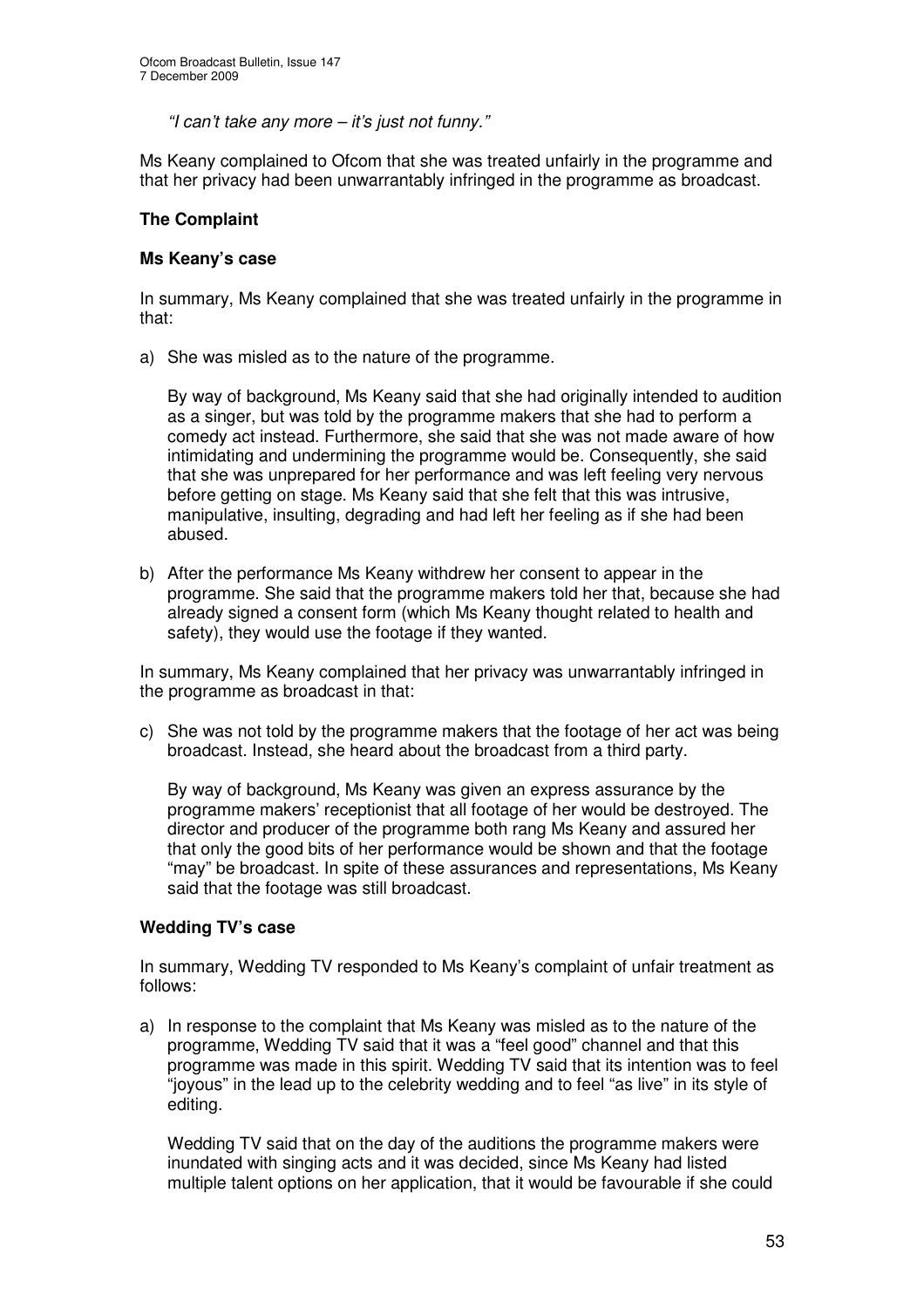perform her comedy routine. It said all contestants attended of their own accord and were given plenty of time to read and sign release forms, and practise their routine in the green room before any filming took place. Wedding TV said the first time the producers or the panel of celebrity judges saw this routine was when filming commenced and their reactions were recorded and included within the programme.

b) In response to the complaint that Ms Keany withdrew her consent to appear in the programme, Wedding TV said that various communications pertaining to whether the segment would air or not took place between Ms Keany and the programme makers prior to transmission. Wedding TV said it was agreed that the programme makers would view the footage with fresh eyes to ascertain whether it was suitable for transmission. Wedding TV said that it ultimately decided that to remove Ms Keany's unwittingly funny performance would be detrimental to the show, and that her depiction was representative of her talents.

In summary, Wedding TV responded to Ms Keany's complaint of unwarranted infringement of privacy in the broadcast as follows:

c) Ms Keany was not told that footage of her performance would be broadcast. Wedding TV said that Ms Keany was given plenty of time to read and sign the release form. Point 1 of the release form stated, "Wedding TV Limited (WTVL) has the right to film, tape and photograph You during and in connection with the filming of the Production."

## **Decision**

Ofcom's statutory duties include the application, in the case of all television and radio services, of standards which provide adequate protection to members of the public and all other persons from unfair treatment and unwarranted infringement of privacy in, or in the making of, programmes included in such services.

In carrying out its duties, Ofcom has regard to the need to secure that the application of these standards is in the manner that best guarantees an appropriate level of freedom of expression. Ofcom is also obliged to have regard, in all cases, to the principles under which regulatory activities should be transparent, accountable, proportionate and consistent and targeted only at cases in which action is needed.

Ms Keany's complaint was considered by Ofcom's Executive Fairness Group. In reaching its decision, Ofcom carefully considered all the relevant material provided by both parties. This included recordings of the programmes as broadcast and transcripts, both parties written submissions and recordings and transcripts of unedited material. In its considerations, Ofcom also took into account of its Broadcasting Code ("the Code").

## *Fairness*

a) Ofcom first considered Ms Keany's complaint that she was misled as to the nature of the programme.

In particular, Ofcom considered her complaint that she had originally intended to audition as a singer, but was told by the programme makers that she had to perform a comedy act instead.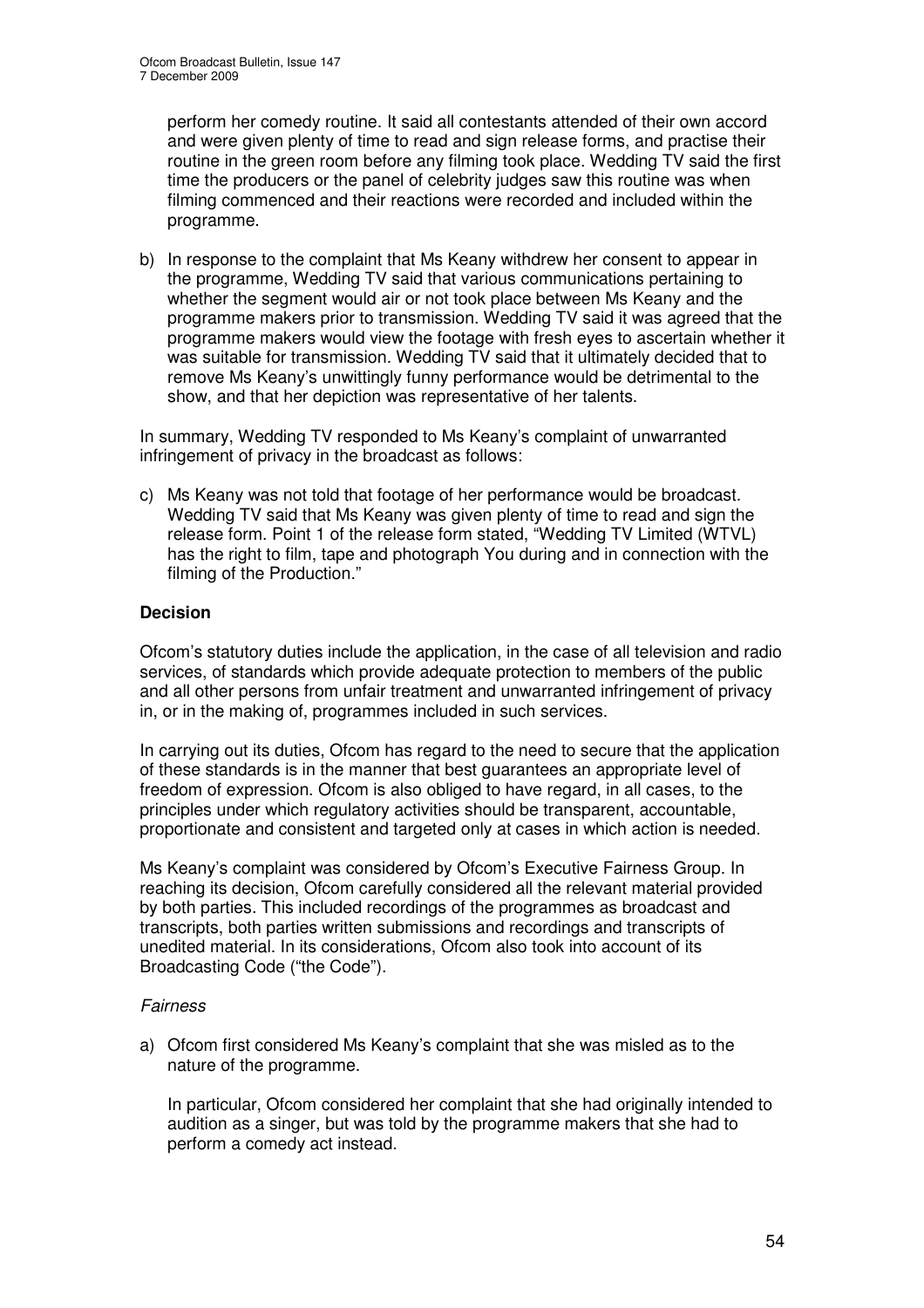In considering this complaint, Ofcom took into account Rule 7.1 of the Code, which states that broadcasters must avoid unjust or unfair treatment of individuals in programmes. Ofcom considered whether Ms Keany gave her 'informed consent' to participate in the programme. Practice 7.3 of the Code sets out that in order for potential contributors to a programme to be able to make an informed decision about whether to take part, they should be given sufficient information about: the programme's nature and purpose; their likely contribution; any changes to the programme that might affect their decision to contribute; and the contractual rights and obligations of both parties.

Ofcom first considered the information available to Ms Keany before the recording of her contribution. Ofcom noted that the advertisement for potential participants described the programme as "Wedding TV's answer to X Factor and Britain's Got Talent". Ofcom took the view that this statement drew on the established format of *X-Factor* and *Britain's Got Talent* to illustrate the nature of any contribution to the programme would take to potential contributors. Consequently, Ofcom felt that potential contributors would have had a clear idea of what type of programme they would be participating in.

Ofcom also noted the information Ms Keany had given the programme makers before the audition and in particular what acts she had said she was able to perform. Ofcom noted Ms Keany's "Star Now" advertisement included with her application which stated, "Yes, I am a singer songwriter and do impressions comedy." Ofcom also noted that Ms Keany described her acting experience as, "Comedy – 10 years – playing parts in plays – 10 years – accents and mimicking excellent can play and be many many." Ms Keany also said, "I was in many plays and musicals but most of all I enjoyed my own comedy roles I wrote my own material and was invited to perform on stage with my half hour to an hour act all over the country and make people laugh."

Ofcom took the view that, in light of these representations made by Ms Keany, the programme makers were entitled to believe that she was willing to perform a comedy act for the programme.

Ofcom also noted that Ms Keany had signed a consent form to appear in the programme. However, Ofcom considered that it does not view the signing of a consent form alone as determinative on a decision as to consent and will instead look at all information made available to the contributor, as it has done above. Ofcom further took the view that the consent form offered little information about the type of programme Ms Keany was due to participate in to her. Ofcom subsequently concluded that the consent form itself held little weight in establishing whether Ms Keany had provided informed consent.

Ofcom then considered whether the format of the programme itself was consistent with the information made available to Ms Keany prior to filming. Ofcom noted that the programme took a traditional audition format, in which a variety of contestants performed their act in front of a panel of judges; this was very much in the same vein as X Factor and Britain's Got Talent, both given as points of reference to potential participants. Ms Keany, who had been specifically asked by the programme makers to perform her comedy routine, was shown doing so willingly.

Ofcom took the view that the format was consistent with the information made available to Ms Keany prior to filming and that Ms Keany, by performing her comedy routine, had demonstrated her consent to participate in the programme.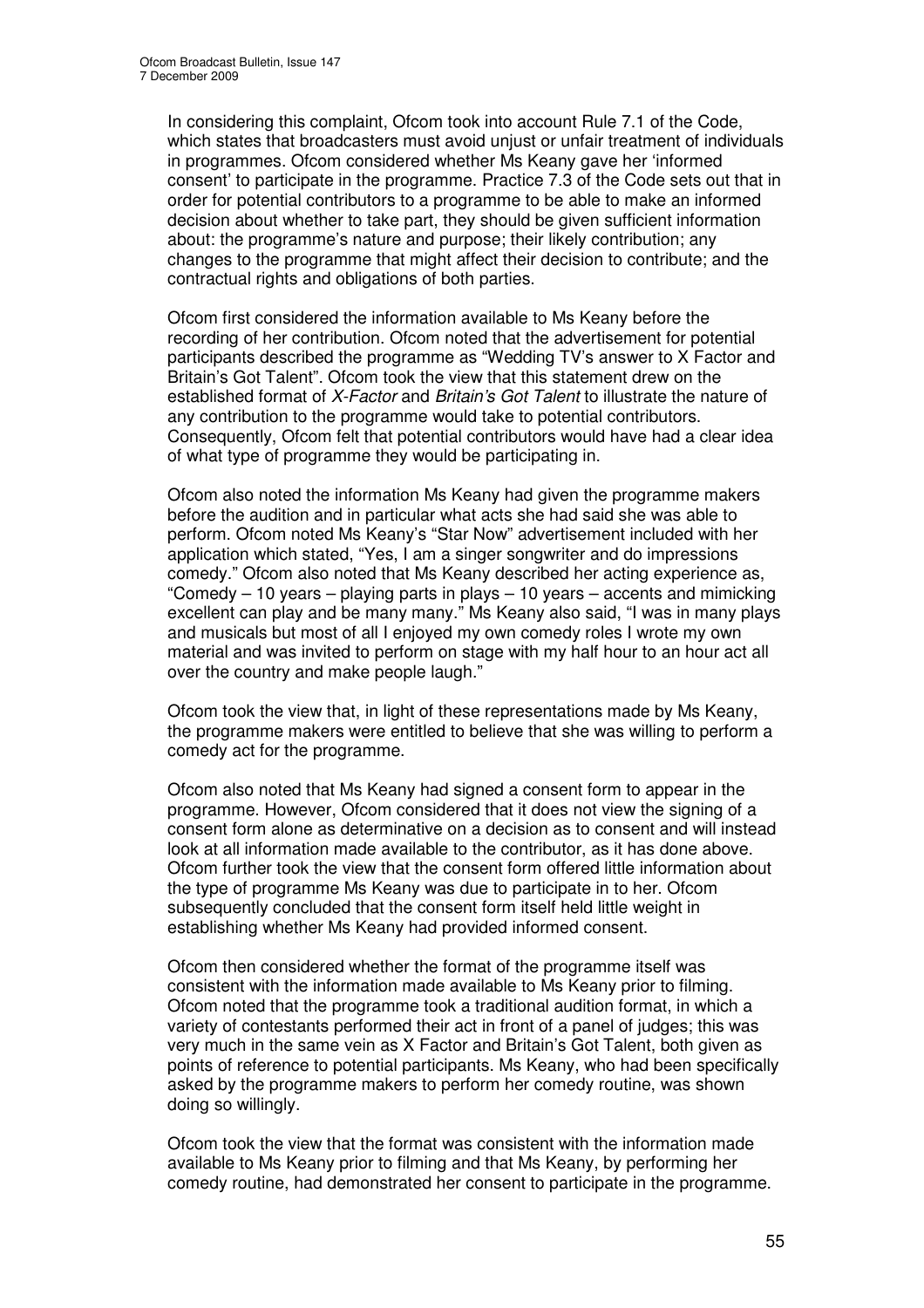Ofcom therefore concluded that it was reasonable for the programme makers to have believed that the consent provided by Ms Keany was based on an accurate understanding of the nature and purpose of the programme. Because neither the programme nor her contribution had undergone any significant changes, Ofcom concluded that Ms Keany's consent to appear in the programme as broadcast was informed.

Ofcom therefore found no unfairness to Mrs Keany in this regard.

b) Ofcom then considered Ms Keany's complaint that she withdrew her consent to appear in the programme.

As set out at head a), Ofcom considered that the programme as broadcast followed the nature and format as described to her before her contribution. Ofcom was satisfied that Ms Keany appeared to have been informed about the nature and purpose of the programme and what type of contribution she was expected to make. Ofcom considered that the programme as broadcast was in line with the information Ms Keany was given before agreeing to take part and that no significant changes had arisen between the recording of her contribution and the broadcast of the programme. Although, shortly after the recording of the programme, Ms Keany had sought to withdraw her consent, Ofcom concluded that the programme makers had been reasonably entitled to consider that they had obtained Ms Keany's informed consent to her participation in the programme and that, in the absence of any significant changes to the programme or her contribution, that consent remained valid.

Ofcom therefore found no unfairness to Mrs Keany in this regard.

## *Privacy*

c) Ofcom considered Ms Keany's complaint that her privacy was unwarrantably infringed in the programme as broadcast in that she was not told that footage of her performance would be broadcast.

In Ofcom's view, the line to be drawn between the public's right to information and the citizen's right to privacy can sometimes be a fine one. Rule 8.1 the Code states that any infringement of privacy in programmes or in connection with obtaining material included in programmes, must be warranted. In considering complaints about the unwarranted infringement of privacy, Ofcom will therefore, where necessary, address itself to two distinct questions: First, has there been an infringement of privacy? Second, if so, was it warranted? (Rule 8.1 of the Code.) Ofcom also had regard to Practice 8.6 of the Code which states that if the broadcast of a programme would infringe the privacy of a person or organisation, consent should be obtained before the relevant material is broadcast, unless the infringement of privacy is warranted.

For the reasons already stated at decision head a) above, Ofcom was satisfied that Ms Keany had understood the nature and purpose of the programme and her contribution to it and that the consent she had given to the programme makers to film her at the audition and to subsequently broadcast it was informed. Ofcom was satisfied that no significant changes had subsequently arisen that affected her consent. In these circumstances Ofcom took the view that Ms Keany did not have a legitimate expectation of privacy with regard to the audition material shown in the programme.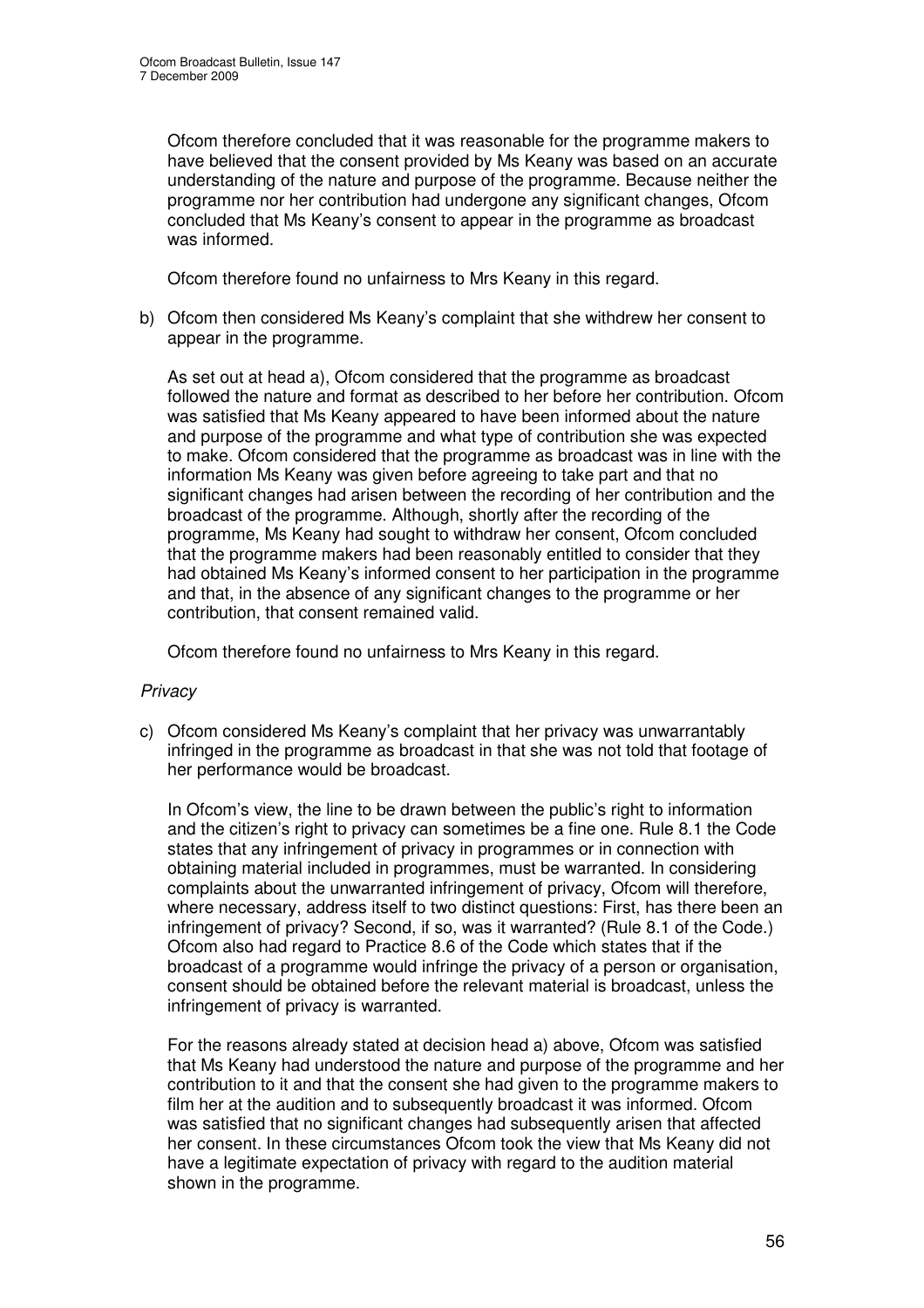Having found no legitimate expectation of privacy, Ofcom found that Ms Keany's privacy was not infringed in the programme as broadcast. It was not therefore necessary for Ofcom to further consider whether any infringement of privacy was warranted.

**Accordingly, Ofcom has not upheld Mrs Keany's complaint of unfair treatment and unwarranted infringement of privacy in the broadcast.**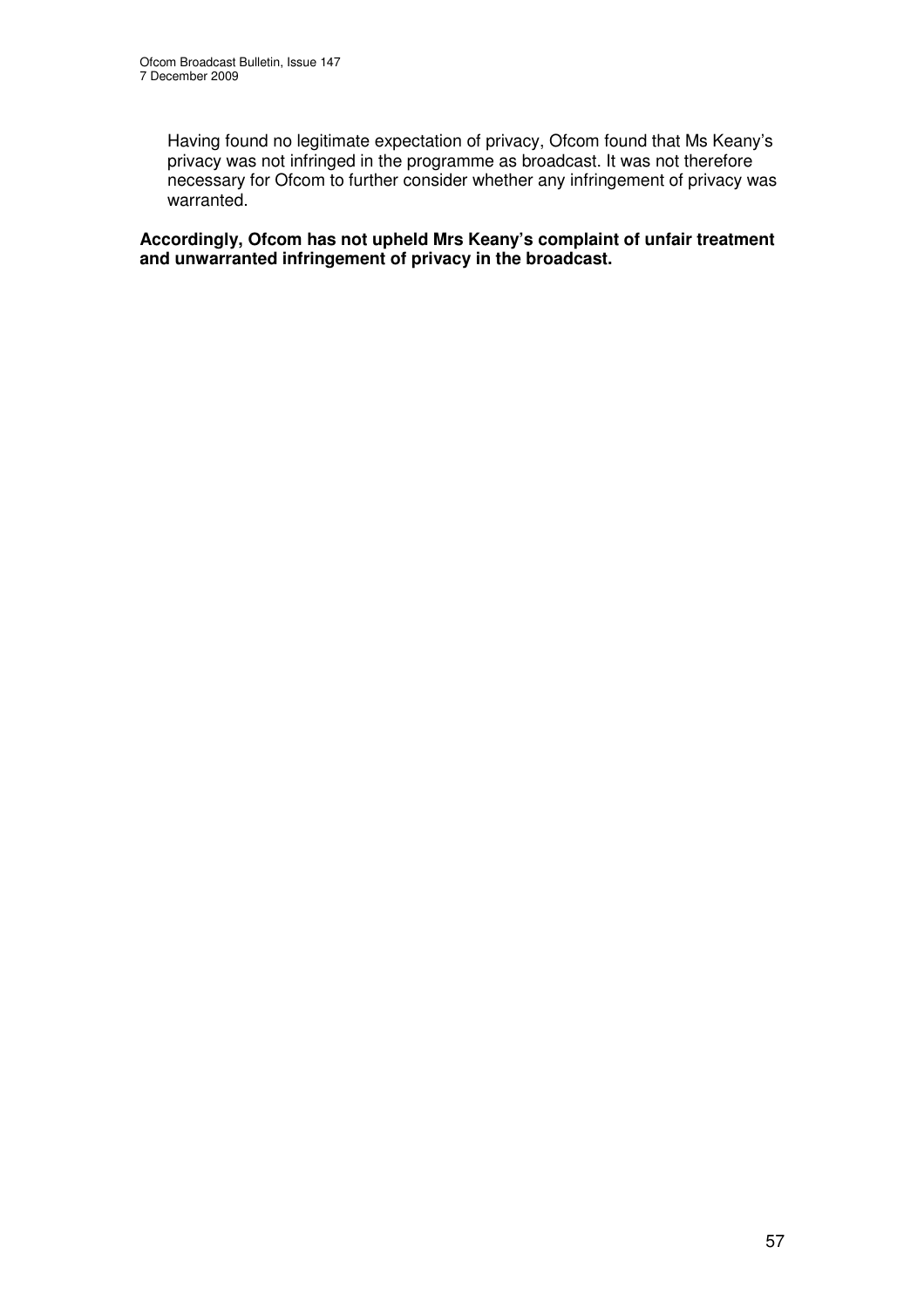# **Other Programmes Not in Breach**

## **Up to 16 November 2009**

| Programme                                             | <b>Transmission</b><br><b>Date</b> | <b>Channel</b>                 | Category                                      | Number of<br>complaints |
|-------------------------------------------------------|------------------------------------|--------------------------------|-----------------------------------------------|-------------------------|
| 3D Week (trailer)                                     | 05/11/2009                         | Channel 4                      | Inaccuracy/Misleading                         |                         |
| A Question of Sport                                   | 30/10/2009                         | BBC <sub>1</sub>               | Generally Accepted<br><b>Standards</b>        | 1                       |
| Adaktusson                                            | 19/10/2009                         | TV8                            | Generally Accepted<br><b>Standards</b>        | 1                       |
| Afternoon Live With Kay Burley                        | 05/11/2009                         | <b>Sky News</b>                | Generally Accepted<br>Standards               | 1                       |
| Almost Live From Studio Five                          | 10/11/2009                         | Fiver                          | Generally Accepted<br>Standards               | 1                       |
| Amy Bidwell                                           | 23/10/2009                         | Star 107<br>(Cambridge<br>E(y) | Competitions                                  | 1                       |
| Antiques Roadshow                                     | 01/11/2009                         | BBC <sub>1</sub>               | Under 18's in Programmes                      | 1                       |
| Aviva sponsors ITV Drama<br>Premiers                  | 19/10/2009                         | ITV <sub>1</sub>               | Generally Accepted<br><b>Standards</b>        | 1                       |
| Aviva sponsors ITV Drama<br>Premiers                  | 26/10/2009                         | ITV1                           | Generally Accepted<br><b>Standards</b>        | 1                       |
| Aviva sponsors ITV Drama<br>Premiers                  | 11/11/2009                         | ITVI                           | <b>Generally Accepted</b><br><b>Standards</b> | 1                       |
| Aviva sponsors ITV Drama<br>Premiers                  | 02/11/2009                         | ITVI                           | Inaccuracy/Misleading                         | 1                       |
| Back at the Barnyard                                  | 08/11/2009                         | ITV1                           | Generally Accepted<br>Standards               | 1                       |
| <b>Bang Babes</b>                                     | 11/08/2009                         | Tease Me                       | Sex/Nudity                                    | $\mathbf{1}$            |
| Bayttab Dil Ki Tamanna Hai<br>(trailer)               | 21/10/2009                         | Sony TV Asia                   | Violence                                      | 1                       |
| <b>BBC Breakfast</b>                                  | 10/11/2009                         | BBC <sub>1</sub>               | Generally Accepted<br>Standards               | 1                       |
| <b>BBC News</b>                                       | 12/11/2009                         | BBC <sub>1</sub>               | Generally Accepted<br>Standards               | 1                       |
| Benidorm                                              | 30/10/2009                         | ITV1                           | Generally Accepted<br>Standards               | 1                       |
| <b>Bikini Diet - GMTV</b>                             |                                    | ITVI                           | Sponsorship                                   | $\mathbf{1}$            |
| Bleach, Nip, Tuck: The White<br><b>Beauty Myth</b>    | 27/10/2009                         | Channel 4                      | Generally Accepted<br><b>Standards</b>        | $\overline{7}$          |
| Bleach, Nip, Tuck: The White<br><b>Beauty Myth</b>    | 27/10/2009                         | Channel 4                      | Generally Accepted<br><b>Standards</b>        | $\overline{c}$          |
| Bleach, Nip, Tuck: The White<br><b>Beauty Myth</b>    | 03/11/2009                         | Channel 4                      | Generally Accepted<br><b>Standards</b>        | $\overline{c}$          |
| Bleach, Nip, Tuck: The White<br><b>Beauty Myth</b>    | 03/11/2009                         | Channel 4                      | Generally Accepted<br><b>Standards</b>        | 12                      |
| Bleach, Nip, Tuck: The White<br><b>Beauty Myth</b>    | 03/11/2009                         | Channel 4                      | Generally Accepted<br><b>Standards</b>        | $\overline{c}$          |
| <b>Brainiac: Science Abuse</b>                        | 25/10/2009                         | <b>Sky Three</b>               | Generally Accepted<br><b>Standards</b>        | 1                       |
| Bremner, Bird & Fortune: Last<br>Show Before Recovery | 21/10/2009                         | More4                          | Generally Accepted<br><b>Standards</b>        | 1                       |
| <b>Brighton Beach Patrol</b>                          | 30/10/2009                         | Five                           | Violence                                      | $\overline{2}$          |
| <b>Brighton Beach Patrol</b>                          | 25/10/2009                         | Fiver                          | Sex/Nudity                                    | 1                       |
| <b>Cards of Destiny</b>                               | 10/09/2009                         | <b>MATV</b>                    | Use of Premium Rate<br><b>Numbers</b>         | 1                       |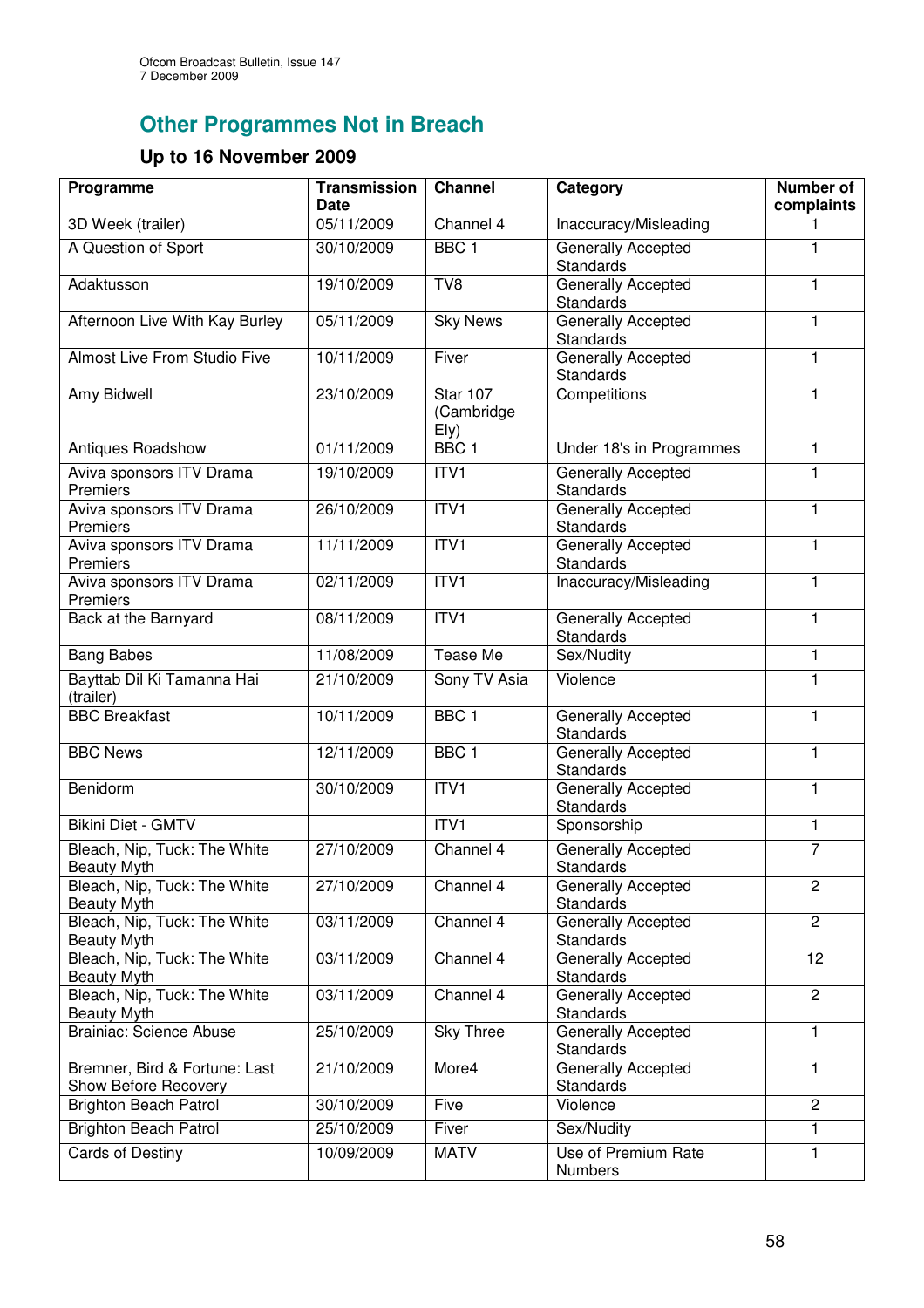| Carpet Right sponsorship           | n/a        | Sky1                      | <b>Generally Accepted</b><br>Standards        | 2              |
|------------------------------------|------------|---------------------------|-----------------------------------------------|----------------|
| <b>Channel 4 News</b>              | 26/10/2009 | Channel 4                 | Due Impartiality/Bias                         | $\overline{2}$ |
| Channel 4 News                     | 27/10/2009 | Channel 4                 | Due Impartiality/Bias                         | 1              |
| <b>Channel 4 News</b>              | 03/11/2009 | Channel 4                 | Due Impartiality/Bias                         | $\mathbf{1}$   |
| <b>Channel 4 News</b>              | 08/11/2009 | Channel 4                 | Due Impartiality/Bias                         | 1              |
| Channel 4 News                     | 06/10/2009 | Channel 4                 | Generally Accepted<br><b>Standards</b>        | 5              |
| <b>Channel 4 News</b>              | 26/10/2009 | Channel 4                 | Violence                                      | 1              |
| Chris Moyles Show                  | 15/10/2009 | <b>BBC Radio 1</b>        | Generally Accepted<br><b>Standards</b>        | 1              |
| Collision                          | 09/11/2009 | ITVI                      | Generally Accepted<br><b>Standards</b>        | 1              |
| <b>Coronation Street</b>           | 22/10/2009 | ITVI                      | Dangerous Behaviour                           | 1              |
| <b>Coronation Street</b>           | 28/10/2009 | ITV1                      | <b>Generally Accepted</b><br>Standards        | $\overline{2}$ |
| <b>Coronation Street</b>           | 05/11/2009 | ITVI                      | <b>Generally Accepted</b><br>Standards        | 1              |
| <b>Coronation Street</b>           | 09/11/2009 | ITVI                      | <b>Generally Accepted</b><br><b>Standards</b> | 1              |
| <b>Coronation Street</b>           | 06/11/2009 | ITV1                      | Offensive Language                            | 1              |
| <b>Coronation Street</b>           | 28/10/2009 | ITV <sub>1</sub>          | Sex/Nudity                                    | 2              |
| <b>Coronation Street (trailer)</b> | 07/11/2009 | ITV <sub>1</sub>          | <b>Generally Accepted</b><br><b>Standards</b> | $\mathbf{1}$   |
| Daily Cooks Challenge              | 13/11/2009 | ITV <sub>3</sub>          | Inaccuracy/Misleading                         | 1              |
| Damage (trailer)                   | 31/10/2009 | <b>STV</b>                | Offensive Language                            | 1              |
| Dare To Ask                        | 30/09/2009 | Peace TV<br>Urdu          | Religious Offence                             | $\overline{c}$ |
| Deal or No Deal                    | 23/10/2009 | Channel 4                 | <b>Animal Welfare</b>                         | 1              |
| Dispatches                         | 26/10/2009 | Channel 4                 | Inaccuracy/Misleading                         | 1              |
| Doc Martin                         | 01/11/2009 | ITV <sub>1</sub>          | Inaccuracy/Misleading                         | 1              |
| Doctor Who (trailer)               | 07/11/2009 | BBC <sub>1</sub>          | Generally Accepted<br><b>Standards</b>        | 1              |
| EastEnders                         | 05/11/2009 | BBC 1                     | Dangerous Behaviour                           | $\mathbf 2$    |
| EastEnders                         | 29/10/2009 | BBC <sub>1</sub>          | Sex/Nudity                                    | 1              |
| <b>Elite Days</b>                  | 15/06/2009 | Elite TV                  | Sex/Nudity                                    | 1              |
| <b>Elite Days</b>                  | 28/05/2009 | Elite TV                  | Sex/Nudity                                    | 1              |
| <b>Elite Days</b>                  | 24/06/2009 | <b>Paul Raymond</b><br>TV | Sex/Nudity                                    | 1              |
| <b>Elite Days</b>                  | 25/06/2009 | <b>Paul Raymond</b><br>TV | Sex/Nudity                                    | 1              |
| Emmerdale                          | 30/10/2009 | ITV1                      | Generally Accepted<br><b>Standards</b>        | 1              |
| Emmerdale                          | 02/11/2009 | ITV <sub>1</sub>          | Generally Accepted<br><b>Standards</b>        | 1              |
| <b>Family Guy</b>                  | 04/11/2009 | BBC <sub>3</sub>          | Generally Accepted<br><b>Standards</b>        | 1              |
| Fearne and Peaches Geldof          | 29/10/2009 | ITV <sub>2</sub>          | Generally Accepted<br>Standards               | $\overline{c}$ |
| Five News update                   | 04/10/2009 | Five                      | Sex/Nudity                                    | 1              |
| Friday Night with Jonathan Ross    | 23/10/2009 | BBC <sub>1</sub>          | Generally Accepted<br>Standards               | 1              |
| <b>GMTV</b>                        | 03/11/2009 | ITV1                      | Religious Offence                             | $\overline{2}$ |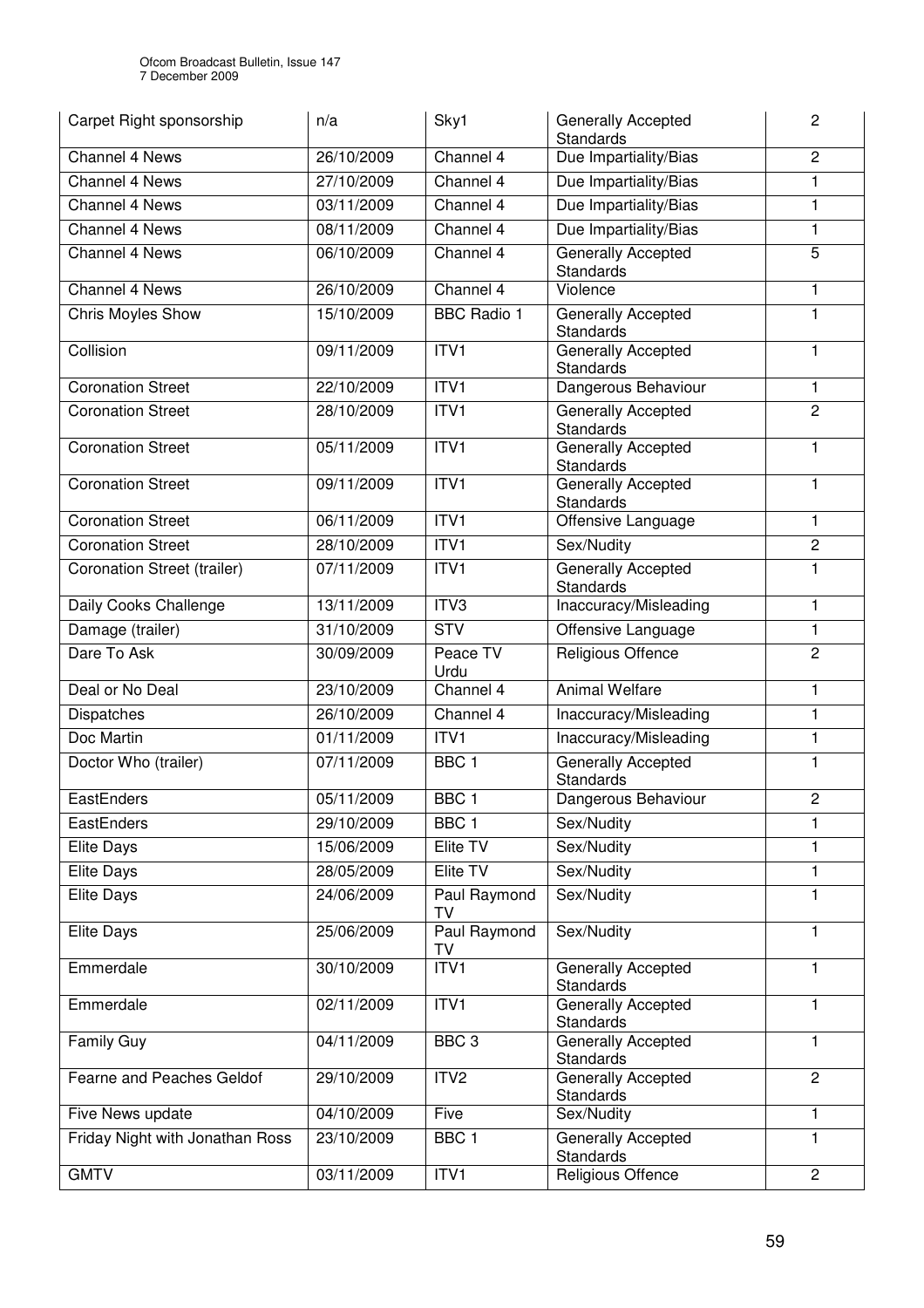| Harry Hill's TV Burp                  | 07/11/2009 | ITV1               | Crime (incite/encourage)                      | 1                       |
|---------------------------------------|------------|--------------------|-----------------------------------------------|-------------------------|
| Harry Hill's TV Burp                  | 10/10/2009 | ITVI               | Generally Accepted<br><b>Standards</b>        | 5                       |
| Harry Hill's TV Burp                  | 10/10/2009 | ITV <sub>1</sub>   | Religious Offence                             | $\overline{\mathbf{4}}$ |
| <b>Harry Hill's TV Burp</b>           | 17/10/2009 | ITVI               | Religious Offence                             | $\mathbf{1}$            |
| Harry Hill's TV Burp                  | 07/11/2009 | ITV1               | Religious Offence                             | 1                       |
| Harry Hill's TV Burp                  | 01/11/2009 | ITV1               | Violence                                      | $\overline{2}$          |
| Have I Got News For You               | 30/10/2009 | BBC <sub>1</sub>   | <b>Generally Accepted</b><br><b>Standards</b> | $\overline{2}$          |
| Heart of the Matter: Tonight          | 23/10/2009 | ITV1               | Due Impartiality/Bias                         | 1                       |
| Hollyoaks                             | 11/11/2009 | Channel 4          | Dangerous Behaviour                           | $\mathbf{1}$            |
| Hollyoaks                             | 30/10/2009 | Channel 4          | Offensive Language                            | 1                       |
| Hollyoaks                             | 05/11/2009 | E4                 | <b>Generally Accepted</b><br><b>Standards</b> | 1                       |
| How Not to Decorate                   | 05/11/2009 | Five               | Generally Accepted<br><b>Standards</b>        | 1                       |
| Hung                                  | 25/10/2009 | More4              | <b>Religious Offence</b>                      | 1                       |
| Hung (trailer)                        | 18/10/2009 | More4              | Sex/Nudity                                    | 1                       |
| I Know What You Ate Last<br>Summer    | 10/11/2009 | Five               | Offensive Language                            | 1                       |
| I'm Paid More Than the PM:<br>Tonight | 02/11/2009 | ITV1               | Due Impartiality/Bias                         | 1                       |
| Is It Better to be Mixed Race?        | 02/11/2009 | Channel 4          | Generally Accepted<br><b>Standards</b>        | $\overline{2}$          |
| It's Only a Theory                    | 11/11/2009 | BBC <sub>4</sub>   | Other                                         | 1                       |
| <b>ITV News</b>                       | 31/10/2009 | ITVI               | Generally Accepted<br><b>Standards</b>        | $\overline{2}$          |
| <b>ITV News</b>                       | 04/11/2009 | ITVI               | Generally Accepted<br><b>Standards</b>        | $\overline{c}$          |
| <b>ITV News</b>                       | 10/11/2009 | ITV1               | <b>Generally Accepted</b><br><b>Standards</b> | 3                       |
| <b>James Merritt</b>                  | 16/10/2009 | <b>Kiss 101</b>    | <b>Generally Accepted</b><br><b>Standards</b> | 1                       |
| Jamie's American Road Trip            | 23/10/2009 | Channel 4          | <b>Animal Welfare</b>                         | 1                       |
| Jamie's American Road Trip            | 06/11/2009 | Channel 4          | Violence                                      | 3                       |
| Jeremy Vine                           | 14/10/2009 | <b>BBC Radio 2</b> | Generally Accepted<br><b>Standards</b>        | $\overline{c}$          |
| Jonathan Ross                         | 14/11/2009 | <b>BBC Radio 2</b> | Generally Accepted<br><b>Standards</b>        | 1                       |
| Live from Studio Five                 | 30/10/2009 | Five               | <b>Generally Accepted</b><br>Standards        | 1                       |
| Live from Studio Five                 | 09/11/2009 | Five               | Generally Accepted<br><b>Standards</b>        | 1                       |
| Live from Studio Five                 | 11/11/2009 | Five               | Religious Offence                             | 1                       |
| Loose Women                           | 29/10/2009 | ITV1               | Generally Accepted<br><b>Standards</b>        | 1                       |
| Loose Women                           | 04/11/2009 | ITV <sub>1</sub>   | Generally Accepted<br><b>Standards</b>        | 1                       |
| Loose Women                           | 03/11/2009 | ITV1               | Religious Offence                             | $\overline{2}$          |
| Match of the Day 2                    | 01/11/2009 | BBC <sub>2</sub>   | Generally Accepted<br><b>Standards</b>        | 1                       |
| Match of the Day 2                    | 08/11/2009 | BBC <sub>2</sub>   | Generally Accepted<br><b>Standards</b>        | 1                       |
| <b>MATV</b>                           | 19/08/2009 | <b>MATV</b>        | Use of Premium Rate                           | 1                       |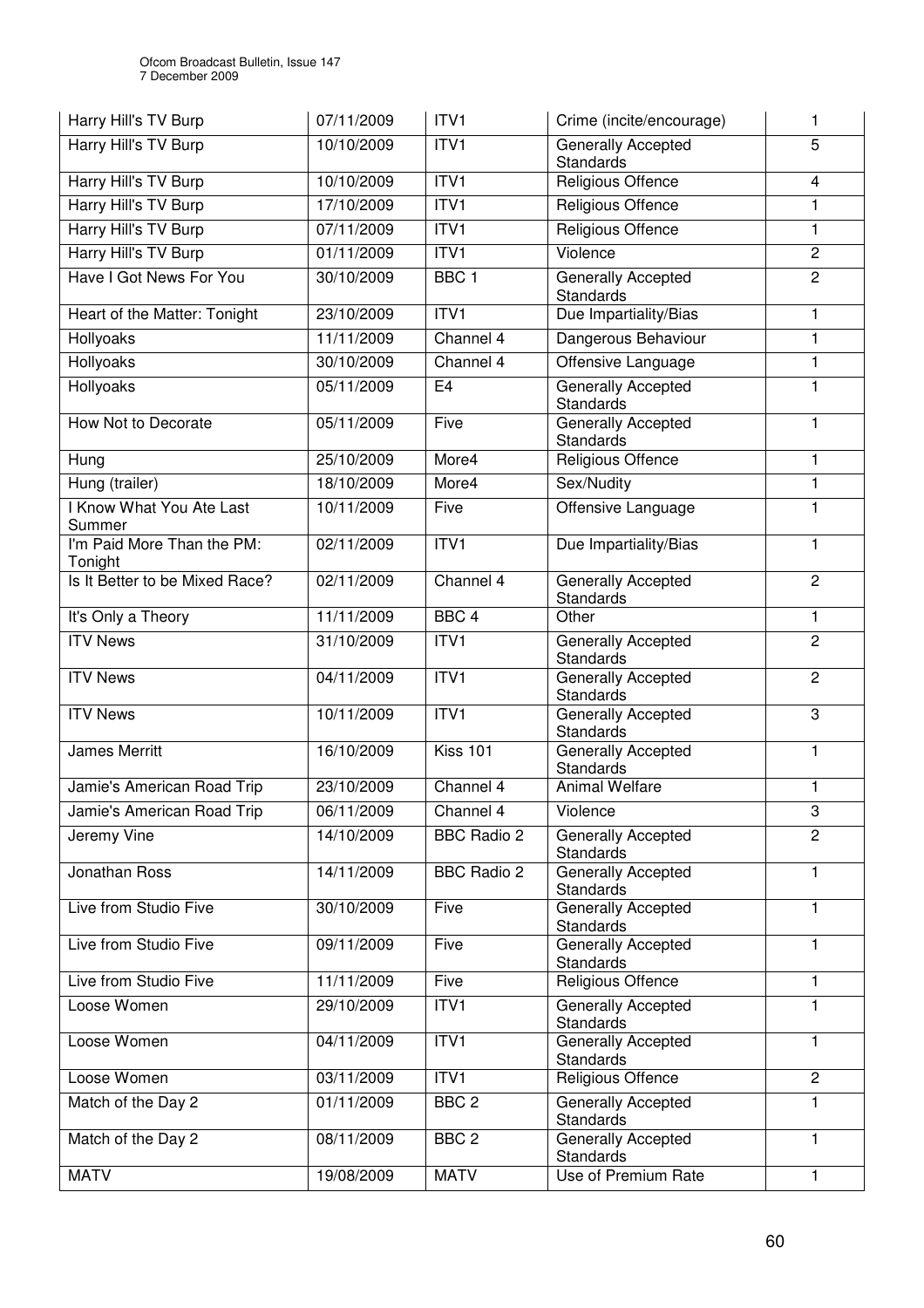|                                                |            |                                  | <b>Numbers</b>                                |                |
|------------------------------------------------|------------|----------------------------------|-----------------------------------------------|----------------|
| <b>Meaning of Stars</b>                        | 09/09/2009 | Venus TV                         | <b>Commercial References</b>                  | 1              |
| Michael Jackson: This Is It or Is<br>lt?       | 05/11/2009 | The<br>Unexplained<br>Channel    | Generally Accepted<br><b>Standards</b>        | 1              |
| Michael Jackson: The Live<br>Seance            | 06/11/2009 | Sky1                             | Advertising                                   | 1              |
| Michael Jackson's Private Home<br>Movies       | 05/11/2009 | Sky1                             | <b>Generally Accepted</b><br><b>Standards</b> | 1              |
| Michael McIntyre's Comedy<br>Roadshow          | 17/10/2009 | BBC <sub>1</sub>                 | Religious Offence                             | 1              |
| <b>Midsomer Murders</b>                        | 28/10/2009 | ITV1                             | Generally Accepted<br>Standards               | 3              |
| <b>Midsomer Murders</b>                        | 28/10/2009 | ITVI                             | Generally Accepted<br><b>Standards</b>        | 9              |
| <b>Midsomer Murders</b>                        | 06/11/2009 | ITVI                             | Offensive Language                            | 1              |
| Most Haunted (trailer)                         | 30/10/2009 | Virgin1                          | Sex/Nudity                                    | 1              |
| Most Haunted Live: Halloween<br>2009           | 27/10/2009 | Living                           | Inaccuracy/Misleading                         | 1              |
| <b>Naked Britain</b>                           | 09/11/2009 | Sky1                             | Generally Accepted<br><b>Standards</b>        | 1              |
| <b>Nazi Doctors</b>                            | 30/10/2009 | Discovery                        | <b>Generally Accepted</b><br>Standards        | 1              |
| Neighbours                                     | 03/11/2009 | Five                             | Generally Accepted<br>Standards               | 1              |
| New You've Been Framed!                        | 07/11/2009 | ITV <sub>1</sub>                 | Generally Accepted<br>Standards               | 1              |
| <b>News</b>                                    | 13/08/2009 | <b>ATN Bangla</b>                | Advertising                                   | 1              |
| <b>News</b>                                    | 04/11/2009 | <b>BBC Radio 1</b>               | Offensive Language                            | 1              |
| <b>News</b>                                    | 26/10/2009 | <b>BBC Radio 4</b>               | Generally Accepted<br><b>Standards</b>        | 1              |
| <b>News</b>                                    | 23/10/2009 | <b>Real Radio</b><br>Northeast   | Inaccuracy/Misleading                         | $\mathbf{1}$   |
| News at Ten                                    | 02/11/2009 | ITV1                             | <b>Generally Accepted</b><br><b>Standards</b> | $\overline{2}$ |
| <b>Nick Ferrari</b>                            | 09/11/2009 | <b>LBC 97.3FM</b>                | Generally Accepted<br>Standards               | 1              |
| North Manchester FM                            | 27/08/2009 | North<br>Manchester<br><b>FM</b> | Generally Accepted<br><b>Standards</b>        | 1.             |
| Not Forgotten                                  | 09/11/2009 | Channel 4                        | Inaccuracy/Misleading                         | 1              |
| Nothing to Declare                             | 04/11/2009 | Living                           | Offensive Language                            | 1              |
| Numb3rs                                        | 17/10/2009 | Five USA                         | Violence                                      | 1              |
| Oops TV                                        | 05/11/2009 | Sky1                             | Under 18's in Programmes                      | 1              |
| Pants Off, Dance Off                           | 27/10/2009 | Viva                             | Sex/Nudity                                    | 1              |
| Petrie Hosken                                  | 02/11/2009 | <b>LBC 97.3FM</b>                | Generally Accepted<br><b>Standards</b>        | 1              |
| PS3 sponsorship                                | 08/11/2009 | Sky2                             | Unconscious<br>influence/hypnosis/subliminal  | 1              |
| Race and Intelligence: Science's<br>Last Taboo | 26/10/2009 | Channel 4                        | <b>Generally Accepted</b><br>Standards        | $\overline{c}$ |
| Real Radio Football Phone in                   | 24/10/2009 | <b>Real Radio</b><br>Scotland    | Generally Accepted<br><b>Standards</b>        | 1              |
| Regional News and Weather                      | 27/10/2009 | BBC <sub>1</sub>                 | Generally Accepted<br><b>Standards</b>        | 1              |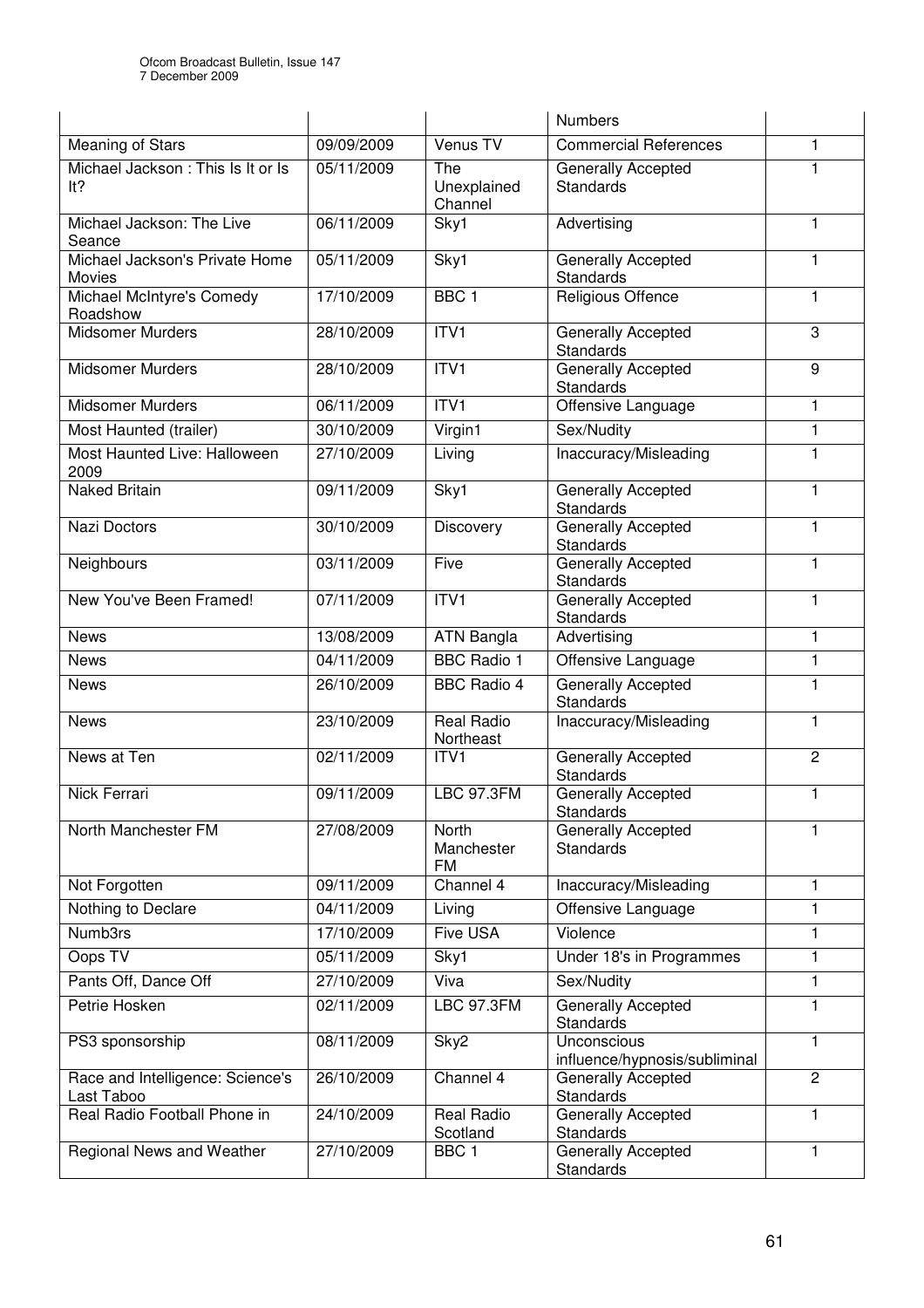| Regional News and Weather                             | 10/11/2009 | BBC <sub>1</sub>                     | Generally Accepted<br><b>Standards</b>        | 1              |
|-------------------------------------------------------|------------|--------------------------------------|-----------------------------------------------|----------------|
| Renault sponsorship of films on 4                     | 08/11/2009 | Channel 4                            | Generally Accepted<br><b>Standards</b>        | 1              |
| Renault sponsorship of films on 4                     | 11/11/2009 | E <sub>4</sub>                       | Generally Accepted<br><b>Standards</b>        | 1              |
| <b>Reversible Errors</b>                              | 26/10/2009 | Five                                 | Sex/Nudity                                    | 1              |
| Rihanna "Russian Roulette"                            | 24/10/2009 | <b>Capital Radio</b>                 | Crime (incite/encourage)                      | 1              |
| Rihanna "Russian Roulette"                            | 23/10/2009 | Capital Radio                        | Dangerous Behaviour                           | 1              |
| Rude Tube                                             | 23/10/2009 | Channel 4                            | <b>Animal Welfare</b>                         | 1              |
| Rude Tube                                             | 12/11/2009 | E <sub>4</sub>                       | Generally Accepted<br><b>Standards</b>        | 1              |
| <b>Sally Jessy Raphael</b>                            | 27/10/2009 | ITV2                                 | Other                                         | 1              |
| Saw III                                               | 22/10/2009 | Channel 4                            | Advertising                                   | $\overline{c}$ |
| <b>Scary Sleepover</b>                                | 08/11/2009 | <b>CITV</b>                          | Offensive Language                            | 1              |
| Scratch 'n' Sniff's Den Of Doom                       | 31/10/2009 | ITV1                                 | Sex/Nudity                                    | 1              |
| Sitarron Ka Jaham                                     |            | <b>DM Digital</b>                    | <b>Commercial References</b>                  | 1              |
| Sky Today with Dermot<br>Murnaghan                    | 16/10/2009 | <b>Sky News</b>                      | Generally Accepted<br><b>Standards</b>        | 1              |
| <b>Sky Today With Dermot</b><br>Murnaghan             | 04/11/2009 | <b>Sky News</b>                      | Violence                                      | 1              |
| South East Today                                      | 05/11/2009 | <b>BBC 1 South</b><br>East           | Religious Offence                             | 1              |
| South Park (trailer)                                  | 02/11/2009 | Comedy<br>Central                    | Violence                                      | 1              |
| Sponsorship of various<br>programmes                  |            | <b>SCIFI</b><br>Channel (UK)         | Sponsorship                                   | 1              |
| Stephen Nolan                                         | 15/11/2009 | <b>BBC Radio</b><br><b>Five Live</b> | Offensive Language                            | 1              |
| Steve Allen                                           | 02/11/2009 | <b>LBC 97.3FM</b>                    | Generally Accepted<br><b>Standards</b>        | 1              |
| Sunrise With Eamonn Holmes                            | 26/10/2009 | <b>Sky News</b>                      | Due Impartiality/Bias                         | 1              |
| Supercasino                                           | 07/11/2009 | Five                                 | Generally Accepted<br>Standards               | 1              |
| Supersize v Superskinny                               | 27/10/2009 | $\overline{E}4$                      | Generally Accepted<br><b>Standards</b>        | 1              |
| The Alan Brazil Sports Breakfast<br>with Ronnie Irani | 30/10/2009 | Talksport                            | Generally Accepted<br><b>Standards</b>        | 3              |
| The Alan Titchmarsh Show                              | 05/11/2009 | ITV1                                 | <b>Generally Accepted</b><br><b>Standards</b> | 1              |
| The Andrew Marr Show                                  | 08/11/2009 | BBC <sub>1</sub>                     | <b>Generally Accepted</b><br><b>Standards</b> | 1              |
| The Armstrong and Miller Show                         | 23/10/2009 | BBC <sub>1</sub>                     | <b>Generally Accepted</b><br>Standards        | 6              |
| The Armstrong and Miller Show                         | 30/10/2009 | BBC <sub>1</sub>                     | Under 18's in Programmes                      | 1              |
| The Basil Brush Show                                  | 07/11/2009 | <b>CBBC</b>                          | Offensive Language                            | 1              |
| The Bigamist Bride: My Five<br>Husbands (trailer)     | 22/10/2009 | Channel 4                            | Sex/Nudity                                    | 1              |
| The Bill                                              | 05/11/2009 | ITV1                                 | Substance Abuse                               | 1              |
| The F Word                                            | 03/11/2009 | Channel 4                            | <b>Animal Welfare</b>                         | $\overline{2}$ |
| The F Word                                            | 03/11/2009 | Channel 4                            | Offensive Language                            | 1              |
| The F Word                                            | 10/11/2009 | Channel 4                            | Religious Offence                             | 1              |
| The Graham Norton Show                                | 02/11/2009 | BBC <sub>1</sub>                     | Generally Accepted<br><b>Standards</b>        | 1              |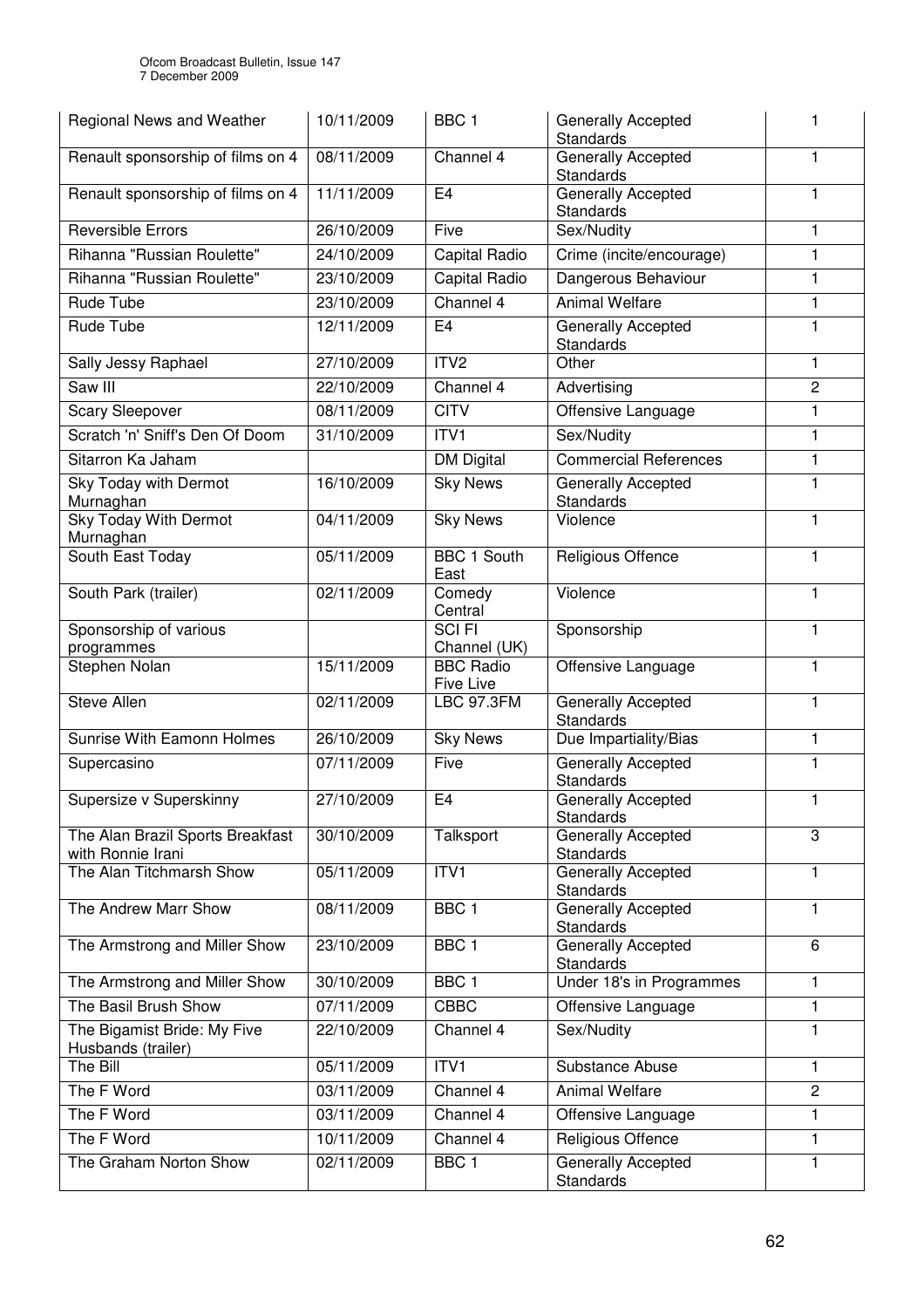| The Graham Norton Show                           | 09/11/2009 | BBC <sub>1</sub>            | <b>Generally Accepted</b><br><b>Standards</b> | 1              |
|--------------------------------------------------|------------|-----------------------------|-----------------------------------------------|----------------|
| The Home Show                                    | 02/11/2009 | More4                       | Offensive Language                            | 1              |
| The Pad                                          | 06/08/2009 | <b>Adult Channel</b>        | Sex/Nudity                                    | $\mathbf{1}$   |
| The Paul O'Grady Show                            | 09/11/2009 | Channel 4                   | Generally Accepted<br><b>Standards</b>        | 1              |
| The Sex Inspectors (trailer)                     | 08/11/2009 | Virgin1                     | Sex/Nudity                                    | $\mathbf{1}$   |
| The Sunday Service with Johnny<br><b>Borrell</b> | 01/11/2009 | <b>XFM London</b>           | Format                                        | 1              |
| The Thick of It                                  | 31/10/2009 | BBC <sub>2</sub>            | Offensive Language                            | 1              |
| The Thick of It                                  | 07/11/2009 | BBC <sub>2</sub>            | Offensive Language                            | 1              |
| The Thick of It                                  | 14/11/2009 | BBC <sub>2</sub>            | Offensive Language                            | $\mathbf{1}$   |
| The Unbelievable Truth                           | 26/10/2009 | <b>BBC Radio 4</b>          | Generally Accepted<br>Standards               | $\overline{c}$ |
| The Weakest Link                                 | 04/11/2009 | BBC <sub>1</sub>            | <b>Generally Accepted</b><br>Standards        | 1              |
| The Weakest Link                                 | 06/11/2009 | BBC <sub>1</sub>            | <b>Generally Accepted</b><br>Standards        | 3              |
| The Weakest Link                                 | 11/11/2009 | BBC <sub>1</sub>            | <b>Generally Accepted</b><br><b>Standards</b> | 1              |
| The Weakest Link                                 | 06/11/2009 | BBC <sub>1</sub>            | Religious Offence                             | 1              |
| The Wright Stuff                                 | 27/10/2009 | Five                        | Generally Accepted<br><b>Standards</b>        | 1              |
| The Wright Stuff                                 | 05/11/2009 | Five                        | Religious Offence                             | 1              |
| The X Factor                                     | 14/11/2009 | ITV1                        | Advertising                                   | 1              |
| The X Factor                                     | 15/11/2009 | ITV <sub>1</sub>            | Advertising                                   | $\mathbf{1}$   |
| The X Factor                                     | 31/10/2009 | ITV1                        | Generally Accepted<br>Standards               | 1              |
| The X Factor                                     | 25/10/2009 | ITVI                        | Generally Accepted<br>Standards               | 1              |
| The X Factor                                     | 07/11/2009 | ITV <sub>1</sub>            | Other                                         | $\overline{c}$ |
| The X Factor                                     | 31/10/2009 | ITVI                        | Sex/Nudity                                    | 4              |
| The X Factor                                     | 15/11/2009 | ITV1                        | Sex/Nudity                                    | 1              |
| The X Factor                                     | 31/10/2009 | ITV1                        | Competitions                                  | 1              |
| This Morning                                     | 09/10/2009 | ITV1                        | Generally Accepted<br><b>Standards</b>        | $\mathbf{1}$   |
| <b>Toby Anstis</b>                               | 06/10/2009 | <b>Heart FM</b><br>(Dorset) | Competitions                                  | 1              |
| <b>Top Gear</b>                                  | 25/10/2009 | BBC <sub>2</sub>            | Generally Accepted<br><b>Standards</b>        | 1              |
| U105 Lunch                                       | 06/11/2009 | U105                        | Offensive Language                            | 1              |
| <b>UK Border Force</b>                           | 14/11/2009 | Sky2                        | Generally Accepted<br><b>Standards</b>        | 1              |
| <b>UK's Toughest Jobs</b>                        | 27/10/2009 | <b>Discovery</b><br>Shed    | Substance Abuse                               | $\mathbf{1}$   |
| Venus TV                                         | 08/09/2009 | Venus TV                    | Use of Premium Rate<br><b>Numbers</b>         | 1              |
| Waterloo Road                                    | 28/10/2009 | BBC <sub>1</sub>            | Generally Accepted<br><b>Standards</b>        | 1              |
| Waterloo Road                                    | 04/11/2009 | BBC <sub>1</sub>            | Generally Accepted<br><b>Standards</b>        | 1              |
| Waterloo Road                                    | 04/11/2009 | BBC <sub>1</sub>            | Sex/Nudity                                    | $\mathbf{1}$   |
| Wonderland                                       | 05/11/2009 | BBC <sub>2</sub>            | Generally Accepted<br><b>Standards</b>        | 1              |